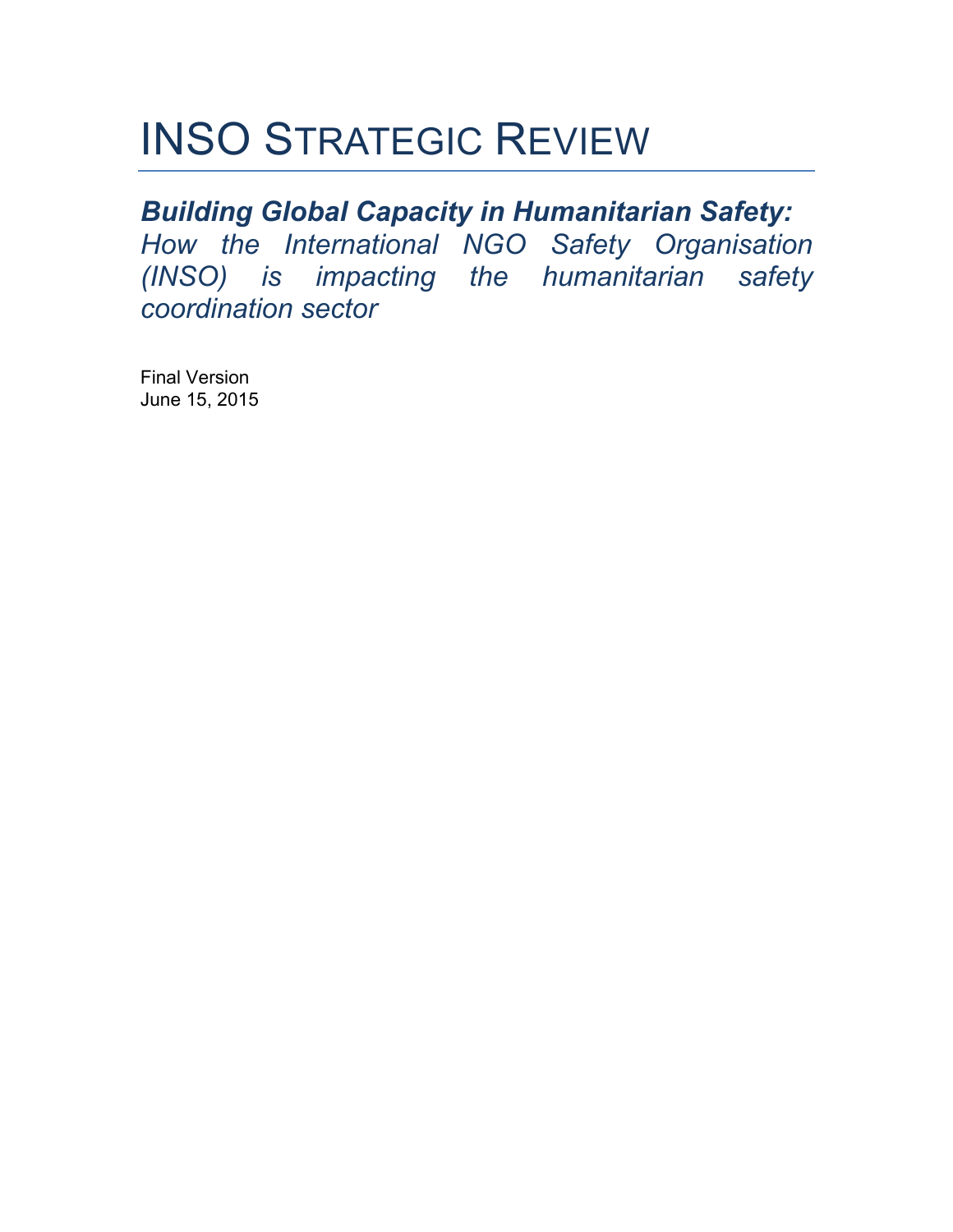### **Contents**

| <b>Acronyms and abbreviations</b>                                                                                                                                                                                                                                                                                                                                                                                     | $\mathbf{2}$                                 |
|-----------------------------------------------------------------------------------------------------------------------------------------------------------------------------------------------------------------------------------------------------------------------------------------------------------------------------------------------------------------------------------------------------------------------|----------------------------------------------|
| <b>Executive Summary</b>                                                                                                                                                                                                                                                                                                                                                                                              | 3                                            |
| <b>Introduction</b>                                                                                                                                                                                                                                                                                                                                                                                                   | 9                                            |
| <b>Section 1: How INSO Works</b><br><b>INSO</b> establishment<br>Governance and participation<br>Beneficiary vetting and registration<br>Source development and verification<br>Information management<br>Scheduled services<br>Request services                                                                                                                                                                      | 10<br>16<br>19<br>19<br>20<br>22<br>22<br>26 |
| <b>Section 2: What INSO Has Achieved</b><br>Improving NGO safety awareness<br>Improving NGO safety procedures and policies<br>Improving NGO safety information sharing and coordination<br>Improving general humanitarian safety coordination<br>Supporting the expansion of humanitarian access<br>Defending and advancing humanitarian principles<br>Changing donor perceptions of humanitarian safety and security | 27<br>28<br>30<br>32<br>33<br>35<br>36<br>37 |
| <b>Section 3: What Happens Next</b>                                                                                                                                                                                                                                                                                                                                                                                   | 39                                           |
| <b>References</b>                                                                                                                                                                                                                                                                                                                                                                                                     | 43                                           |
| <b>Annex A: Interview List</b>                                                                                                                                                                                                                                                                                                                                                                                        | 44                                           |

## **Figures and Tables**

| <b>Figure 1. Timeline of Key Events</b>                    | 13 |
|------------------------------------------------------------|----|
| Figure 2. Proposed HQ Organizational Chart                 | 14 |
| Figure 3. Illustrative Country Office Organizational Chart | 14 |
| <b>Figure 4. INSO Source Verification Model</b>            | 21 |
| Table 1. Interview subjects by country (indicative)        | 10 |
| Table 2. Comparative speed of establishment                | 17 |
| <b>Table 3. INSO Country Advisory Boards</b>               | 18 |
| <b>Table 4. INSO Membership Composition</b>                | 19 |
| <b>Table 5. Average Incident Volume</b>                    | 22 |
| Table 6. Key INSO products and primary users               | 24 |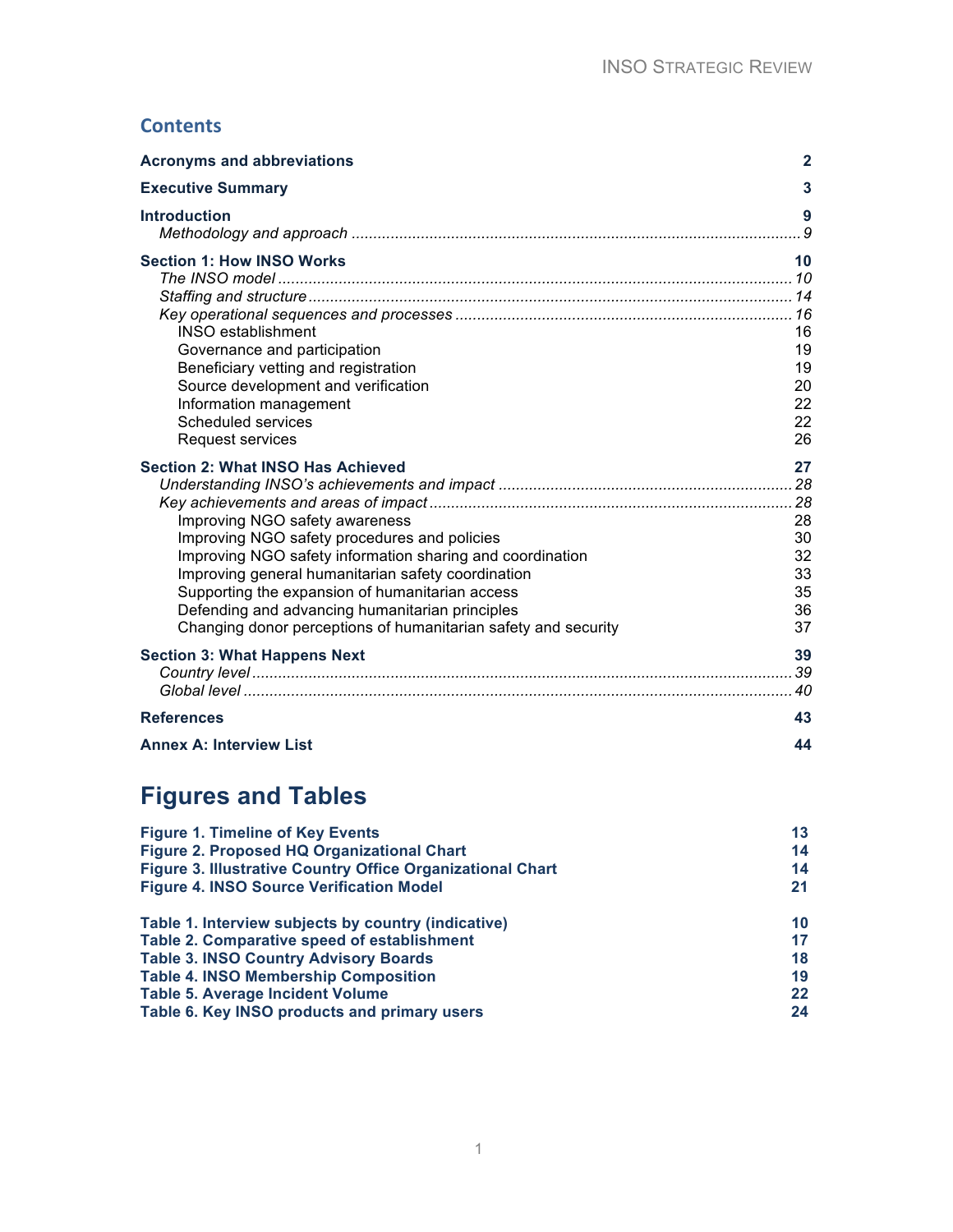## **Acronyms and abbreviations**

| <b>AECID</b>     | Spanish Agency for International Development Cooperation        |  |
|------------------|-----------------------------------------------------------------|--|
| <b>ANSO</b>      | Afghanistan NGO Safety Office                                   |  |
| <b>BINGO</b>     | Baluchistan INGO Consortium-Security Management Support Project |  |
| <b>CAR</b>       | Central African Republic                                        |  |
| <b>CCO</b>       | Comité de Coordination des ONGs                                 |  |
| <b>CRS</b>       | <b>Catholic Relief Services</b>                                 |  |
| <b>DRC</b>       | Democratic Republic of Congo                                    |  |
| <b>DFID</b>      | (UK) Department for International Development                   |  |
| <b>EISF</b>      | European Interagency Security Forum                             |  |
| <b>ERO</b>       | <b>Emergency Response Operations</b>                            |  |
| <b>FSCO</b>      | (UN) Field Security Coordination Officer                        |  |
| <b>GAA</b>       | German Agro Action                                              |  |
| <b>GANSO</b>     | Gaza NGO Safety Office                                          |  |
| <b>HR</b>        | human resources                                                 |  |
| HQ               | headquarters                                                    |  |
| <b>ICRC</b>      | International Committee of the Red Cross                        |  |
| <b>IHL</b>       | international humanitarian law                                  |  |
| <b>IMC</b>       | <b>International Medical Corps</b>                              |  |
| <b>IOS-Haiti</b> | Initiative ONGs Sécurité, Haiti                                 |  |
| <b>INSO</b>      | International NGO Safety Organisation                           |  |
| <b>IRC</b>       | International Rescue Committee                                  |  |
| Lol              | Letter of invite                                                |  |
| <b>MSF</b>       | Médecins Sans Frontières                                        |  |
| <b>NCCI</b>      | NGO Coordination Committee for Iraq                             |  |
| <b>NCIMU</b>     | NGO Forum for NGOs operating in Northern Syria                  |  |
| <b>NGO</b>       | non-governmental organization                                   |  |
| <b>NRC</b>       | Norwegian Refuge Council                                        |  |
| <b>NSP</b>       | NGO Safety Program                                              |  |
| <b>OCHA</b>      | (UN) Office for the Coordination of Humanitarian Affairs        |  |
| <b>PFM</b>       | <b>Provincial Field Monitor</b>                                 |  |
| <b>RRE</b>       | recognized reporting entity                                     |  |
| <b>SDC</b>       | Swiss Agency for Development and Cooperation                    |  |
| <b>SDS</b>       | Service Delivery Standards                                      |  |
| SLT              | Saving Lives Together                                           |  |
| SoS              | Scope of Services                                               |  |
| <b>SSCL</b>      | Safety and Security Committee for Lebanon                       |  |
| <b>UN</b>        | <b>United Nations</b>                                           |  |
| <b>UNDSS</b>     | UN Department for Safety and Security                           |  |
| <b>VHF</b>       | Very high frequency (radio)                                     |  |
| <b>WFP</b>       | World Food Programme                                            |  |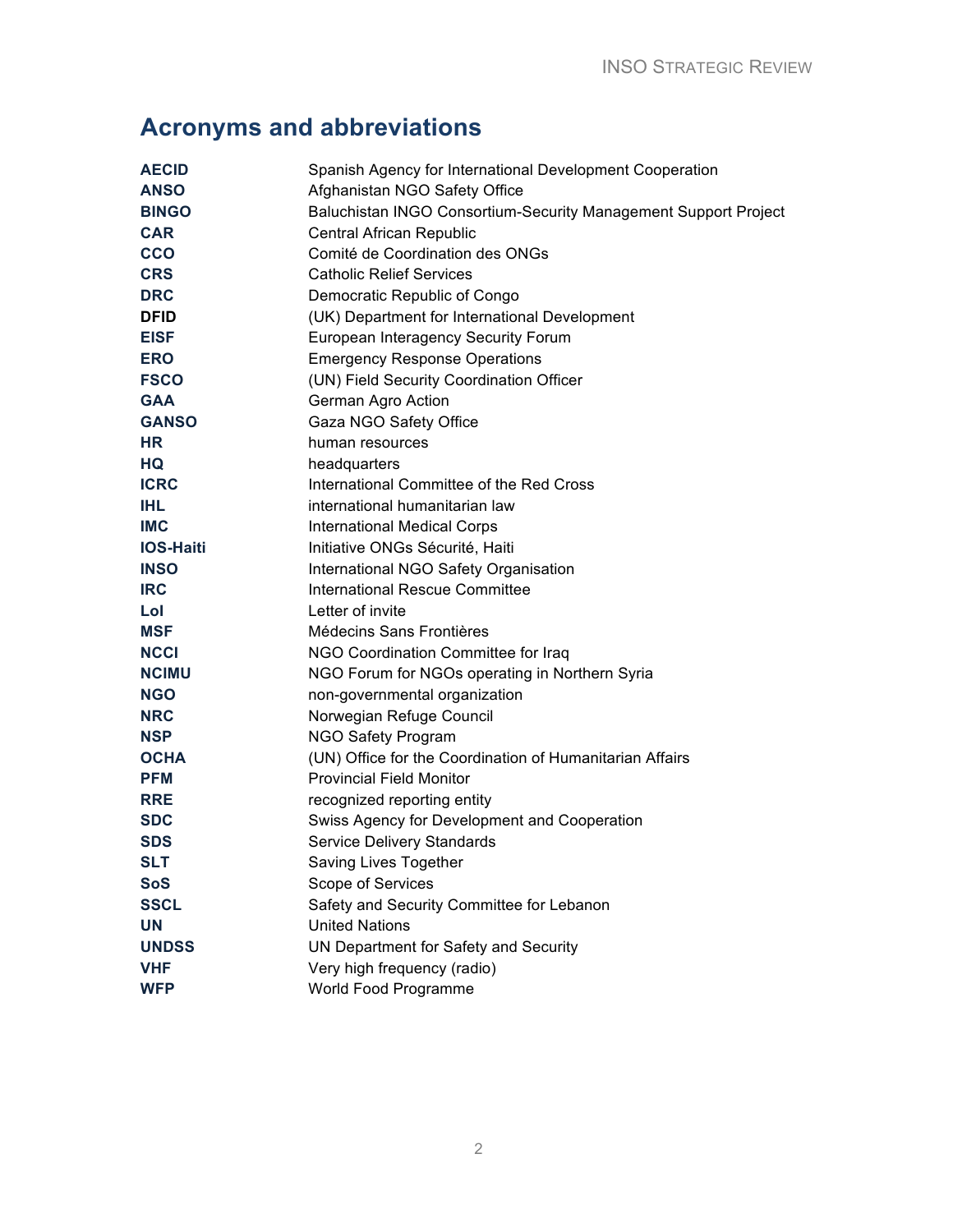### **Executive Summary**

#### **Background and rationale**

This strategic review takes stock of what International NGO Safety Organisation (INSO) has achieved so far by mapping the basic anatomy of the organization and detailing the achievements and impact of the organization at both global and country levels. The rationale for this review is that INSO is currently at a pivotal point in its development. INSO has grown rapidly, establishing six new platforms between 2012 and 2014, and is set to scale up its activities at global level.

Additionally, INSO's establishment of a headquarters (HQ) in Dubai in January 2015 marked the beginning of a significant structural shift in operations. This review provides an opportunity for INSO to examine its development and impact, and better understand how it can achieve its future goals. The review focuses on three core areas of inquiry:

- *How does INSO work?* Examining how the structural and organizational elements have contributed to INSO's impact and what they have contributed to the sector as a whole.
- *What INSO has achieved*? Examining what INSO has achieved and how that can be sustained and improved, and identifying which practices have been less successful and should be discontinued.
- *What should happen next?* Identifying and describing how INSO can further its aim to build global capacity in humanitarian safety.

In total, interviews were conducted with 154 individuals on Skype or in person. Of these, 34% were INSO staff members, 47% were staff of INSO member organizations and 19% were UN staff members, staff of donor agencies, staff of NGO coordination fora and recognized experts in the field of humanitarian safety. Additionally, field visits to four of the seven INSO country offices were conducted: Democratic Republic of Congo (DRC), Iraq, Kenya and Turkey (for INSO Syria).

#### **How INSO works**

INSO is an independent NGO focused on safety issues, with its NGO members constituting its beneficiary community. INSO has created a series of replicable sequences and processes aimed at systematically collecting conflict data and other information affecting NGO safety with the aim of strengthening NGO safety coordination, policies and practices. The fact that INSO has been able to successfully apply this model across seven contexts in the space of four years attests to its robustness. While the INSO model improves upon the modes of NGO safety collaboration that preceded it, INSO is unique in character and form. It is not a coordination body, like many other NGO safety platforms, although it does provide some coordination services to NGOs in the countries in which it operates. It is also distinguished by the fact that it is not embedded in or hosted by another NGO. Perhaps most significantly, INSO links platforms across countries for the first time that allows for greater learning and uniformity across contexts. INSO has a transformative agenda, with the aim of creating a new model of NGO security management grounded in humanitarian values.

INSO is strongly grounded in humanitarian principles and oriented towards its member base of NGOs. Gaining NGO trust, which is essential to INSO's operations, heavily rests on cultivating trust from the NGO community and the individual capacities of its staff to generate high quality products and services. INSO's impact and reputation is highly dependent on the development of NGO relations, meaning that recruitment challenges can have unusually profound programmatic and reputational consequences.

#### **Governance and participation**

INSO's governance and participation mechanisms consist of a Board of Trustees at global level and Advisory Boards in four of the seven country platforms. The small Board of Trustees has provided significant support in INSO's start-up phase. In Afghanistan, Central African Republic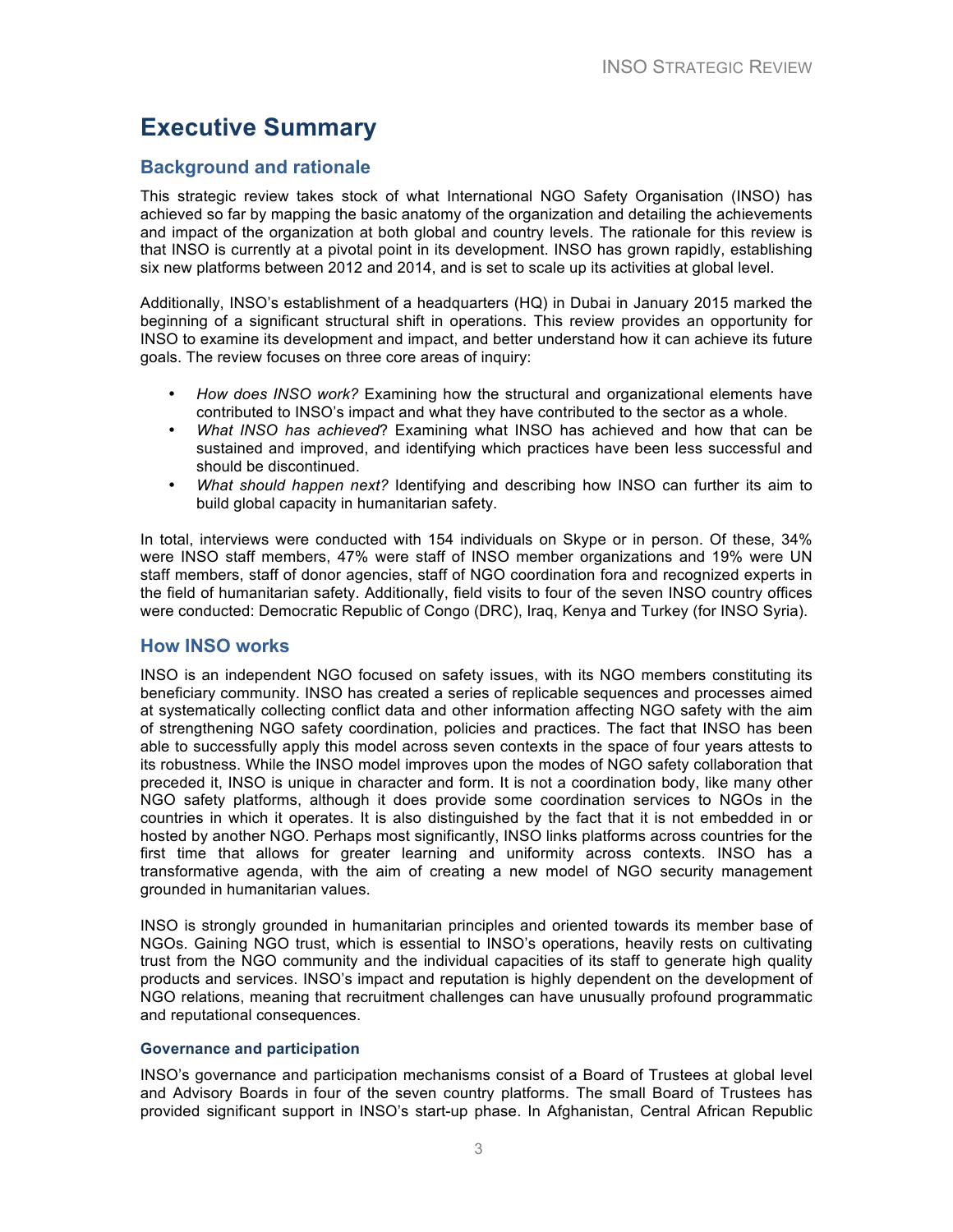(CAR), Kenya and Mali, Advisory Boards comprised of member NGOs have been created to inform INSO operations. Where significant time and investment has been directed towards Advisory Boards, they provide a voice for the NGO community and foster a sense of accountability and inclusivity.

#### **Platform establishment**

INSO platform establishment is guided by NGO demand. The traditional model of the INSO startup was geared towards slow and steady progression, as evidenced by start-ups in its first two operations outside of Afghanistan (DRC and Kenya). While threat warnings and basic coordination services can be initiated relatively quickly, it takes new platforms roughly one year to provide the full range of scheduled services. With recent interventions in Syria and Iraq, an Emergency Response Operations (ERO) model was developed to increase the speed with which INSO can establish itself in emergency contexts. The longer-term aim is to establish an ERO team of four expatriates deployable at anytime, anywhere in the world to respond to an emergency. In both cases, INSO conducts on-the-ground assessments to verify the need for INSO in the context, determine the scope of services they will provide and secure funding.

#### **INSO membership**

INSO membership is open to all non-profit, non-governmental, humanitarian organizations adhering to the Red Cross Code of Conduct for NGOs and legally registered in the country. Membership application and vetting processes are roughly standardized across all countries, with slight modifications to fit the context. Members are required to sign the INSO code of conduct, which lays out the "ground rules" of INSO membership. The code requires members to: report basic details of any incident affecting the organization; keep all information received from INSO completely confidential; consider the safety of others when asking INSO to embargo or censor any information; and provide INSO with the ability to take punitive action against those that do not comply. While INSO seeks to include national NGOs in its membership to varying degrees across all countries, INSO's membership is comprised primarily of international NGOs.

#### **Information gathering and management**

INSO seeks to gather information from a range of sources, governed by written guidance and documented policies. While all members are required to report incidents directly affecting them and encouraged to share more general security information, it takes significant personal relationship building to create the trust required for NGOs to report their own incidents and repetitive messaging to ensure such incident reporting becomes standard protocol. Provincial Field Monitors (PFMs) play a major role in creating the added value required for substantial NGO buy-in. PFMs, usually hired on short-term consultancy contracts, routinely report reliable information covering a broad geographic area and are immediately available to verify incidents. Despite the positive role played by PFMs, there is evidence that INSO is not systematically maximizing their efficiency and effectiveness.

INSO's process of verification, standardized across all countries, lends consistency and reliability, which in turn generates a high degree of trust in INSO reporting. There is tension with evolving incidents between disseminating information quickly and meeting verification standards, but this system works relatively well across all countries and has changed little over time. INSO's information management centers on databases held in each country, which are integral to enabling INSO to generate the evidence upon which it bases its analysis. Unfortunately, INSO has long since outgrown its information management capacities leading to inefficiencies and analytical limitations in the current system. However INSO is now well placed with funding and resources to undertake plans to upgrade the incident information management system into a web-based global database.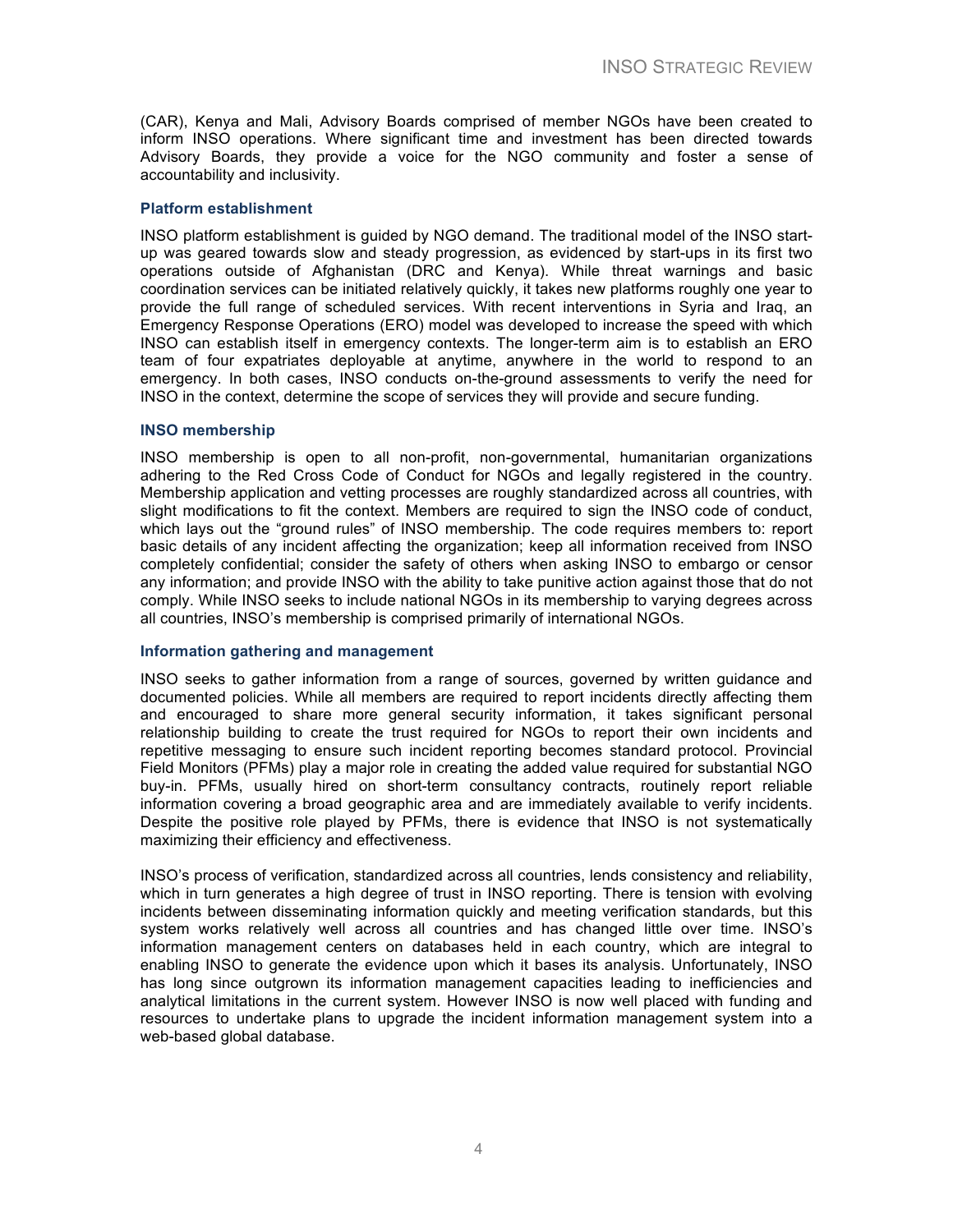#### **INSO products and services**

The services INSO provides in each country are governed by a Scope of Services (SoS), divided into scheduled services and request services, created in consultation with NGO members (and where they exist, this is done in consultation with Advisory Boards). INSO sends a range of scheduled reports to INSO's membership (threat warnings, security reports, weekly incident lists, bi-weekly reports and quarterly reports). Scheduled services include regular meetings, including security roundtables (held every 1-2 weeks at regional level) and monthly Country Director meetings or briefings. INSO also provides orientation sessions for newly arrived staff and security training free of charge to NGOs.

On request, INSO will organize security trainings. These are generally conducted by external parties with the exception of INSO Afghanistan, which has established a training unit. It also provides a range of advisory and liaison services, including crisis response, security plan reviews and site security reviews. Some of INSO's most impactful advisory work is what it calls its independent advisory service, which is initiated directly by individual NGO members and covers a range of issues. Some of this advice, usually geared at RSA teams, is tactical, focused on issues such as road travel and general information pertaining to safety conditions related to day-to-day programming. Other advice, generally requested from Country Directors, is more strategic, pertaining to potential expansion to new areas or the modification of safety policies or practices.

#### **What INSO has achieved**

Measuring the impact of an enabling agent like INSO is inherently challenging. Additionally, INSO is a relatively young organization and generating the impact INSO strives to achieve takes time. This was evident in comparing the level of impact and achievement in Afghanistan, which has been operating according to the INSO model since roughly 2008, to the platforms established since 2012. As INSO grows, it will be critical to put in place more rigorous and systematic measures for measuring its achievements and impact.

#### **Improving NGO safety awareness**

Across all contexts, INSO's reporting has improved – often significantly – upon the reliability, scope and depth of information previously available to NGOs. In transitional and borderline contexts, INSO's reports and advice on emerging threats improve NGOs understanding of rapidly changing dynamics. Particularly with smaller national or international NGOs, which may only be working in a certain region, INSO reporting and meetings can help ensure these agencies have a sense of the broader context including emerging trends and threats at the macro-level. Where agencies had strong internal security capacity, INSO played an important role in supporting this by providing targeted resources for security professionals (such as the weekly incident lists and security roundtables). Many security personnel felt INSO's products and services allowed them to strengthen the evidence base of their work and think more strategically.

#### **Improving NGO safety procedures and policies**

All of INSO's reporting emphasizes good practice and sound policy, and NGO members generally felt INSO advice was credible and appropriate. However, INSO places no obligations on its members to follow this advice and the degree to which INSO advice is followed rests on an array of factors beyond INSO's control. Nonetheless, there is strong anecdotal evidence that INSO is having an important impact in this area not only in long-standing programs like Afghanistan but also in newer ones such as CAR. INSO plays a unique role in transitional contexts in helping NGOs improve their security policies in response to a changing security environment. Similarly, INSO plays a particularly important role across all contexts in helping NGOs with less internal safety capacity. This rationale drives INSO to direct its training and some of its other request services towards NGOs with less internal resources devoted to security, although outreach efforts to national NGOs could be improved in many countries and there is significant demand for INSO to expand its training capacity.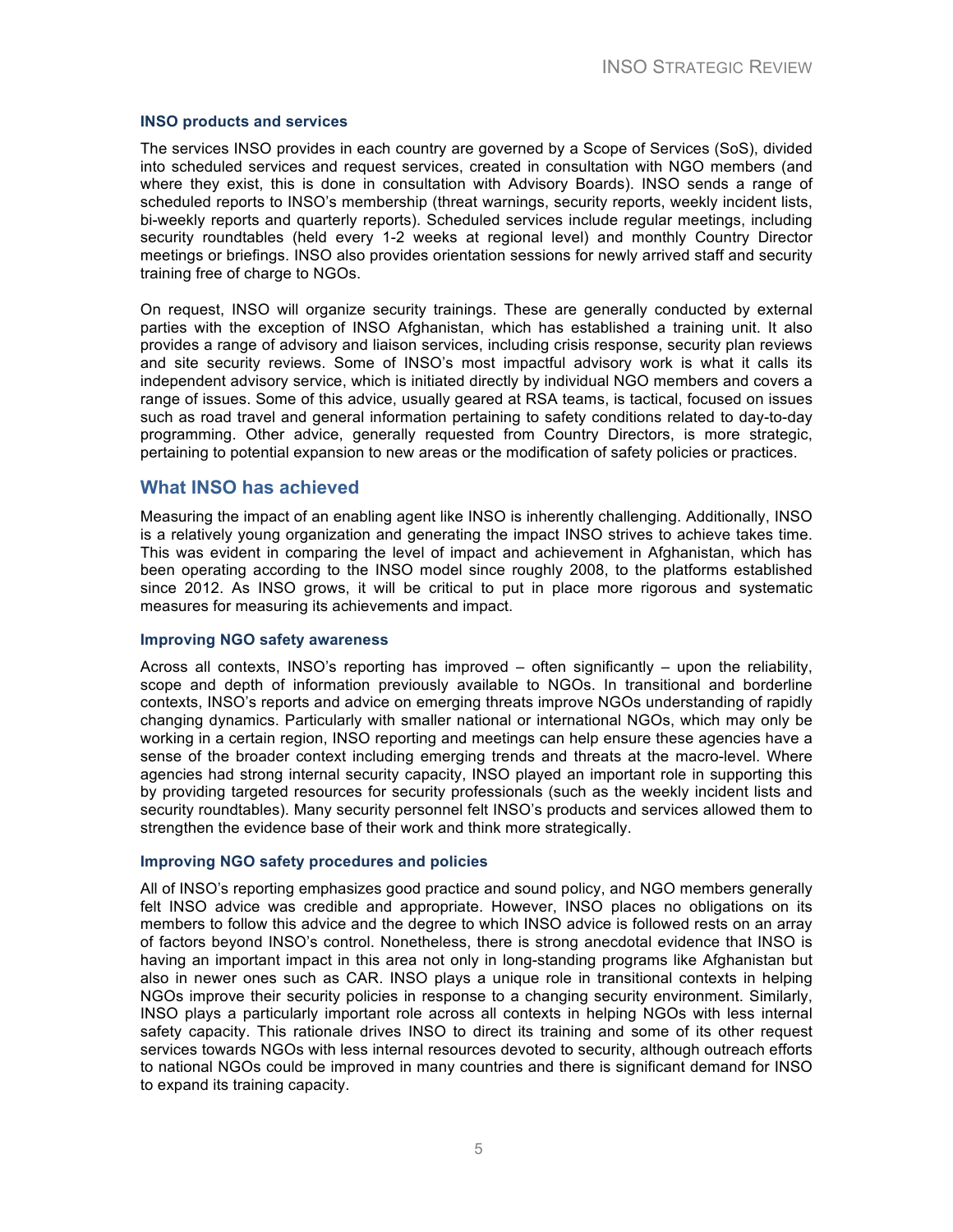#### **Improving NGO safety coordination and information sharing**

NGO members across all countries routinely stated that the confidentiality of INSO reporting results in NGOs sharing information that they would not share directly with each other, particularly in more sensitive contexts. INSO's routine meetings have improved coordination among NGO participants, though the ways in which this has taken shape and the degree of improvement varies across countries. Particularly where there are few other effective security or access coordination mechanisms (as in CAR, northern Iraq or Afghanistan), INSO fills a critical gap. The degree to which INSO is able to improve information sharing and coordination heavily rests on the ability to inspire trust and confidence. Where INSO staff built strong bilateral relations with members of NGO staff at all levels and was willing to assist beyond its core services, there was a marked increase on their ability to solicit information and facilitate coordination. Where NGO members feel that INSO fails to understand or respond to their concerns, or where they perceived INSO as taking information without providing tangible added value, NGOs were less likely to share information or support INSO-led coordination.

#### **Improving general humanitarian safety coordination**

INSO's achievements and impact on improving wider humanitarian safety coordination has been generally positive. Despite minor tensions at times in some contexts, INSO generally has positive relations with NGO coordination fora. INSO's clearly defined mandate and scope of services, and the positive relationships formed with these fora during the INSO assessment phase, played an important role in fostering collaborative relations. The quality and closeness of INSO's relations with the UN varied significantly within and across country contexts. At minimum, basic information sharing and coordination exists in all countries. In some countries, INSO and UN Department for Safety and Security (UNDSS) have dialogue and close collaboration at all levels. Particularly in these highly collaborative contexts, INSO provides a valuable interlocutor to the NGO community and fosters effective functioning of Saving Lives Together (SLT). At times, there was some misunderstanding of INSO's role and personality clashes. This variance was exacerbated by the fact that there is no formal agreement between any UN agency and INSO on information sharing.

#### **Supporting the expansion of humanitarian access**

By nature of its mandate and activities, INSO's impact on humanitarian access is indirect, and given the myriad of dynamic factors that may influence access in a given context, it is inherently limited. Improved access to reliable information can help improve decision-making and strategies on access, but information alone does not result in expanded access (and can even have the opposite effect). Where NGOs are predisposed to expand access, INSO often plays a pivotal role in supporting evidenced-based decision-making and NGO coordination. Where NGOs face threats to access, INSO can play a positive role in coordinating NGOs to deal with the problem at both a tactical and strategic level. Helping NGOs understand why they have been attacked or threatened, so as to then conduct post-incident investigations and modify policies is greatly valued by NGOs. In platforms where INSO leadership is strong, INSO can also deepen understanding of access issues at a strategic level. This role is not always requested and generally requires INSO Country Directors to proactively identify strategic opportunities.

#### **Defending and advancing humanitarian principles**

The two core principles related to INSO's work are independence and neutrality. While it was clear in each country that INSO strove to present the conflict in a neutral way and generate a perception of independence, INSO's objectives with regard to humanitarian principles were not always clear to its staff on the ground or its members. In some contexts, there is room for INSO to play a more visible role in advancing humanitarian principles in line with its organizational objectives. NGOs and OCHA appreciated INSO's CAR advocacy work on advancing principles, while similar work may be less palatable to members in other contexts. Globally, this could be advanced through research collaboration as well as increased dialogue on humanitarian principles with donors and policy-makers.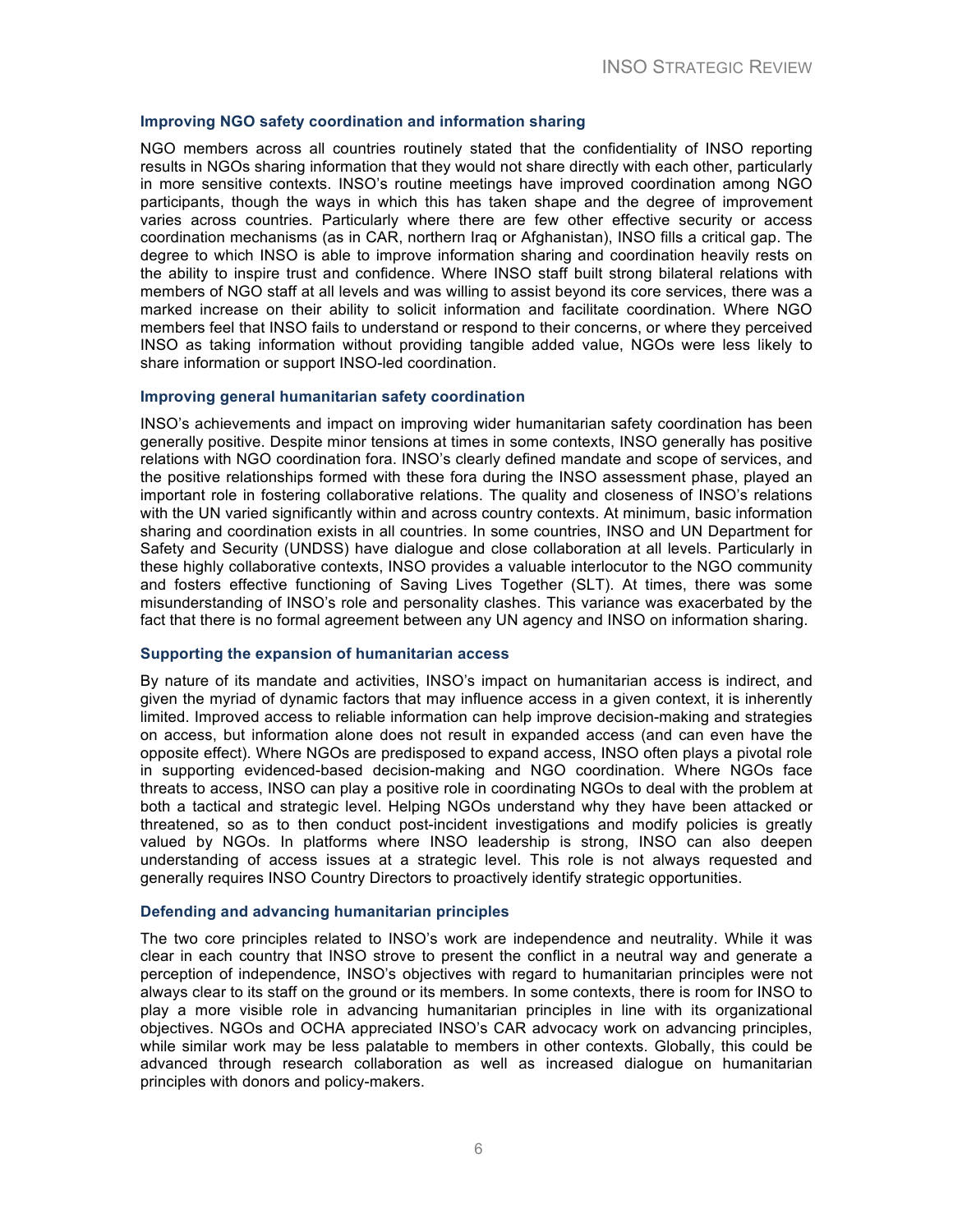#### **Changing donor perceptions of humanitarian safety and security**

Many donors see INSO as providing a replicable model for supporting NGO presence in volatile contexts. As donors at country level receive INSO reports, they drew on INSO reporting for a number of purposes from informing their own security policies to aiding strategic funding decisions. There was a perception (at times, even an expectation) that INSO's presence would allow NGOs to assume more risk. In practice, INSO does not advocate for NGOs expansion. Increased information can facilitate evidenced-based decision-making – but, again, it does not necessarily result expanded access. INSO should seek to shape donor action on humanitarian safety. This includes challenging risk management paradigms, advocating for sustainable initiatives to improve NGO safety capacity and urging donors to fund safety efforts in underresourced or "forgotten" conflicts. INSO is doing this already, for example with its ability to leverage funding for DRC and CAR, and it will be important for INSO to continue this.

#### **What happens next**

The recommendations and options below build on needs identified by INSO management, INSO country level staff and member NGOs. This review recognizes that INSO is already addressing many of these issues. Building on this, these recommendations and options aim to provide INSO with realistic and actionable advice to achieve their long term objectives.

**Focus on staff retention and training.** The single most important thing INSO can do to improve its program quality and sustainability is to invest in its staff. While planned development of orientation and training in international humanitarian law (IHL) and humanitarian principles is important, this should be accompanied by greater efforts to identify internal advancement opportunities for high-performing expatriate and national staff.

**Devote resources to consolidating and improving the performance of existing country platforms.** A better balance must be sought between expansion to new countries and improving practices in existing platforms if INSO is to meets its own quality standards and expectations of sustainability. It is strongly recommended that INSO devote more attention inward to consolidating its achievements and improving performance, where needed, to reduce the risk of this concern materializing.

**Re-examine and clarify decision-making processes around establishing new country platforms.** Committing selection processes to writing would be useful, and consulting more widely can safeguard against over commitment. INSO should take a careful look internally to ensure that it is adequately assessing whether there is in fact internal capacity to start new programs and whether ongoing operations are stable enough before committing to do so.

**Improve monitoring of achievements and impact.** More robust and systematic means of monitoring and evaluation should be adopted. Annual beneficiary surveys may continue to be helpful but are not sufficient. INSO's achievements should also be measured independently and with a focus on long term impact.

**Devote greater resources to staff safety and staff care.** There is a strong sense that INSO management cares about the well-being of its staff, but this must be institutionalized. At minimum, INSO should seek to improve its internal security procedures and ensure it has adequate staffing at country level. Because INSO is highly dependent on having appropriate and well-equipped staff, the level of staff care provided has uniquely significant programmatic implications.

**Expand INSO's global governance and re-examine the role of the Advisory Boards at country level.** A limited governance and advisory structure present more risks than benefits at this stage in INSO's maturity. An expanded, more diverse global Board of Trustees will safeguard internal accountability and INSO's organizational sustainability. INSO should review country Advisory Board regulations and practices, to ensure they play a meaningful role, learn from countries where they work well and transfer lessons to other contexts.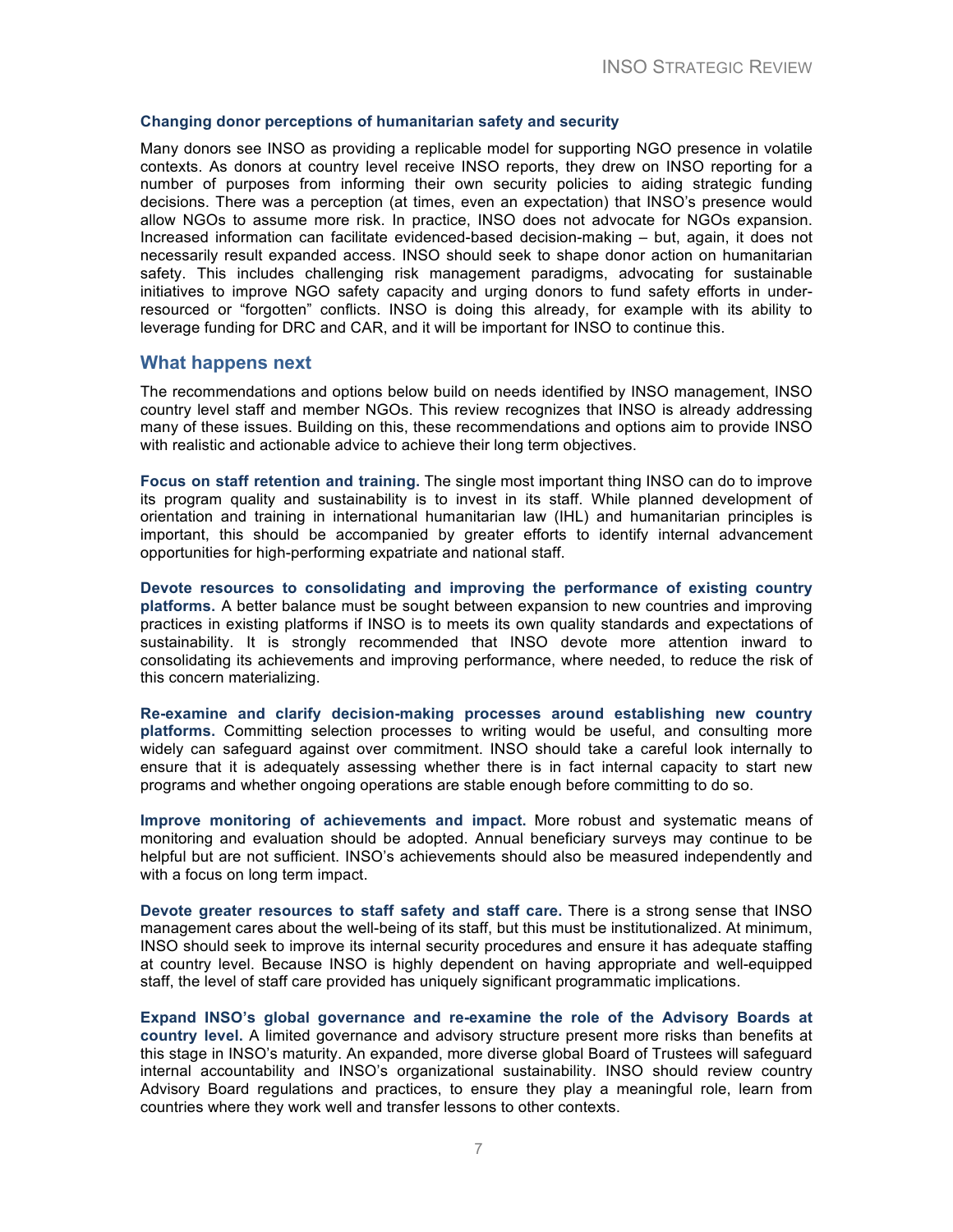**Review and refine the ERO model.** The fledging ERO model, developed in 2014, represents a significant innovation in how INSO responds to crises and the speed with which it can establish platforms. The planned expansion of the ERO unit will further improve these operations, and lessons learned should inform revision of the model. INSO would also benefit from committing ERO processes and policies in writing to ensure transparency, consistency and sustainability.

**Improve information sharing and learning across programs.** Where capacity gaps exist in a country office, there is often another country that has grappled with similar challenges and found solutions. Unfortunately existing practices are not systematically shared across countries. An online information management platform would help facilitate learning and support institutional memory. Additional measures include staff retreats and increased deployments of existing INSO staff from one country to another.

**Improve information management capacities, including greater safeguarding of data.** INSO's plans to improve global information management systems are much needed but will ultimately take time and significant resources. Creating an information management system that enables greater consistency of reporting across INSO programs and cross-country comparability should be a high priority, with a focus on addressing data protection concerns.

**Improve data analysis capacities and means of sharing this data more widely to improve global understanding of NGO safety issues.** The creation of a global database will enable cross-country data comparisons that will be of great value to not only NGOs but also to researchers and policy makers. INSO has been relatively closed in sharing data, but should weigh the risks and benefits of sharing this more widely in the future. A consultative mechanism to evaluate research and data sharing plans could aid in this process.

**Strengthen strategic relationships to facilitate the sharing of INSO's experience and maximize policy impact.** This must be approached strategically and systematically. A simple power analysis of key institutions/individuals and a well-researched strategy for engagement with clear objectives and key messages would aid in addressing reputational issues, increase awareness of INSO's objectives and ensure INSO is maximizing its influence on global humanitarian safety issues.

**Expand capacity to share best practices and generate research products, targeting the needs of NGO members and helping them to improve safety policies and procedures.** While INSO holds a great deal of useful quantitative data, the evidence and advice it has generated regarding NGO best practice and conflict analysis is what ultimately changes NGO policies. With the added capacity of a Research Director, there will be capacity to capitalize on this. INSO could benefit from the creation of a consultative mechanism, like the advisory group mentioned above, to generate buy-in and provide feedback as it seeks to undertake this work.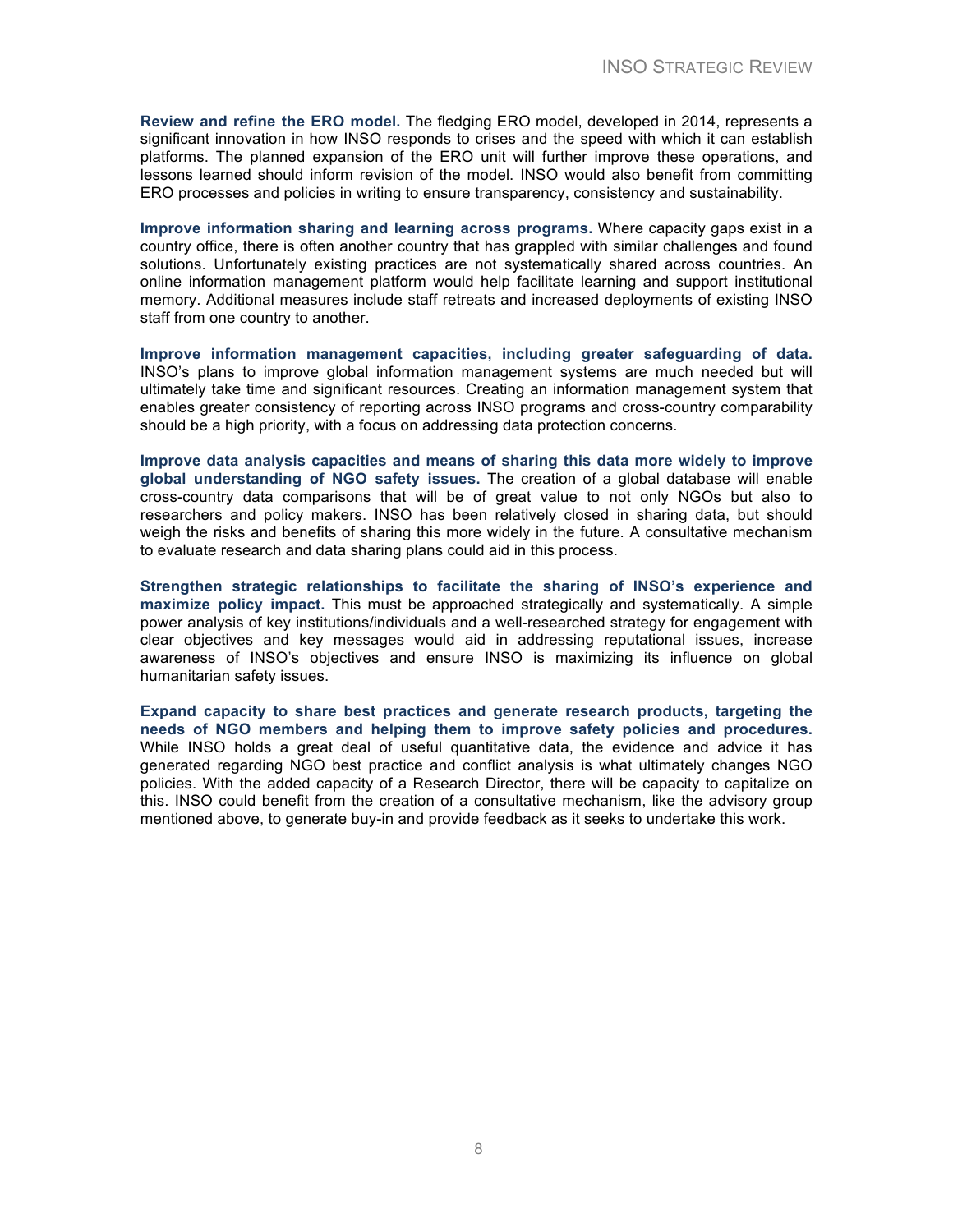### **Introduction**

Since 2011, the International NGO Safety Organization (INSO) has deployed a field safety platform model to seven of the world's most high-risk settings to improve the security data collection, analysis and coordination of non-governmental organizations (NGOs). In the ever more volatile areas in which humanitarians operate, there is a growing recognition by the donors, the UN and NGOs that previous models of security management are no longer working. Yet the wider community is still grappling to find the way forward. INSO has been a pioneer across a number of the most problematic areas, ranging from data collection to access strategies and fostering effective coordination among NGOs. INSO provides daily service to all major international NGOs offering frontline reporting, advisory and coordination services that strengthen operational practice and help facilitate humanitarian access. INSO is set to scale up activities, including platforms in new countries as well as new regional and global level services that will aim to further improve the NGO safety sector both locally and globally.

This strategic review takes stock of what has been achieved so far by mapping the basic anatomy of the organization, to understand how INSO today is different from what had existed before, and detailing the achievements and impact of the organization across both global and country levels. The review focuses on three core areas of inquiry:

- *How does INSO work?* Mapping the basic structural elements and operational sequences with a focus on INSO's impact and effectiveness. The aim is to understand how the structural and organizational elements have contributed to INSO's impact and what they have contributed to the sector as a whole.
- *What INSO has achieved*? Identifying key achievements at both global community and country levels. The overall aim is to understand what INSO has achieved, how that was accomplished, how to sustain and build on successful practices and to identify which practices have been less successful and should be discontinued.
- *What should happen next?* Drawing on evidence from the previous two areas of inquiry, the aim is identify and describe how INSO can further its aim to build global capacity in humanitarian safety.

Each of these was approached with consideration of three critical vectors defined by INSO:

- Program quality, relevance, responsiveness, value for money and sustainability
- Humanitarian access and the safety of aid workers
- Coordination, de-confliction and operational practice

The following report is primarily intended for use by INSO's management and institutional donors to assist with strategy development and planning.

### **Methodology and approach**

One hundred and fifty four individuals were interviewed by Skype or in person across 16 countries, including the seven countries where INSO is operational. Of these, 34% were INSO staff members, 47% were staff of INSO member organizations and 19% were UN staff members, staff of donors agencies, staff of NGO coordination fora and recognized experts in the field of humanitarian safety. Four visits to INSO country offices were conducted: DRC, Iraq, Kenya and Turkey (for INSO Syria). INSO platforms in Afghanistan, Central African Republic (CAR) and Mali were approached through desk review and a smaller number through phone or Skype interviews.

Interviews were semi-structured, and conducted on the basis that nothing would be attributed directly to interview subjects in any identifiable way. In selection of interview subjects, priority was placed on interviewing INSO staff in key positions across all of the countries. Among NGO members, interviews were sought with members of INSO Advisory Boards (where they exist) but diverse perspectives were also sought (i.e. from newer members and less active or vocal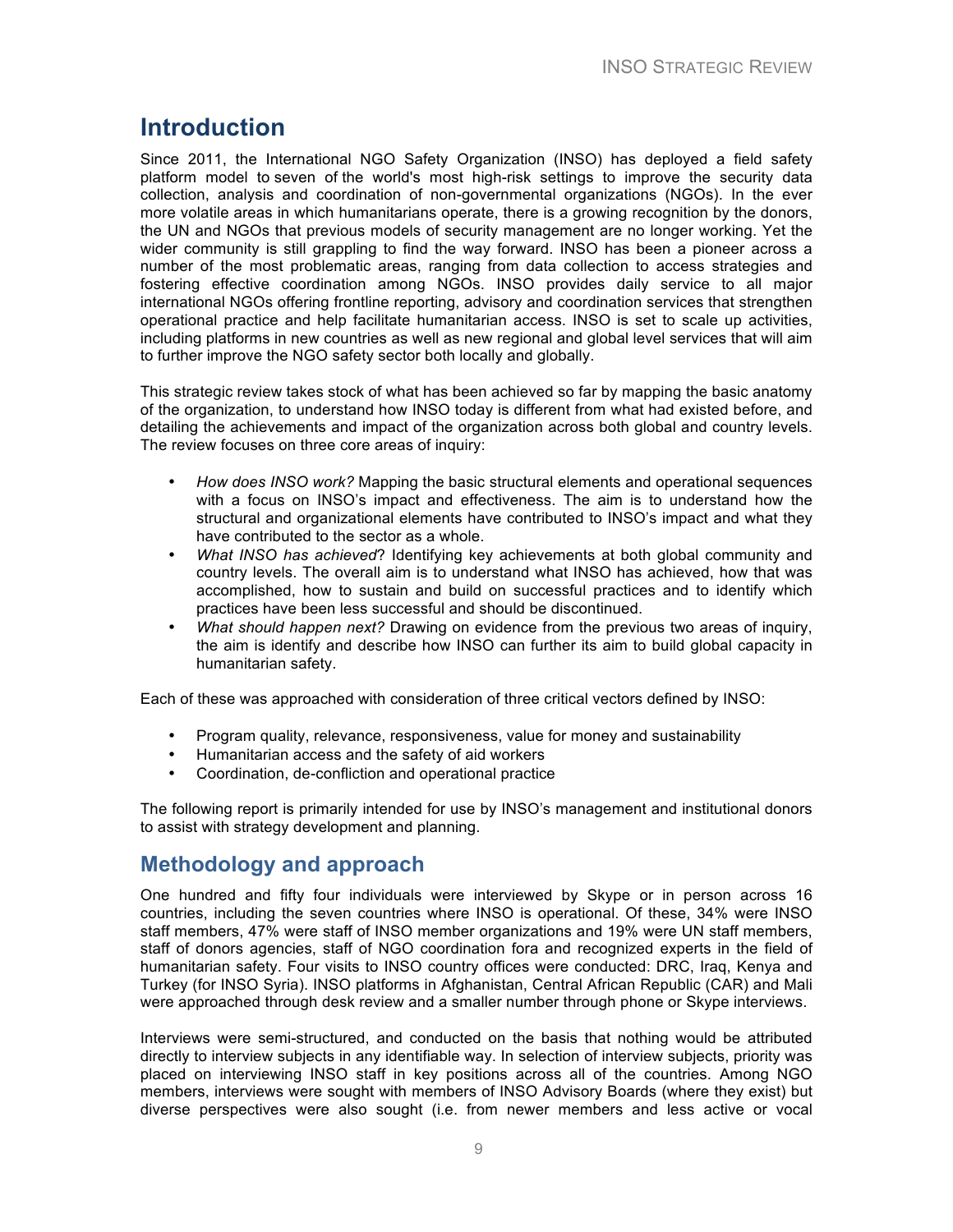members). Among other stakeholders interviewed, priority was placed on securing interviews with members of NGO coordination fora (depending on the relevance of these fora to INSO operations), relevant UN actors and INSO donors (at country level). What could be achieved was limited by time and logistical constraints, particularly with regard to NGO interviews. One shortcoming is the low number of interviews from national NGOs. Where interview subjects agreed, their names and positions are listed in Annex A; where they preferred to be interviewed anonymously, they have not been listed.

| Table 1. Interview subjects by country (indicative) |                   |                       |                             |              |
|-----------------------------------------------------|-------------------|-----------------------|-----------------------------|--------------|
| <b>Country</b>                                      | <b>INSO staff</b> | <b>NGO</b><br>members | Other (UN,<br>donors, etc.) | <b>Total</b> |
| <b>Global</b>                                       | 10                |                       |                             | 22           |
| <b>Afghanistan</b>                                  |                   |                       |                             | 10           |
| <b>CAR</b>                                          |                   |                       |                             | 13           |
| <b>DRC</b>                                          | 10                | 12                    | h                           | 24           |
| <i><b>Iraq</b></i>                                  | 5                 | 9                     |                             | 17           |
| Kenya                                               |                   | 10                    |                             | 19           |
| <b>Mali</b>                                         |                   |                       |                             | 12           |
| <b>Syria</b>                                        |                   |                       |                             | 25           |

Approximately a quarter of all interview subjects were able to speak about their experiences with INSO across multiple contexts. In practice, this meant that some interviews primarily intended to focus on one specific country platform ultimately focused on multiple INSO platforms. This was most relevant to case of INSO Afghanistan (approximately at least 19 additional interviews yielded information of relevance to INSO Afghanistan), where staff of NGO member organizations or INSO staff in currently based in another location has also worked in Afghanistan.

The consultants reviewed any relevant reports or other documents in the public domain as well as documents provided by INSO. This included organizational and strategy documents, donor reports and job descriptions as well as operational/program documents, including SoS, Service Delivery Standards (SDS) and other guidance documents. Samples of each report type from the seven countries were also reviewed. An online survey of staff and members was also conducted. Response rates were fair but not representative: 302 staff of NGO member or stakeholder organizations completed a member survey and 33 INSO staff completed a separate staff survey. Survey results were useful in some respects, and allowed those not interviewed but eager to feed into this process a chance to do so. While not heavily quoted or drawn upon on this report, the results have been provided to INSO management separately.

### **Section 1: How INSO Works**

This section describes the key working parts of the INSO model in theory and practice, placing its development in the larger context of how NGO safety has evolved since its inception. It examines how INSO's structural and organizational elements contribute to INSO's performance and how INSO functions as part of the wider humanitarian sector. It draws heavily on INSO documents and interviews with INSO staff, comparing written policy and guidelines with practice at the country level. It also compares and contrasts between various INSO platforms in order to highlight areas in need of improvement, best practices and areas for learning across platforms.

### **The INSO model**

INSO evolved out of the Afghanistan NGO Safety Office (ANSO), established in 2002. ANSO was among the first of many field-based NGO safety platforms that emerged during the past fifteen years, and this development can be seen as part of a larger shift in how the humanitarian community addresses safety and access. Part of this was born of the changing dynamics of humanitarian action in the post-Cold War period. The boom in humanitarian funding, guided in part by the political prerogatives of donors, led to the expansion of aid agency presence into more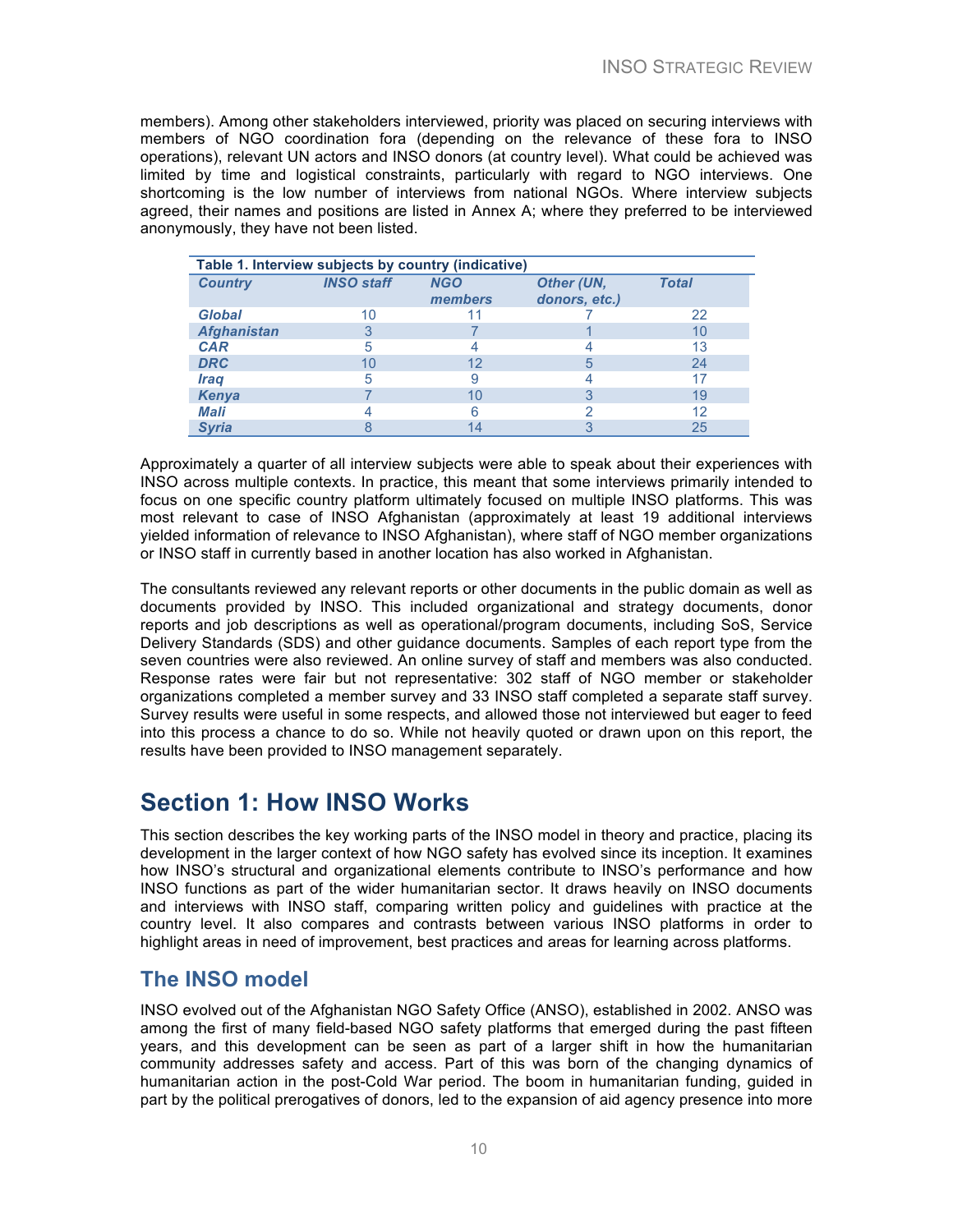dangerous areas. The growing risks aid workers faced necessitated that the aid community needed to do more to protect their staff, giving rise to a proliferation of security staff positions and a more general professionalization and expansion of NGOs and UN security apparatus.<sup>1</sup>

At the same time, the humanitarian community became increasingly atomized with a dramatic increase in the number of aid agencies and diversity of their approaches. Secondly, while NGOs have long valued their independence from the UN, NGOs have been increasingly resistant to UNled coordination perceiving the UN as overly politicized. The Joint Operating Principles in Liberia provides an early example of how this materialized and the desire for separation from the UN grew over time, particularly after 9/11 and with the introduction of integrated UN missions. These two factors, in part, have contributed to a growth of NGO-only coordination fora regionally and globally (as with European Interagency Security Forum, EISF, established in 2006, the Interaction Security Advisory Group, established in the late 1980s, and others). Finally, the marketization of aid (for example, through the use of competitive tenders and new contracting practices) increased organizational insecurity and created new forms of competition between agencies while undermining opportunities for collaboration - the so-called "NGO scramble."<sup>2</sup>

In short, coordination and common practice became more difficult to achieve just as it was critical to work together to address common safety threats to aid workers. The UN, in part, responded to these difficulties with the development of SLT in 2006, aimed at improving coordination between the UN and INGOs. Operational NGOs responded in a less systematized and more contextspecific manner. In essence, they sought to identify local and contextual solutions to the problem, including what were initially *ad hoc* cooperative structures aimed at establishing basic information sharing. ANSO, like many other field based platforms, was initiated as a project hosted by an international NGO (the International Rescue Committee, or IRC). ANSO's establishment was followed by NGO safety platforms in Iraq (NGO Coordination Committee for Iraq, NCCI) in 2003; Yemen (the INGO Safety Advisory Office, ISAO), Quetta (the Baluchistan INGO Consortium-Security Management Support Project, BINGO) and Somalia (the NGO Safety Program, NSP) in 2004; Haiti in 2005 (Initiative ONGs Sécurité, IOS-Haiti); Gaza in 2008 (the Gaza NGO Safety Office, GANSO); Pakistan in 2011 (PAKSAFE); and the Safety and Security Committee for Lebanon (SSCL) and others in recent years.

These platforms have been either hosted by or embedded in other NGOs or coordination fora, in response to the circumstances on the ground. They have divergent approaches, offer varied services and have diverse memberships. Some include only NGOs (like ANSO and, later, INSO) while other include the UN or are open to all (including private contractors and the military); some focus primarily on coordination while other offer systematized reporting of security incidents or crisis response services; some have had relatively short life spans (i.e. BINGO and IOS-Haiti) while others have endured. A common feature is that they do not dictate or place rules on NGO behavior (as UNDSS does with UN agencies), but rather seek to share information, advise and encourage collaboration. In this way, platforms allow each member NGO to determine the safety approach that works best for them and is consistent with their organizational positioning.

In its early years, ANSO provided reporting and coordination functions for the NGO community but, like many other field platforms at the time, its reporting was not systematized and ANSO's performance varied with staff turnover. In 2006, with the appointment of a new Director (now the INSO Executive Director) ANSO entered a period of significant transformation, focused on the expansion and professionalization of services. The processes and structures created during this period would become the basis of the INSO model. The core objective was to improve the quality, scope and sustainability of ANSO's services. Key components of this transformation included: greater emphasis on humanitarian principles; reorganization of staffing; reconfiguring ANSO

 

<sup>1</sup> C. van Brabant (2001) *Mainstreaming the Organisational Management of Safety and Security: a review of aid agency practices and a guide for management*. London: ODI.<br><sup>2</sup> A. Cooley and J. Ron (2002) "The NGO Scramble: Organizational Insecurity and the Political Economy of Transnational

Action," *International Security* vol. 27, no. 1.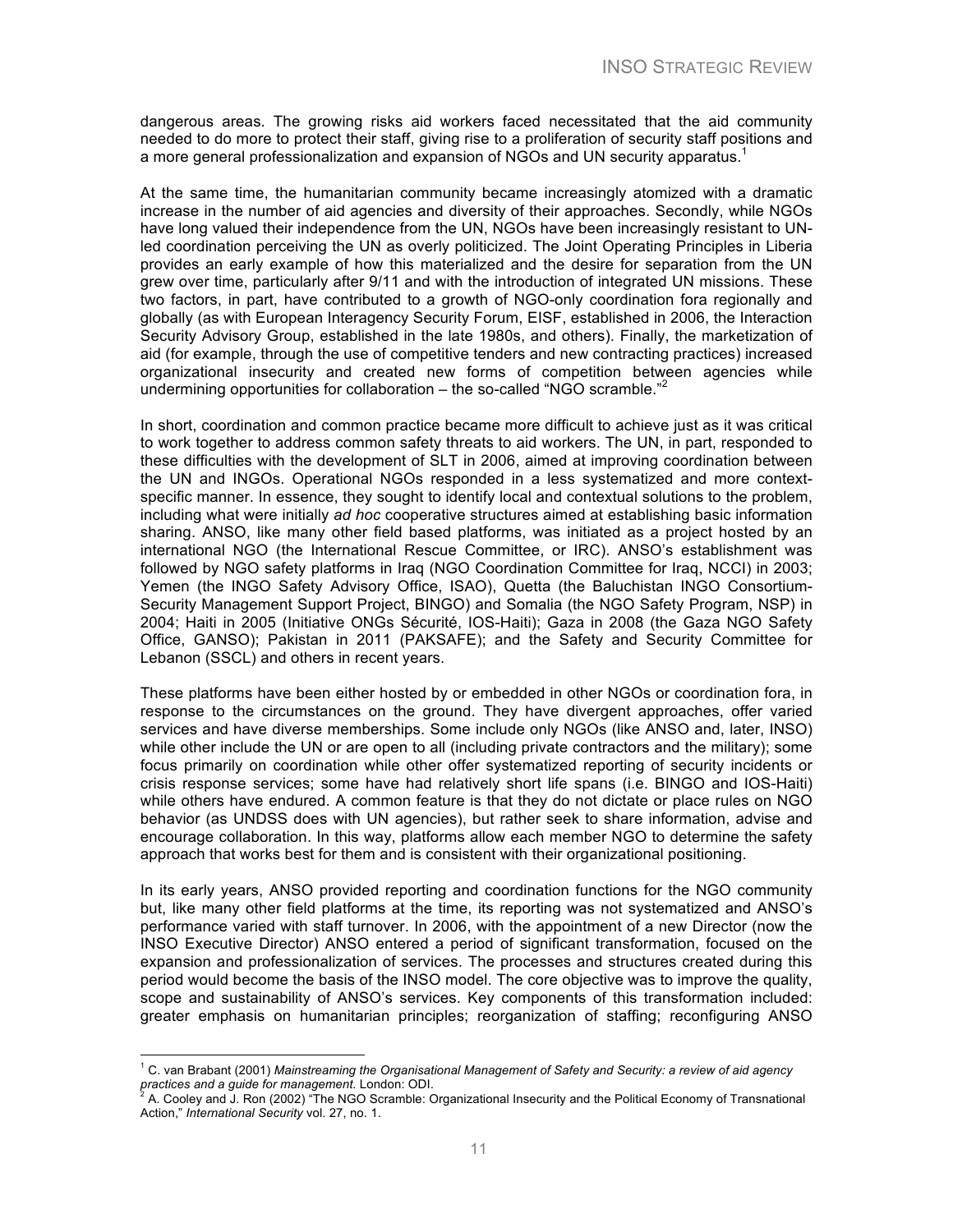relationship with NGO community (primarily through the establishment of a Steering Committee, which would later be replaced by an Advisory Board); and development of new systems for data collection and dissemination. By 2008, many of what would become core INSO services were in place, including scheduled service reports, advisory services, and orientation and training services. This represented a significant advance in the development of NGO safety platforms that few others pursued, with the exception of NSP in Somalia that underwent a similar process of standardization and transformation.

A longer-term aim, from the outset, was to transition ANSO to a stand-alone NGO with presence across multiple contexts. Being hosted by another NGO presents sustainability constraints, including being subject to the host organization's strategic priorities and timeline for presence. While ANSO did not face this, there is always the potential that the hosting NGO may come under unique scrutiny or criticism given that the substance of the platform's reporting and a danger that the hosting NGO may influence the content of the platform's reporting. For ANSO, there were issues around travel and security restrictions as well as tension between the requirement to follow host organization administrative procedures, such as with recruitment, and the ability of ANSO to meet its needs through these processes. While a framework agreement that imposed mutual obligations on German Agro Action (GAA) and ANSO alleviated some of these challenges – and was an important tool that other platforms later used– it did not resolve the fundamental limitations of being hosted.

While the initial idea for INSO developed in 2007, it was not until 2010 that INSO's development began in earnest. GAA initially agreed to support INSO's development by contributing a portion of indirect costs recovered from ANSO to the project, but GAA later reneged and withdrew from hosting ANSO. Start-up costs were personally financed by the ANSO Director (subsequently the INSO Executive Director). INSO was legally formed in February 2011 and the ANSO program was handed over to INSO on July 1, 2011.

INSO's primary goal, much like that of other platforms, is to improve NGO safety coordination in the field. However, the primary driver of INSO's creation was a desire to innovate and address what it saw as the "systematic weakness" and structural faults in the existing terrain of NGO platforms.<sup>3</sup> INSO sees itself as driving a new phase in NGO safety platform development, with particular reference to improving program start up, sustainability, fitness for purpose, program quality and standardization.<sup>4</sup> As INSO expanded, the core of the model developed in 2008 remained largely intact. INSO sought to apply the same sequences and processes for collecting and disseminating safety information and encouraging collaboration among NGOs that had been developed in Afghanistan. Databases were set up in each country, forming the backbone of INSO's analytical capacity. These standardized processes enable the creation of a menu, or SoS informational, analytic and coordination services in each context. A SoS is created for each country. Based on an assessment and agreed with NGOs it sets firm parameters for INSO's work. While the SoS is tailored to each context, its form (divided into scheduled and request services) and the master menu of options (i.e. what INSO will and will not offer) is consistent, thereby creating familiarity and sense of continuity for those who encounter INSO in different contexts.

INSO's strict membership requirements exclude non-NGOs, its code of conduct and, to some extent, the role of Advisory Boards has also remained constant. INSO management places great importance on this orientation towards NGO in other policies and procedures, and sees the fact that it provides its services free of charge to its members as integral to demonstrating its commitment to its beneficiary NGOs. Indeed, this is recognized by members as an important factor in gaining trust and ensuring INSO is reaching NGOs who cannot afford to pay for such services. INSO is strongly field-focused and decentralized, which has allowed it to adapt its model

 <sup>3</sup> INSO document (2011) *International NGO Safety Organisation: An introduction to the*

*new charity dedicated towards providing safety and security services to humanitarian aid agencies.* <sup>4</sup> Ibid.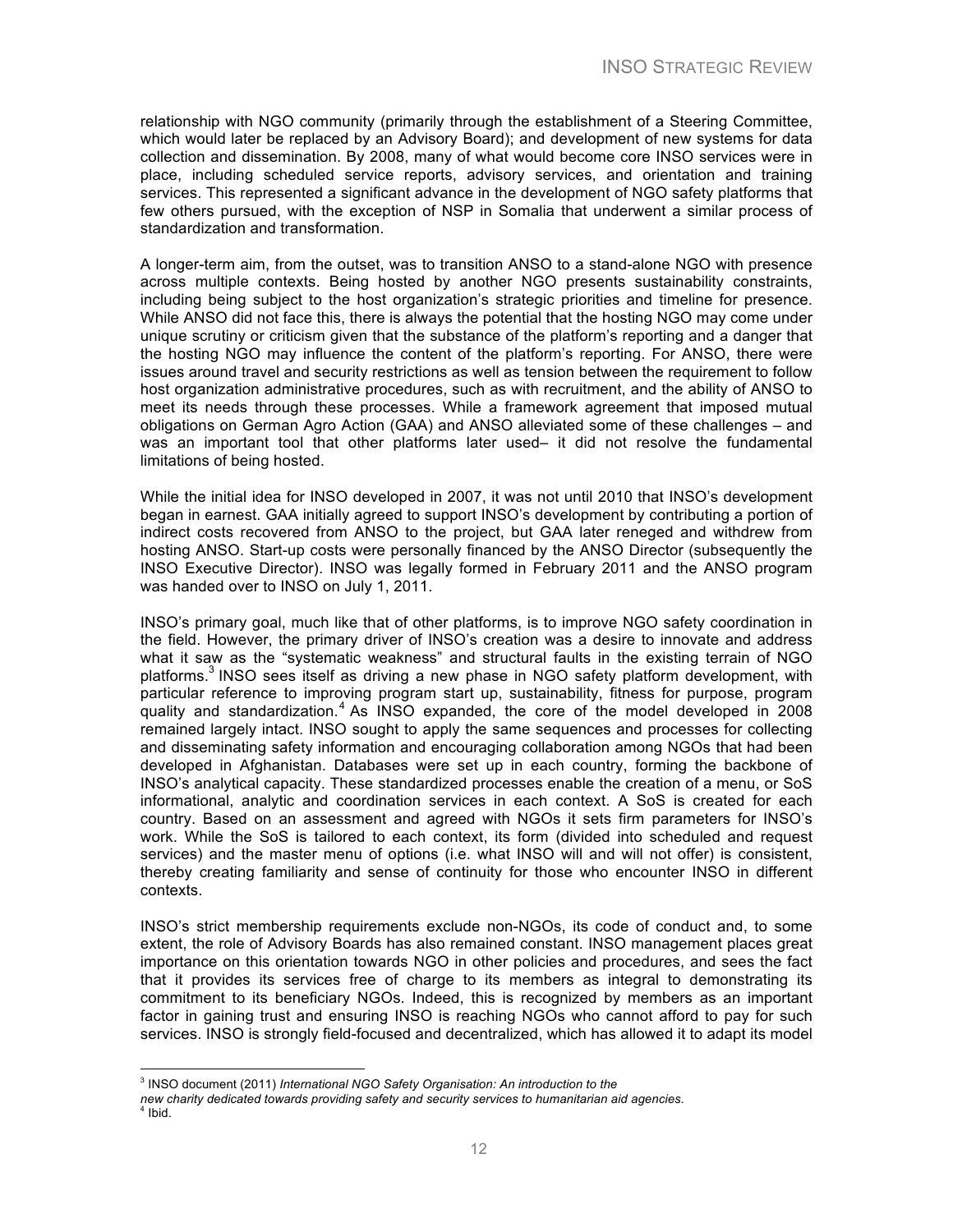to context in other ways that enable it to meet the unique needs of specific NGO communities. The core elements of this model are explored under "Key operational processes and sequences."

While some of these elements may be found in other NGO safety platforms, INSO is unique in character and form. It is an independent NGO focused on safety issues, with its NGO members constituting its beneficiary community. It is not a coordination body, although it does provide some coordination services to NGOs in the countries in which it operates. Its standardization of processes addresses prior NGO safety coordination

platform issues around uniformity and sustainability. It is also set apart by that fact that it is not embedded in or hosted by another NGO, which furthers sustainability and fitness for purpose.<sup>5</sup> INSO places high value on its independence, seeing it as essential to allow staff to operate with maximum efficiency and insulating the wider NGO community from any potential negative consequences of its work.<sup>6</sup>

Perhaps most significantly, INSO linked platforms across countries for the first time creating the original globally standardized NGO safety platform. The safety platforms that had developed in the early 2000s had done so largely independently and there appears to have been limited learning/collaboration across these platforms, especially early on in their development when the sharing of experiences could have been immensely useful. This meant that many platforms were essentially starting from zero, rather than building upon or adapting what may already be working elsewhere. Some aid workers and experts argue that each context requires a unique response (for example, what works in Afghanistan will not work in Yemen or South Sudan). The INSO model has adapted its original concept to new contexts and its rapid expansion demonstrates that it is sufficiently robust and flexible to work in diverse operating environments.

The most significant changes to INSO's structure and operating model have occurred since the beginning of 2014. INSO's first core cost grant, from the UK Department for International Development (DFID), has allowed it to rapidly expand to new contexts with three new platforms (Syria, CAR and Iraq) established since April 2014. It has also facilitated the development of a new model for ERO and the creation of a HQ, which will allow it to establish systems and functions to support its rapidly expanding footprint. Additionally, there is now potential for it to play an important role at global policy level in transmitting the extensive knowledge and expertise gained across the contexts in which it operates.



  $<sup>5</sup>$  However, in some countries, international NGOs act as INSO's grant holder where its donors are unable to fund INSO</sup> directly. Nonetheless, INSO is a legally and operationally independent NGO

<sup>6</sup> INSO internal document (undated), *Staff Guidance Document on Platform Structure and Memberships.*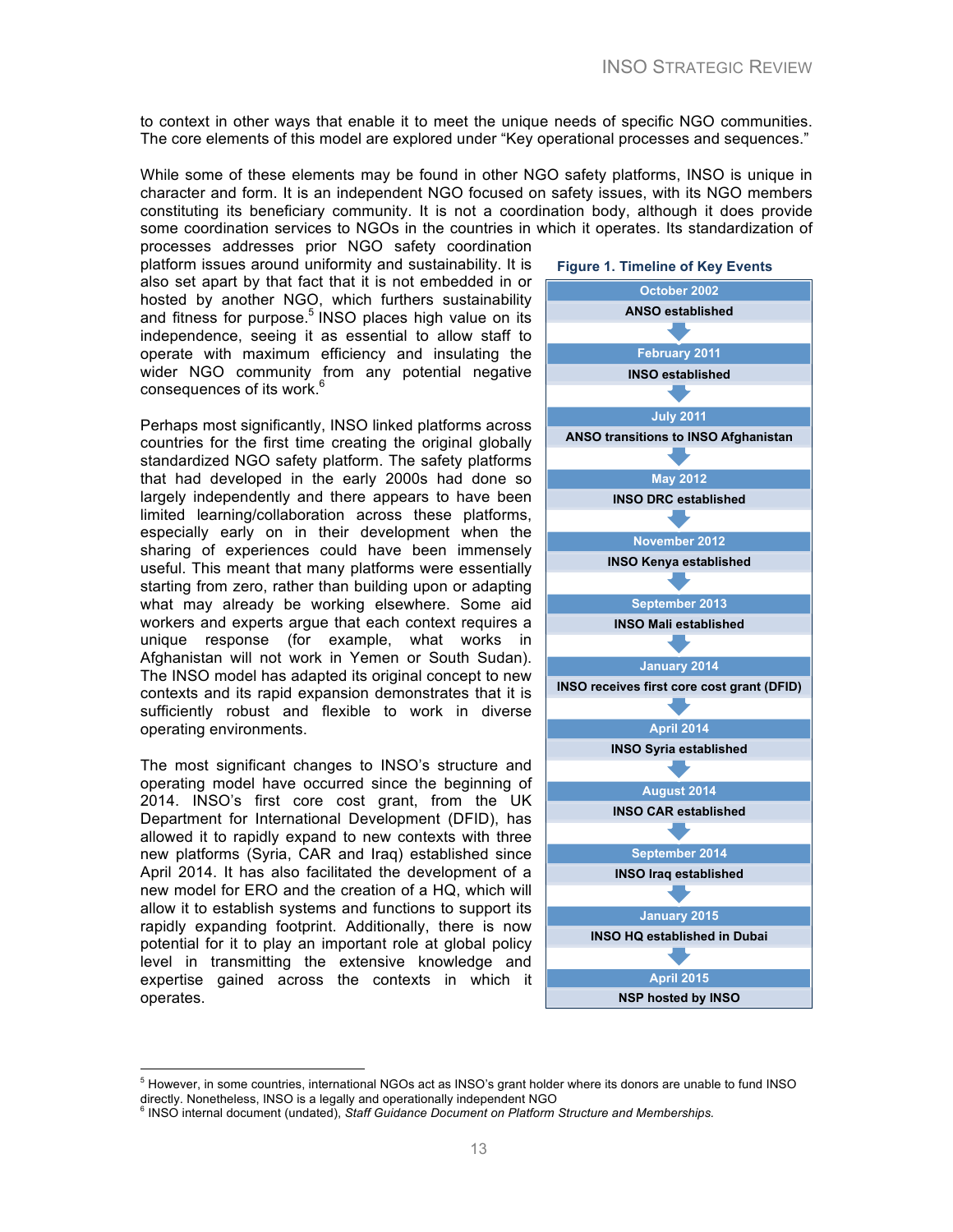### **Staffing and structure**

#### *Staffing and structure at global and country level*

On January 1, 2015, INSO established a HQ based in Dubai. Prior to this, INSO had two HQ staff to support country functions beyond the Executive Director position. This had resulted in a significant deficit of support to country platforms.<sup>7</sup> Aiming to rectify this, the proposed HQ organizational chart marks a substantial shift in INSO's structure (depicted in Figure 2, with positions in italics vacant as of April 1, 2015). As this review makes clear, HQ support functions are urgently required to ensure that INSO is able to efficiently support its field platforms and maximize its strategic impact.



#### **Figure 2. Proposed HQ Organizational Chart**

Each country is configured slightly differently according to the scale/scope of programming and resources available (with some variance in titles across countries). In general, an expatriate Country Director supervises two or more expatriate Regional Safety Advisors (RSAs) along with an Administration Manager. In larger operations, an Operations Coordinator supports the Country Director. RSAs, generally expatriates, manage teams of national staff and supervise PFMs.

There is some evidence that INSO is still struggling to get the balance of countrylevel staffing right, particularly in smaller country operations. This merits further attention to maximize coverage, efficiency and, ultimately, impact. INSO's intentional field-focus and decentralized decisionmaking structure give country teams significant autonomy to undertake initiatives based on their assessment of the context. There is a strong *esprit de corps* and INSO staff see their colleagues as hard working, capable and principled. A

#### **Figure 3. Illustrative Country Office Organizational Chart**



spirit of improvisation and innovation used to meet NGO needs was evident, particularly in newer platforms. Even in instances where INSO staff were frustrated or disappointed, they were heavily invested in improving the organization and in its success.

*Recruitment, training and retention* 

 <sup>7</sup> INSO internal document/proposal to donors (2015) *Building Global Capacity in Humanitarian Safety – Phase II*, p. 7.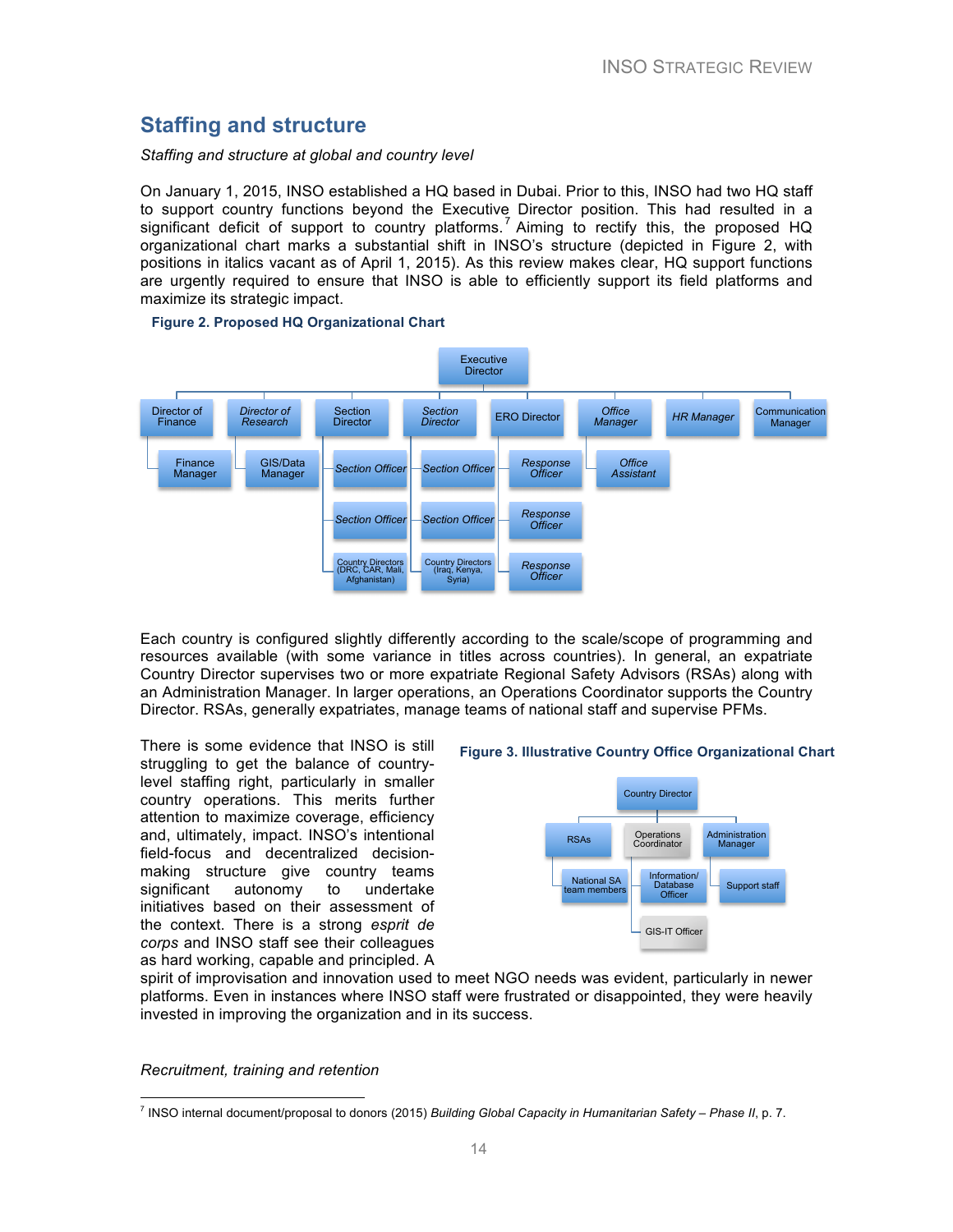INSO staff, at all levels, have a range of backgrounds including humanitarian NGO program, NGO security and military or other security experience. While INSO has sought to recruit existing staff members for new operations in some instances, most staff are new to the organization and recruited externally. The majority of Country Directors have been externally recruited, with an emphasis on recruiting those with prior experience in managing humanitarian NGO operations and a conscious decision to avoid recruiting ex-military officials for this positions (although there have certainly been exceptions). Humanitarian leadership experience is critical to gaining the trust of member NGOs; Country Directors are perceived as understanding the challenges facing their members and having a firm grip on humanitarian principles.

Recruiting RSAs is challenging due to that fact that a unique combination of skills is demanded of RSAs. RSA positions are not the equivalent of the position of a security advisor at an NGO as the demands of the position and INSO's approach are different. Ideally, RSA will have analytical skills, understanding of humanitarian principles, understanding of humanitarian and development operations in volatile contexts, in addition to significant security experience. It is extremely rare for newly hired RSAs (or national staff on RSA teams) to have all of these capacities in sufficient measure. In practice, recruitment generally privileges analytical ability and humanitarian experience over security experience, but staff do come from a wide variety of backgrounds. Some INSO staff have military or NGO security backgrounds, which can present as many advantages as challenges. There was a perceptible knee-jerk reaction among some NGO members towards some INSO staff they felt as too "military" minded, while others were appreciated for the security expertise they brought to their role. In general, INSO staff with military or security backgrounds are required to have at least some humanitarian experience – which is critical to ensuring that they are able to effectively interface with the humanitarian community.

INSO addresses these challenges by seeking to recruit balanced RSA teams with a mix of backgrounds and skills, and considering team composition alongside individual profiles in recruitment. In some teams, for example, the RSA may be strong on analysis and writing while other team members may have more expertise in "hard" security skills. Where it works well, team members are able to provide a full package of services, work in an interdisciplinary way and learn from one another. In recruitment of national staff in particular, focus is often placed on ensuring an advantageous balance of various ethnic or tribal groups or staff with pre-existing expertise in complementary geographic areas.

There is not yet any systematic orientation or training program, although INSO recognizes this as a gap and aims to develop this. New staff members receive on-the-job mentorship and training from their supervisors. While the SDS serves as a guide, the degree to which INSO staff members receive the needed support varies and depends on time and capacities of their managers. As explored later on, this has presented difficulties when INSO staff were expected to perform functions for which they do not have relevant expertise or capacities or where RSA teams are not sufficiently balanced. As INSO addresses orientation and training needs, it should ensure that the needs of existing staff and national staff are also assessed and addressed.

A significant degree of INSO's impact rests on the quality and appropriateness of its staff. The online survey found that members were generally satisfied with the quality of INSO staff, with 85.4% ranking the expertise of INSO staff as excellent or good. Several examples demonstrated the significant value added by having experienced INSO employees deployed to new country programs; however, a handful of examples demonstrated the operational difficulties created by turnover and recruitment gaps as well as the substantial damage done to INSO operations and reputation when staff were ill-qualified or ill-prepared for their role. Thus, improving staff retention and development efforts would yield important advantages in program quality and consistency. This review did not extensively cover human resources (HR) practices or have HR data to draw upon such as average retention rates so there are limits to the depth of this analysis. In general, expatriate RSAs generally serve one-and-a-half to two years in their postings. While national staff retention rates are generally longer than expatriate ones, many national staff explained their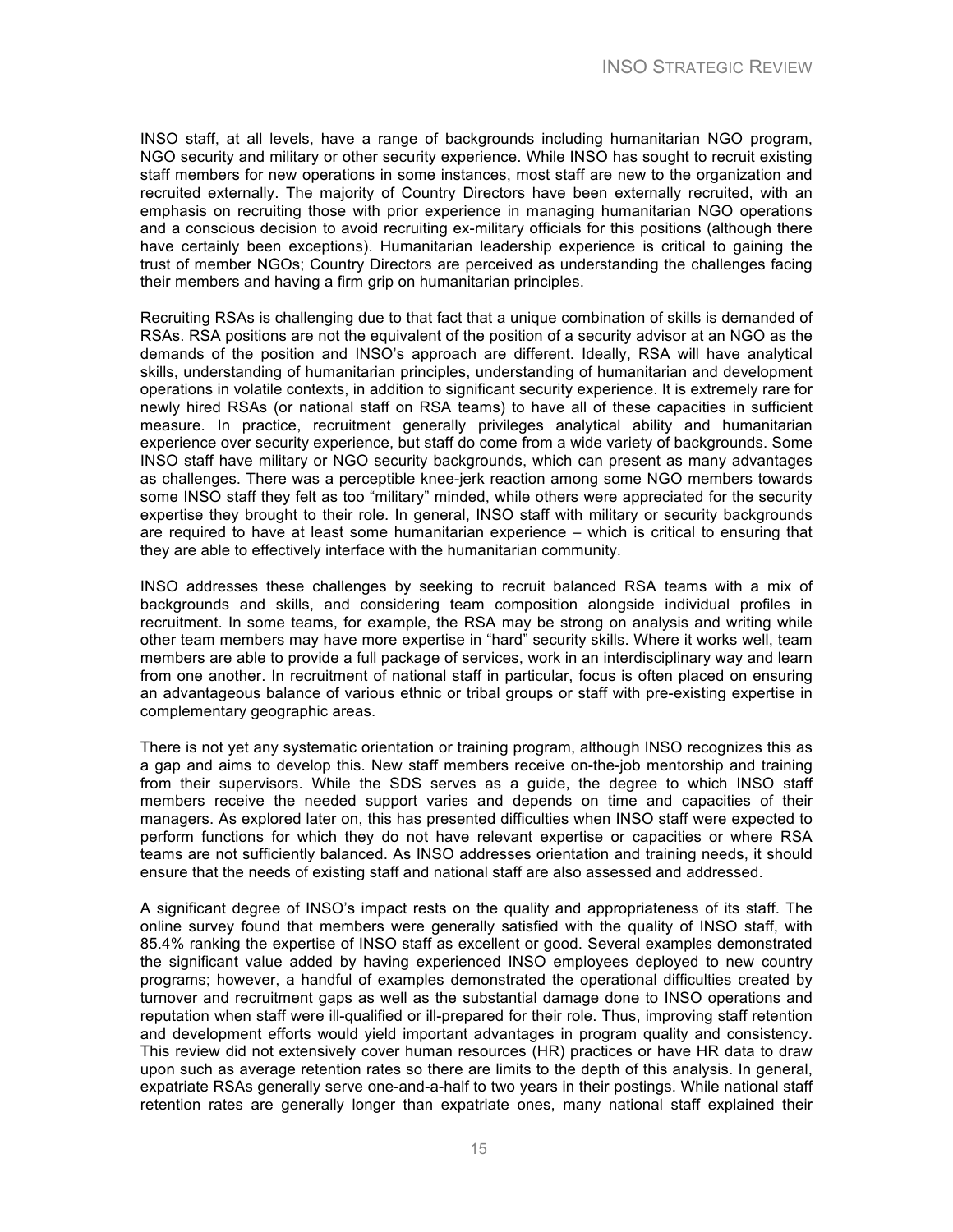career progression was likely to be hindered by an "expat ceiling" past which they could not advance. National staff promotions to RSA roles in Kenya and Afghanistan are encouraging but INSO should seek to formulate potential career trajectories for national, as well as expatriate, staff.

### **Key operational sequences and processes**

#### **INSO establishment**

#### *Assessment and decision-making*

INSO platform establishment is guided by NGO demand. Initially, input on where INSO should establish new platforms was sought at a forum convened EISF, which influenced the choice of DRC as the site of the first new INSO program in May 2012. At present, a letter of invite (LoI) is required from at least six NGOs requesting INSO's presence.<sup>8</sup> In other models of NGO safety platform start up, the onus falls on the NGO community – usually already overburdened with addressing the humanitarian crisis at hand. That INSO is able to assume this burden of responsibility enables faster start up, but the LoI requirement demonstrates buy-in from NGOs. The LoI requirement also ensures that NGO needs, rather than requests coming from donors or others, drive INSO's presence.

INSO decision to establish new platforms is generally based on the subsequent assessment and INSO's own capacity. INSO ultimately decided not to establish a platform due to lack of need/appropriateness in only one instance (Jordan) where a LoI was submitted and a scoping mission was undertaken. To some extent, the Board of Trustees have been consulted in these decisions but ultimately it is at the discretion of the Executive Director. On the one hand, this has allowed INSO significant flexibility. On the other, this opens up the risk that INSO may expand beyond its capacity or end up with portfolio that lacks strategic coherence. Clearer written guidelines regarding intervention criteria may mitigate this risk.

In-country assessments usually range from one to three months, which focus as much on the appropriateness of the intervention as on building NGO relations. If an assessment determines INSO's presence is appropriate, an advisory board is finalized and funding is sought before presence is established. $9$  The assessment period also focuses on beginning to put in place critical pieces of the INSO infrastructure that help set the scope of its activities and parameters of NGO participation, including the SoS and advisory board. While the SoS may change over time, it lays out exactly what NGOs can expect of INSO, and helps INSO to manage NGO requests and expectations over the longer term. In countries where advisory boards have been established early on, such as in Kenya, they have played an important role in providing advice and support through the start-up phase and by acting as advocates with the wider NGO community (discussed in further depth under the section entitled "Governance and participation").

Once INSO decides to establish a platform in a given country, it must register with the host government. In general, it has been able to do this without major delays or a problematic level of scrutiny regarding its mandate. In interviews, many external actors felt INSO would struggle to establish itself in more sensitive contexts or where host governments were distrustful of NGOs. This fear has not materialized. Indeed, INSO operates in a number of contexts that would be deemed "sensitive" and has not had trouble registering with host governments.

The one exception is Turkey, where the government rejected INSO's first attempt at registration. It is important to note that many other NGOs have similarly struggled with Turkey's registration process. INSO started operating unofficially while it resubmitted its registration, as many other

 

 $8$  In practice, the implementation of this model has varied. The number of NGOs required as signatories to the LoI has decreased over time, not all countries have had a LoI (Iraq being the exception) and the recent introduction of ERO funding has allowed establishment to start prior to donor commitment of funding (such as in CAR).

<sup>9</sup> INSO public document (undated), *Frequently Asked Questions on Getting Started*.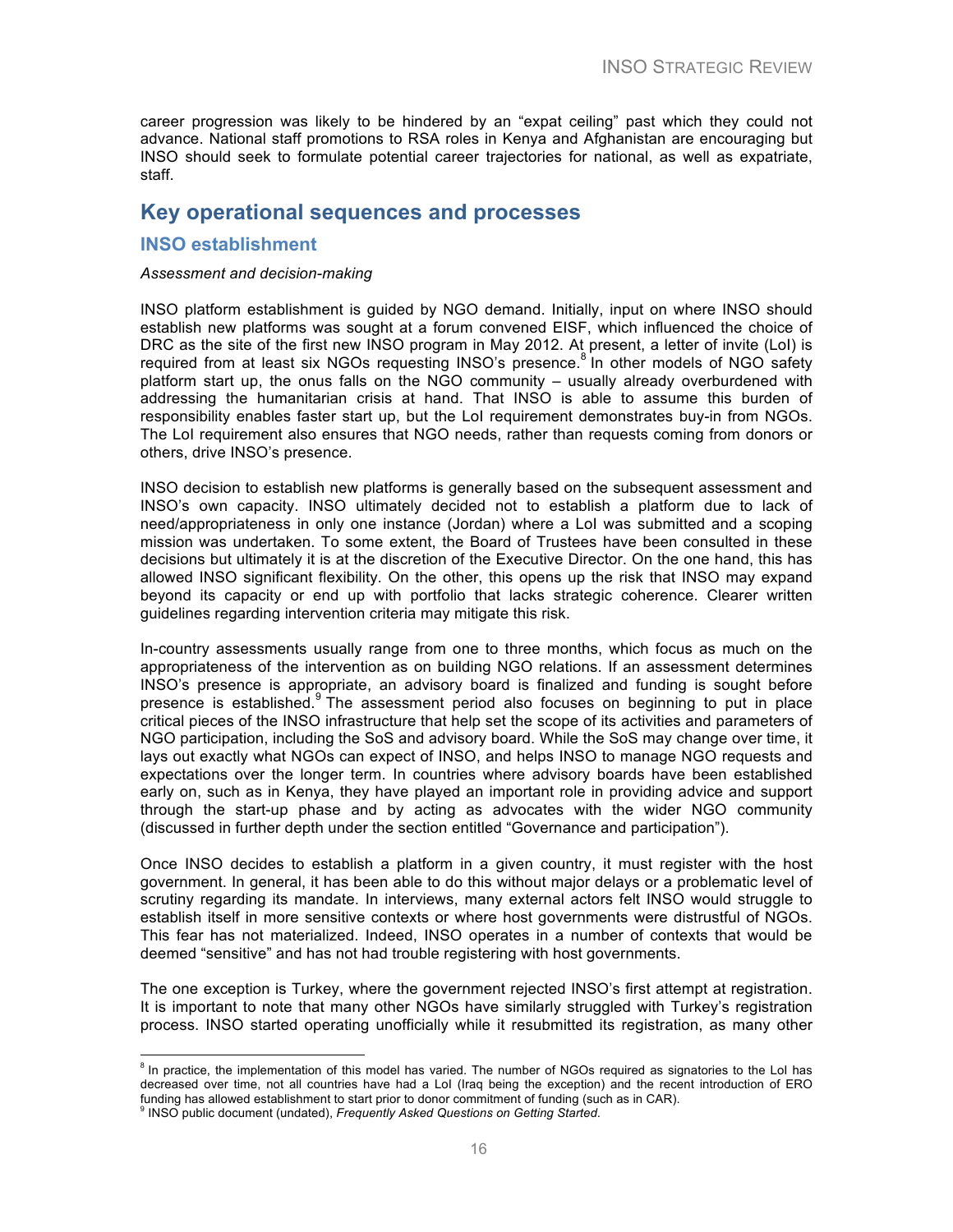NGOs have done while awaiting their registration to be approved. According to informal conversations INSO staff had with Turkish officials, the initial rejection also appears to have stemmed from, first, INSO applying for permanent rather than temporary registration, and secondly, from a lack of knowledge about INSO's mandate and objectives (as opposed to larger, more established NGOs). The second attempt included renewed relationship building with all relevant government actors involved in the registration process, focused on repeatedly explaining INSO's objectives and activities. Registration was approved in approximately six months, which is considered a relatively fast approval in the Turkish context.

#### *Models of platform establishment*

INSO's traditional model of country establishment was geared towards slow and steady progression, led by the Country Director with support from other INSO staff deployed on a shortterm basis. The Country Director leads operations (logistics and hiring) as well as the task of cultivating membership and establishing services. Building the trust of NGOs, and persuading them to report incidents, requires INSO to demonstrate added value. It's a Catch 22: in order for INSO to gain buy-in, it must generate quality reporting and services; in order for INSO to generate quality reporting and services, it must have some degree of buy-in by NGOs. First, this demonstrates the importance of NGO buy-in through mechanisms like the advisory board. As covered below under "Governance and participation," advisory boards in DRC and Kenya played a critical role in helping create early buy-in and legitimacy. Secondly, this underscores the importance of getting the recruitment profile right for leadership positions – which INSO has improved upon and refined over time. Country Directors were more likely to succeed where they had pre-existing networks in the NGO community and NGO management experience, as was the case with the first two INSO country offices established beyond Afghanistan (DRC and Kenya). Thirdly, it points to the importance of the HQ support functions that INSO is now putting place. Start-up in CAR illustrates some of the persistent gaps, and the potential for INSO to improve the speed and efficiency of start-up processes. ERO funding was initially used and sped up establishment, but the lack of logistical support is a major stumbling block, which is made even more time-consuming by the formidable logistics challenges of working in CAR.

| Table 2. Comparative speed of establishment |                            |                             |                      |
|---------------------------------------------|----------------------------|-----------------------------|----------------------|
| <b>Country</b>                              | <b>Date of NGO request</b> | <b>Date of first report</b> | <b>Approx. speed</b> |
| <b>CAR</b>                                  | April 24, 2014             | August 18, 2014             | 4 months             |
| <b>DRC</b>                                  | January 25, 2012           | August 1, 2012              | 7 months             |
| <b>Iraq</b>                                 | June 24, 2014              | October 2014                | 3-4 months           |
| <b>Syria</b>                                | January 23, 2013           | April 7, 2014               | 14 months            |

INSO has also sought to improve upon its responsiveness with the development of a second mode of establishment, the ERO model. The ERO model, used in Syria and Iraq, represents a significant advance in reducing the time frame required for INSO platform start-up and responsiveness to NGO requests for support. Previous INSO platform establishment has been delayed by the need to secure funding. Since the beginning of 2014, INSO has been able to draw on available ERO funding for start-up. A LoI is not required for an ERO but there must be a humanitarian trigger and a specific request voiced by members of the NGO community (as was the case in Iraq). An assessment is carried out and followed with the deployment of the ERO Director for approximately six months, who assumes responsibility for all aspects of start-up. During the ERO period, an "INSO lite" menu of services is provided consisting of daily threat warnings and security reports, weekly incident reports and weekly security roundtables. The longer-term aim of the ERO model is to establish a team of four expatriates deployable at anytime, anywhere in the world to respond to an emergency. Overall, the degree to which INSO has been able to reduce start-up time has led to greater responsiveness and high expectations among NGOs that INSO will react to requests for support quickly.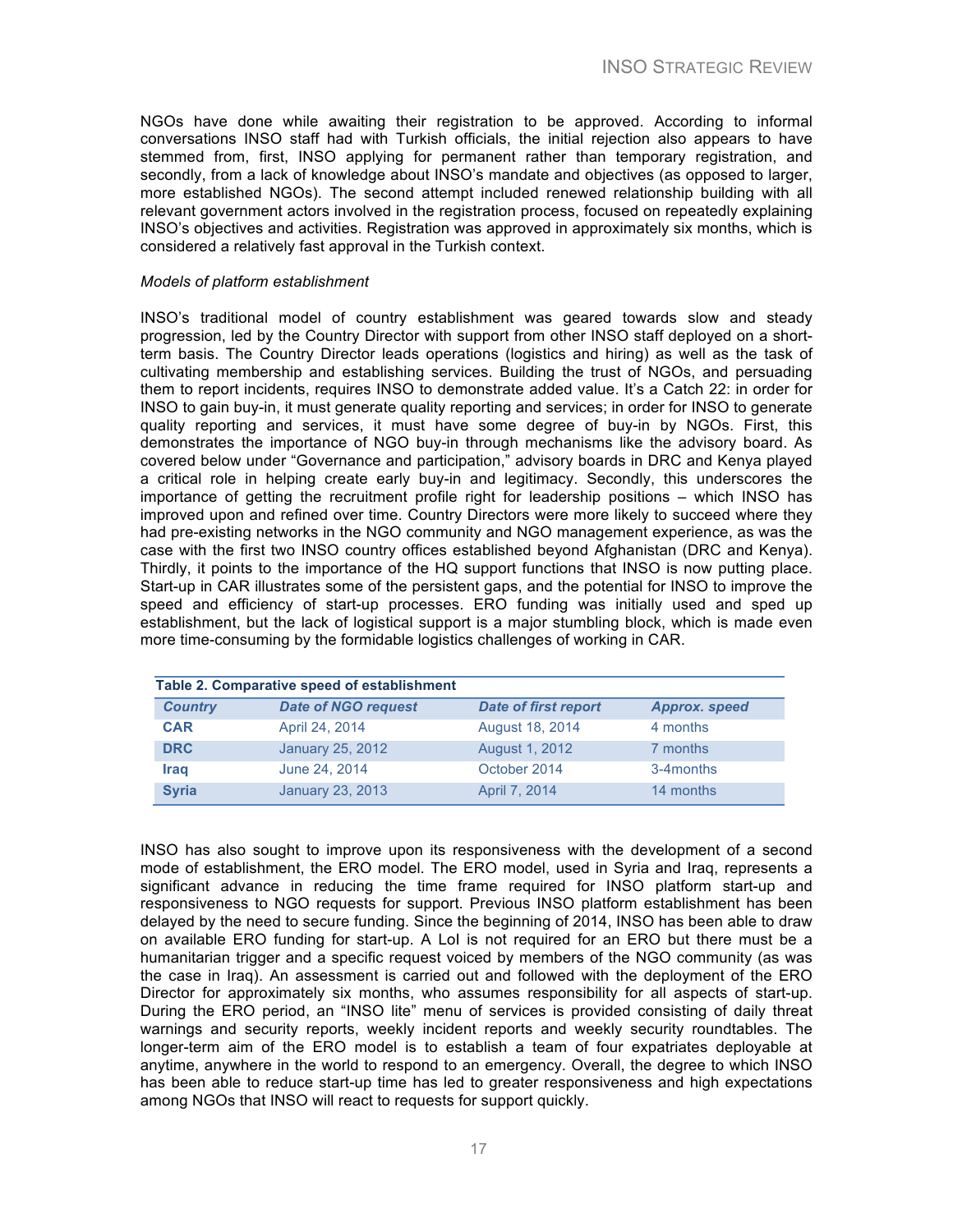#### *Coordination and avoidance of duplication*

INSO has initiated platforms in contexts where no similar or comparable services exist. However, INSO has been invited into contexts where there was already an NGO entity seeking to provide some degree of safety information and coordination services. These include: Turkey/Syria, where GOAL had hired two security officers to provide safety information for the broader community; CAR, where the Comité de Coordination des ONGs (CCO) was providing humanitarian coordination and security

| <b>Table 3. INSO Country Advisory Boards</b> |          |                |
|----------------------------------------------|----------|----------------|
|                                              | In place | <b>Planned</b> |
| Afghanistan                                  | x        |                |
| <b>CAR</b>                                   | X        |                |
| <b>DRC</b>                                   |          |                |
| Iraq                                         |          | X              |
| Kenya                                        | X        |                |
| Mali                                         | X        |                |
| Svria                                        |          |                |

advice, and; Iraq, where NCCI provides a degree of security reporting from Baghdad. In all of these contexts, INSO's menu of services is preferred by NGOs over what existed before and positive relations have been established with the NGO fora.

Syria was a peculiar case in that the DFID, at different levels, funded both the GOAL initiative and INSO to operate out of Gaziantep. In interviews with NGO and donor stakeholders present at the time, there were varying perceptions of how INSO sought to resolve this potential duplication. Some saw INSO as overly aggressive and critical of the GOAL initiative, even if they recognized that INSO provided a more comprehensive, sustainable option. The GOAL disbanded its initiative shortly after INSO's establishment, with GOAL and other NGOs preferring INSO's model for reasons of independence and sustainability. INSO presently works closely and productively with the NGO Forum for NGOs operating in Northern Syria (NCIMU), which provides some securityrelated support to NGOs.

In CAR, the CCO security section was staffed by one expatriate during INSO's assessment. INSO was widely seen as consultative and amenable to working together. However, the CCO security component was not meeting NGO expectations and finally collapsed during INSO's assessment when the expatriate left CCO. In perceiving the INSO model as more sustainable and able to provide a broader range of services, NGOs exerted pressure on INSO to launch operations ahead of schedule. CCO's 40-member NGOs became INSO members with CCO helping INSO register with the government and initially hosting INSO staff in its offices. INSO maintains a close relationship with CCO, collaborating on advocacy and coordination.

In Iraq, NCCI had little presence in the north when the 2014 crisis emerged but provides significant security reporting in Baghdad, where it is headquartered and where its dedicated security staff are based. At present, INSO's efforts have focused on the north with plans to expand coverage in the central region covering Baghdad. NCCI has indicated that it sees their roles as complementary, given that INSO can offer more comprehensive safety services, and is eager to see INSO take a cooperative – rather than competitive or critical – approach to expansion.

The only instance where INSO has assumed responsibility for a pre-existing security platform is its recent agreement to host the NSP in Somalia. NSP previously operated as a project hosted by the Danish Refugee Council and was transferred to INSO on April 1, 2015. INSO has assumed the role that the Danish Refugee Council previously played but what this means over the long term for any adaptations or rebranding of NSP as an INSO platform is unclear. Although NSP was not covered in this review, there are important synergies between INSO Kenya and NSP with regard to regional security threats. NSP's structure and outputs are similar to that of INSO with much that each organization can learn from the other. Additionally, this transition is aided by the fact that the INSO Kenya Country Director is a former Director of NSP.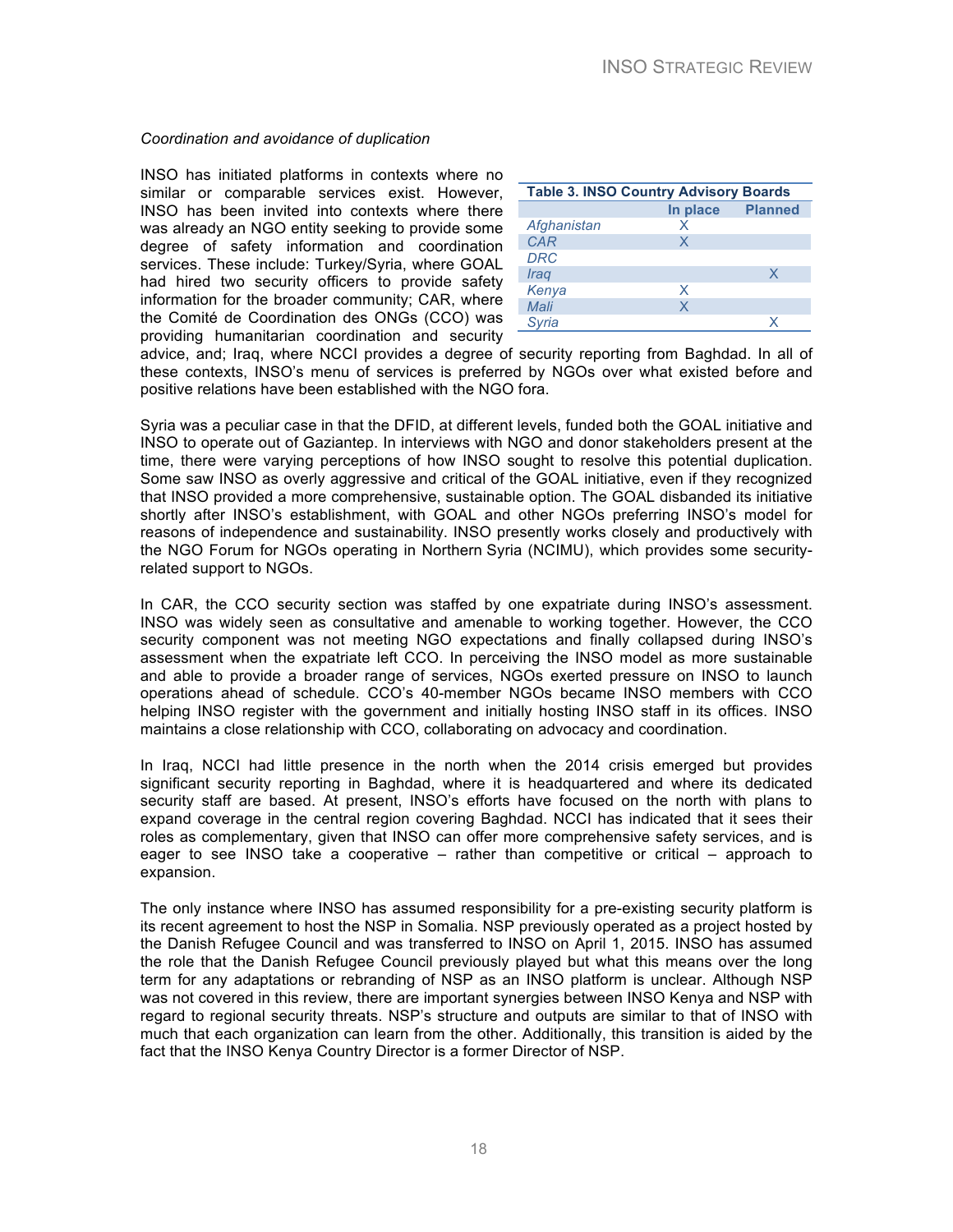#### **Governance and participation**

*Global level governance and participation* 

A Board of Trustees, consisting of the INSO Executive Director and two additional members, governs INSO globally. The two additional members are both NGO senior

| <b>Table 4. INSO Membership Composition</b> |                         |                      |                 |
|---------------------------------------------|-------------------------|----------------------|-----------------|
| <b>Country</b>                              | <b>Total</b><br>members | <b>International</b> | <b>National</b> |
| Afghanistan                                 | 241                     | 70%                  | 30%             |
| <b>CAR</b>                                  | 40                      | 100%                 | 0%              |
| <b>DRC</b>                                  | 81                      | 93%                  | 7%              |
| Iraq                                        | 54                      | 100%                 | 0%              |
| Kenya                                       | 163                     | 89%                  | 11%             |
| Mali                                        | 80                      | 87%                  | 13%             |
| Syria                                       | 49                      | 96%                  | 4%              |

managers with extensive experience in humanitarian operations. The Board of Trustees essentially fulfills a legal requirement, but also acts as a sounding board for the Executive Director on programmatic direction and expansion. While a lean board of trustees may have been beneficial during the start-up phase of INSO, a limited governance structure presents more risks than benefits at this stage in INSO's maturity. This is true both in terms of safeguarding internal accountability but also external perceptions of how INSO is managed. An expanded and more diverse Board of Trustees would have the added benefit of providing greater support to the Executive Director, including on issues of fundraising, communications and strategic advice on specific areas of INSO's work. INSO's global governance should be reviewed and expanded as a priority, although precise structures and mechanisms that INSO could put in place merit careful examination.

#### *Country level governance and participation*

The role of the Advisory Board is broadly defined as to advise the development of INSO in the country, including: to establish, amend or update the SoS; to discuss services users, and; to approve the appointment of the INSO Director. Afghanistan, CAR, Kenya and Mali all have Advisory Boards comprised of NGOs in place. DRC initially had an advisory board but this was disbanded in 2014 due to the lack of participation by board members. There are plans to establish Advisory Boards in Iraq and Syria. Board composition reflects INSO's membership: board members are self-selecting and predominantly international NGO members. Donors or others (such as UNDSS) can be listed as observers or authorized participants of the Advisory Board meetings. This provision is important in that it allows for broader participation from the humanitarian community, but keeps the advisory structure grounded in its membership.

Predictably, some Advisory Boards are more active than others and, as members are institutional rather than individual, participation fluctuates with staff turnover. While boards can be instrumental in the start-up phase, as is the case with CAR, this can wane later on, as in DRC prior to the disbandment of its board. Much of this depends on how active the Country Director is in strategically cultivating relations with board members. Overall, the Advisory Board plays an essential role in ensuring transparency and accountability to its beneficiary community. Boards make NGO members feel they have a voice in how INSO conducts its programs but they also benefit INSO operations. In DRC, Kenya and CAR, Advisory Boards played a critical role in assisting with INSO's establishment and lobbying on behalf of INSO with the wider NGO community. As with the LoI, the boards provide a safeguard to ensure that INSO is acting in accordance with the broader NGO community's needs and wishes.

#### **Beneficiary vetting and registration**

Membership in INSO is open to all non-profit, non-governmental, humanitarian organizations adhering to the Red Cross Code of Conduct for NGOs and legally registered in the country. Those wishing to register with INSO are generally required to fill out a standardized beneficiary form as well as provide a covering letter from the Country Director and proof of registration in the country. The ease and appropriateness of the registration process was ranked highly in the online survey, with 76.8% ranking the ease of registration as excellent or good and 75.2% ranking the appropriateness of registration standards as excellent or good. Many were unsure about the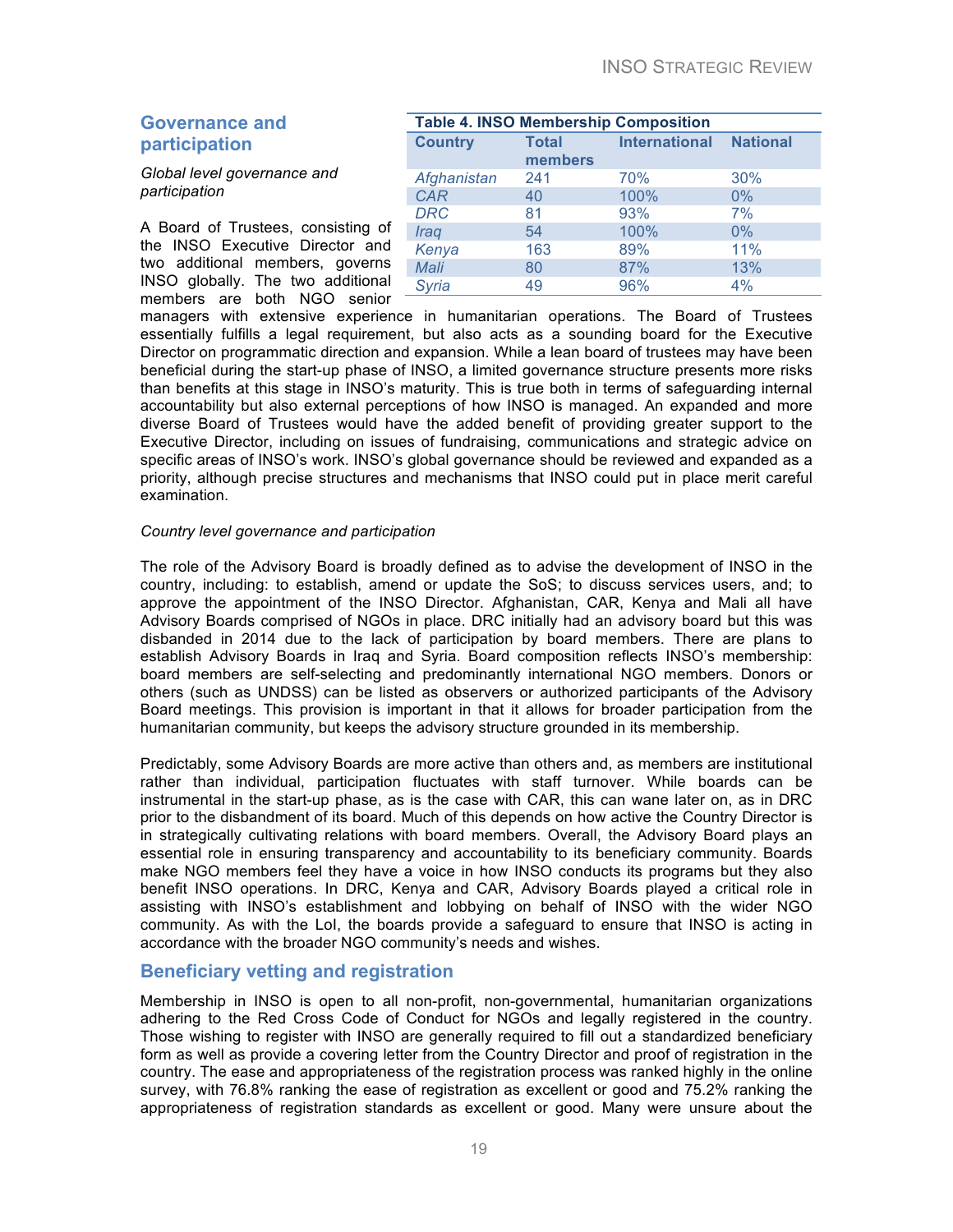process, which is to be expected given that not every staff of a member organization is likely to be familiar with the process, and 0% of the responses ranked either factor as poor or inadequate.

Once NGOs formally apply to INSO, they are vetted with the same standardized process across all contexts. Vetting falls into three tiers:

- 1. Members of INSO in another country (generally registered without asking for additional documentation).
- 2. Partners of an existing INSO member in the country, which receive pooled funding or are UN Clusters members (required to submit additional documentation).
- 3. Organizations with no formal links to INSO, the UN or INSO members (required to submit additional documentation and subjected to a thorough background check).

This vetting process plays an important role in shoring up trust among the membership, by weeding out political organizations or others who NGOs may worry about sharing information with. In the online survey, 66.5% of members drew a strong correlation between INSO's membership and the platform's neutrality. INSO is transparent in its decisions and communicates the reasons for rejection to unsuccessful applicants, and may undertake these decisions (where appropriate) in consultation with its Advisory Boards. Additionally, the vetting procedure is standardized across all contexts while there are unique concerns in each country. In DRC, few national organizations are members due to concerns about the neutrality and independence of such organizations. There are similar concerns in Syria but OCHA's list of vetted Syrian and diaspora NGOs provides a helpful guide in vetting applicants. However, it is important to stress that INSO generally encourages membership among national NGOs – even if international NGOs comprise the majority of its members. It is less often the case that INSO rejects national NGO applicants and more commonly that INSO struggles to garner national NGOs interest, as they may face language barriers or do not feel they have the capacity to participate in INSO's work.

All members are required to sign INSO's code of conduct. The code requires them to report the basic details of any incident affecting their organization, to keep all information received from INSO confidential and consider the safety of others when asking INSO to embargo or censor information.<sup>11</sup> The code was a critical step in INSO's development in that it sets the terms of its relationship with member NGOs. It places strong obligations on members to report incidents and adhere to confidentiality – both of which are essential to the INSO model. Knowing that all members are obliged to report and respect confidentiality improves collective trust. The code also gives INSO grounds to penalize those that breach the code. Organizations may be subject to a verbal/written warning or a temporary/permanent suspension. In practice, few organizations have been suspended and INSO is generally able to resolve issues through dialogue with NGOs.

#### **Source development and verification**

INSO's source development process provides significant added value over other models and has improved the quality of INSO's data and analysis. INSO seeks to gather information from a range of sources, including NGO members to host government, embassy contacts, personal networks and PFMs. The fact that INSO is able to solicit information and confirm reports with a wide variety of sources greatly improves the timeliness and comprehensiveness of its reporting and analysis. The degree to which INSO relies on one source type over another varies with context but significant internal attention has been placed on systematizing source cultivation, with written guidance in place. $1$ 

While NGOs are required to report any incident affecting them as per the Code of Conduct, it takes significant relationship building to create the trust required for NGOs to feel safe doing so and repetitive messaging to ensure reporting incidents to INSO becomes standard protocol. The

<sup>&</sup>lt;sup>10</sup> INSO internal document (2011) Annex III - Applicant Vetting Tiers, NGO Registration V1 2011.

<sup>&</sup>lt;sup>11</sup> INSO internal document (2011) Annex IV INSO Code of Conduct, NGO Registration V1 2011.<br><sup>12</sup> INSO internal document (undated) Minimum Standards in Source Development.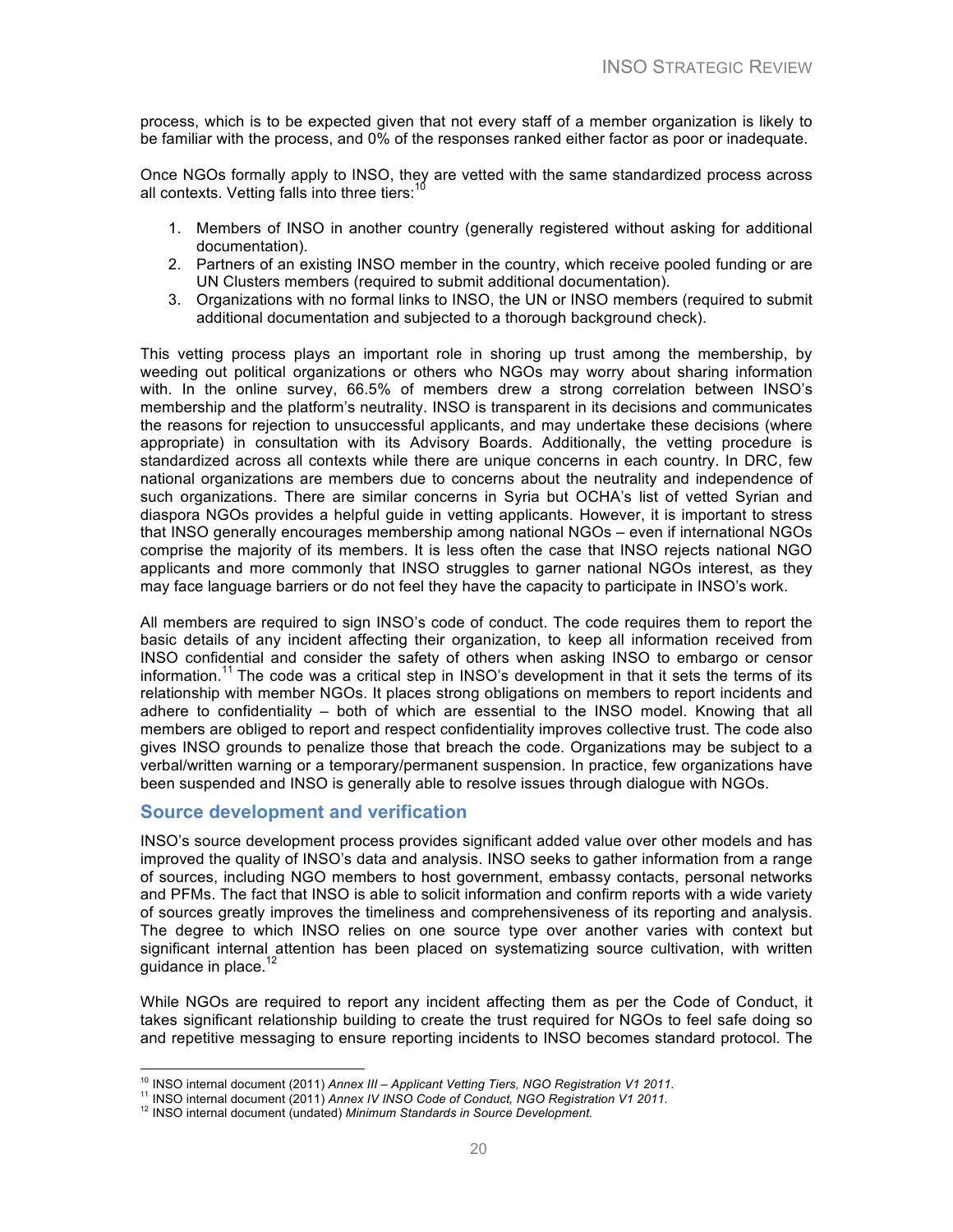difference between Afghanistan and other contexts was striking: NGOs interviewed reported that they routinely reported security incidents to INSO as a matter of either *de facto* or *de jure*  standard operating procedure in Afghanistan, whereas this was much less common in all of the other operating contexts. In the start-up phase and in contexts where NGOs are less willing to share information, like Syria, reliance on other sources of information plays a much stronger role.

The role of PFMs, a fairly unique feature of the  $\text{INSO}^{13}$ , is essential to broader geographic coverage and improving the speed of reporting. PFMs are required to routinely report all reliable information and are immediately available to verify incidents. The majority of PFMs are hired as employees, although some are hired on short-term contracts (dependent on country context). PFMs play a major role in creating the added value required for substantial NGO buy-in. In interviews with members, they routinely pointed to INSO's value lying in the fact that it was not just recirculating information NGOs reported but had its own network of sources that provided a broader picture of the conflict. In DRC, which introduced PFMs fairly late (approximately a year ago), incident volume nearly doubled almost immediately. PFMs can be particularly valuable during start-up, as in Syria, as their reporting provides an inducement for NGOs to invest in supporting INSO.

There is flexibility across countries in how PFMs are allocated, contracted and managed. The PFM system works well when guided by experimentation and creativity, and refined through trial and error. In some countries, they do not disclose their association with INSO to their sources nor do they meet face to face with INSO staff. In others, PFMs regularly visit the office, represent INSO in meetings with government officials, and participate in INSO security roundtables. However, some practices merit examination and there is evidence that INSO is not systematically maximizing the efficiency and effectiveness of field monitors. The internal logic as well as the reason for discrepancies in PFM management between countries is not always clear. In some cases it was because the precise role of the PFMs was not clear to the country team, leading to sub-optimal PFM management. Additionally, the requirement that PFMs not be NGO staff, media activists/reporters or associated to parties to the conflict has not always been adhered to. The rush to get information during start-up has led to a bending of the rules in some instances, and exposed INSO to greater risk of information manipulation or reputational risk. The potential damage of the former is generally mitigated by verification processes but there would be great value in reviewing PFM systems in each country and sharing experiences across countries.

INSO relies on the same model of source verification across all countries, with verification based on the proximity of sources to the incident:<sup>14</sup>

• Class 1 comprises of victims, is taken as inherently valid and subject to minimal verification depending on circumstances.

• Class 2 requires at least one other Class 1 or Class 2 verification; barring that, two verifications by recognized reporting entities (RRE).

• Class 3 reports are verified by: one Class 1 report, two Class 2 reports, three Class 3 reports or two RREs.

• Reports from RREs are verified by: another RRE report, one Class 1 report, one Class 2 report or two Class 3 reports.



**Figure 4. INSO Source Verification Model**

There is a fine balance between disseminating information quickly and ensuring it meets verification standards, particularly with regard to threat warnings. When INSO did report the details on an evolving situation incorrectly, NGOs were understanding of minor mistakes and as

<sup>&</sup>lt;sup>13</sup> Few field safety platforms employ a similar mechanism, with one notable exception being NSP.<br><sup>14</sup> INSO internal document (2012) *Minimum Standards in Verification, v. 2.*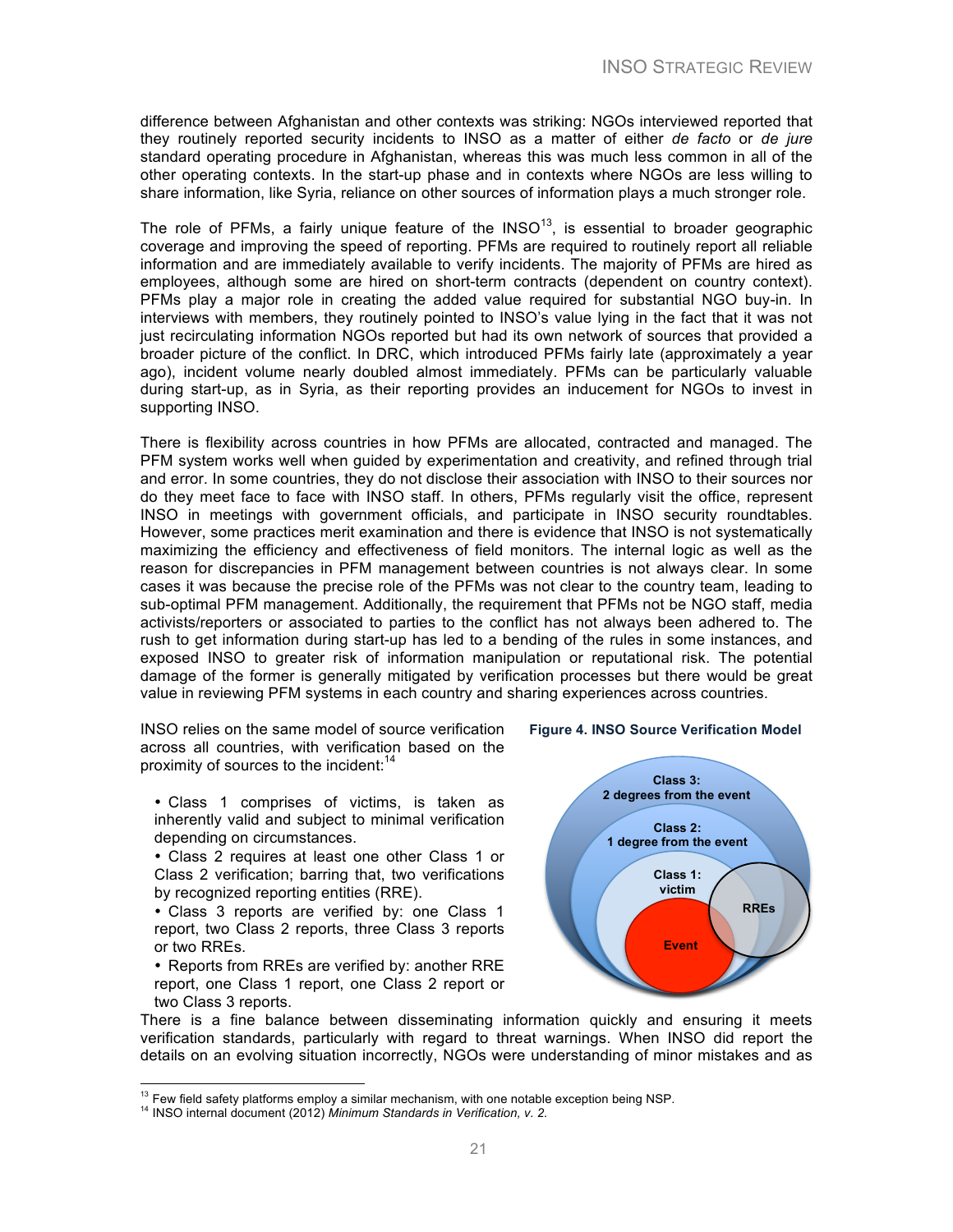long as any factual inaccuracies were later corrected. Related to this, there is often pressure on INSO to address or report rumors (even if this means reporting them as "unconfirmed rumors"). Rumors and conspiracy theories are difficult to disprove by nature and rife in conflict environments. INSO addresses them through meetings or bilateral discussions, but rightly sets a firm boundary in refusing the report or further their circulation.

This standard model has worked well across contexts with little modification. NGOs appreciate INSO's rigorous verification measures, particularly where they understand the intricacies of the process. The process itself creates a strong level of consistency in reporting which in turn helps to generate trust. Robust verification is integral to ensuring a sound evidence base, which informs INSO's analysis and advice. It also garners confidence from UNDSS and other security professionals, with many using INSO reports to verify their own information.

#### **Information management**

INSO has relied on roughly the same system of information management since its inception, based around Excel databases held at the country level. Weekly incident lists, which contain basic data on each security incident record and include verified incidents not reported in threat warnings or security reports, are coded and transferred into the database each week. Coding lends a degree of uniformity across the diverse contexts in which INSO operates. This system is straightforward and fairly uniform, and presented a cost-

| <b>Table 5. Average Incident Volume</b> |                       |  |
|-----------------------------------------|-----------------------|--|
| <b>Country</b>                          | <b>Average weekly</b> |  |
|                                         | incident volume       |  |
| <b>Afghanistan</b>                      | 600-690               |  |
| <b>CAR</b>                              | 45-65                 |  |
| <b>DRC</b>                              | 90-120                |  |
| <b>Iraq</b>                             | 400                   |  |
| Kenya                                   | 60-100                |  |
| <b>Mali</b>                             | 45-65                 |  |
| <b>Svria</b>                            | 1260                  |  |

effective solution to data management early on in INSO's development. However, INSO's information management needs have outgrown its systems, particularly in high-incident volume contexts, with the current system limiting options for data usage and inhibiting analysis. While Excel is a useful tool for storing data, it is a poor tool for analysis. Problems range from the near total lack of data protection to discrepancies in data collection across countries. INSO's plans to upgrade its information management systems and create a global database will yield important improvements in efficiency as well as broaden the options available to INSO for analysis and cross-country comparability.

Despite the limitations, INSO's databases are the cornerstone of their ability to generate evidenced-based analysis. They enable INSO to generate statistics on demand for NGOs to inform tactical and strategic decisions. It also provides an evidence base for private advocacy with donors and parties to the conflict, to urge them to change behavior or adopt policies that would contribute to NGO safety and access (although INSO's stance on confidentiality precludes the public use of these figures, limiting their impact in this respect). INSO encourages NGOs to develop their own databases, which is an important measure in enabling NGOs to build their own independent systems of safety data management and analysis. INSO is also increasingly using this data in mapping, which is particularly relevant in contexts where NGOs are largely working remotely or subcontracting the bulk of their work. Mapping Syria and Iraq are prime examples of this, where report recipients may be responsible for managing work in locations they cannot visit.

#### **Scheduled services**

#### *Threat Warnings*

Threat warnings pertain to significant incidents that require immediate action from NGOs and/or that are likely to directly affect NGOs. This could include a complex attack in a major city, armed clashes on a road routinely travelled by NGOs or the launch of a major offensive or military operation. Threat warnings are broadly transmitted through two of the four generally available mediums: email, SMS, Skype and very high frequency (VHF) radio.<sup>15</sup> A standardized INSO

 $15$  Generally, there are likely to be three available mediums in any given country. Not all countries have VHF services operational and not all have established regional or national Skype groups.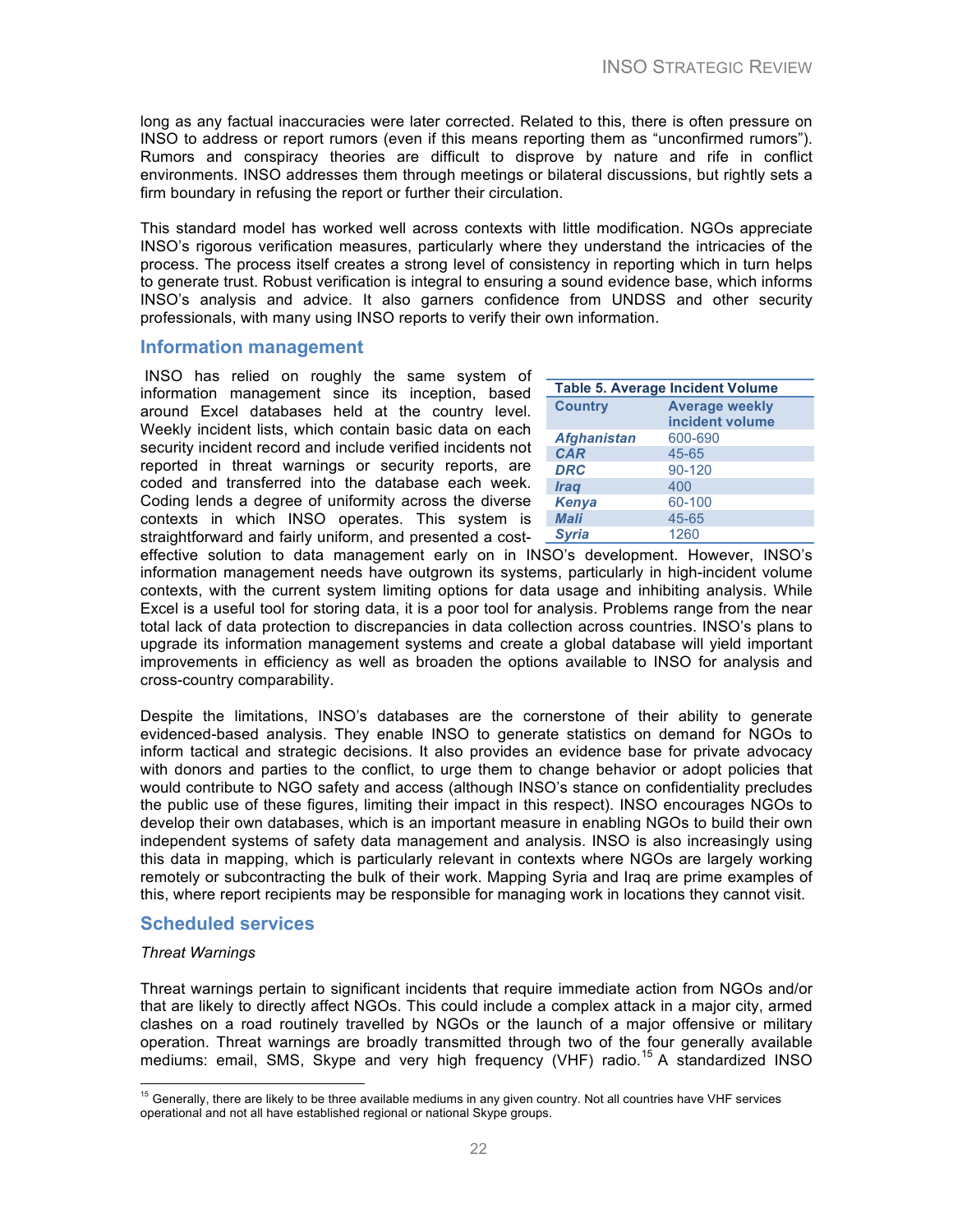template is used to issue email warnings, including the extent of basic information available,  $16$ analysis and recommendations and contact information for the relevant RSA. Time takes precedence over detail, with platforms establishing targets (from the receipt of a report through verification and dissemination to NGOs) ranging from three to twenty minutes. As these are ongoing, complex events, RSA teams monitor the situation and issue corrections, updates and "all clear" notices as needed.

In a survey of members, threat warnings were seen as the most useful service with 93% reporting that they found them valuable. In most countries, this system works relatively well. Even where information is initially incomplete or incorrect, it is usually quickly corrected and NGOs appreciate having some timely information rather than waiting. The September 2013 Nairobi Westgate attack is one example. While the initial report contained some inaccuracies regarding the nature of the attack, several NGO interviewees reported that the information prevented them or their staff from traveling to the mall or the surrounding area. The threat warning system represents a significant advancement in terms of speed and efficiency over what had been in place (if anything) in these contexts prior INSO's establishment. In DRC and

| Table 6. Key products and primary users |                                                                                                     |  |
|-----------------------------------------|-----------------------------------------------------------------------------------------------------|--|
| <b>Product</b>                          | <b>Primary users</b>                                                                                |  |
| <b>Threat warnings</b>                  | <b>Country Directors;</b><br>program staff; operational<br>staff; security personnel;<br>donors: UN |  |
| <b>Security reports</b>                 | <b>Country Directors;</b><br>program staff;<br>operational staff; security<br>managers; donors;     |  |
| incident<br>Weekly<br>lists             | Security personnel; UN                                                                              |  |
| <b>Bi-weekly reports</b>                | <b>Country Directors;</b><br>security personnel                                                     |  |
| <b>Quarterly reports</b>                | <b>Country Directors;</b><br>program managers;<br>security personnel;<br>donors; UN                 |  |

CAR, there was a phone tree among NGOs, which is a comparatively slower means of sharing information. Particularly contexts where mobile coverage is strong, these threats warnings allow managers to relay comprehensive information to staff in real time and ensure that none of their employees are in danger.

#### *Security Reports*

Security reports provide a snapshot of ongoing trends in an easily readable and brief format. Security reports, transmitted via email, pertain to incidents or events that are unlikely to immediately affect NGOs but are generally useful for NGOs to know about. INSO provides basic information about the event and advice, as appropriate, and devoting greater space to analysis than in threat warnings. This could include analyzing what a recent abduction of a high level figure in an armed group means for security in the area, or examining an attack on private contractors and linking this to operational advice for NGOs. In Syria and Iraq, a special kind of security report, subtitled "Status of Conflict," is periodically issued to provide specific details on conflict developments in a specific location (usually an individual governorate).

They allow INSO to remind NGOs of best practice, taking the macro implications of a given trend and relating it to specific incidents. Examples include reports from DRC around robberies that enable INSO to remind members of safe routes and best practice in dealing with criminality, to reports from Afghanistan on incidents in which NGOs have been targeted by the insurgency that have allowed INSO to reiterate the need to talk to all sides in the conflict and gain acceptance in order to facilitate safe access. While INSO's longer narrative reports focus on broader analysis of trends and enable reflection, security reports bring evidence to bear in allowing NGOs to put specific incidents into the broader context in real time.

 

 $16$  "Basic information" will be defined as pertaining to who, what, where and when.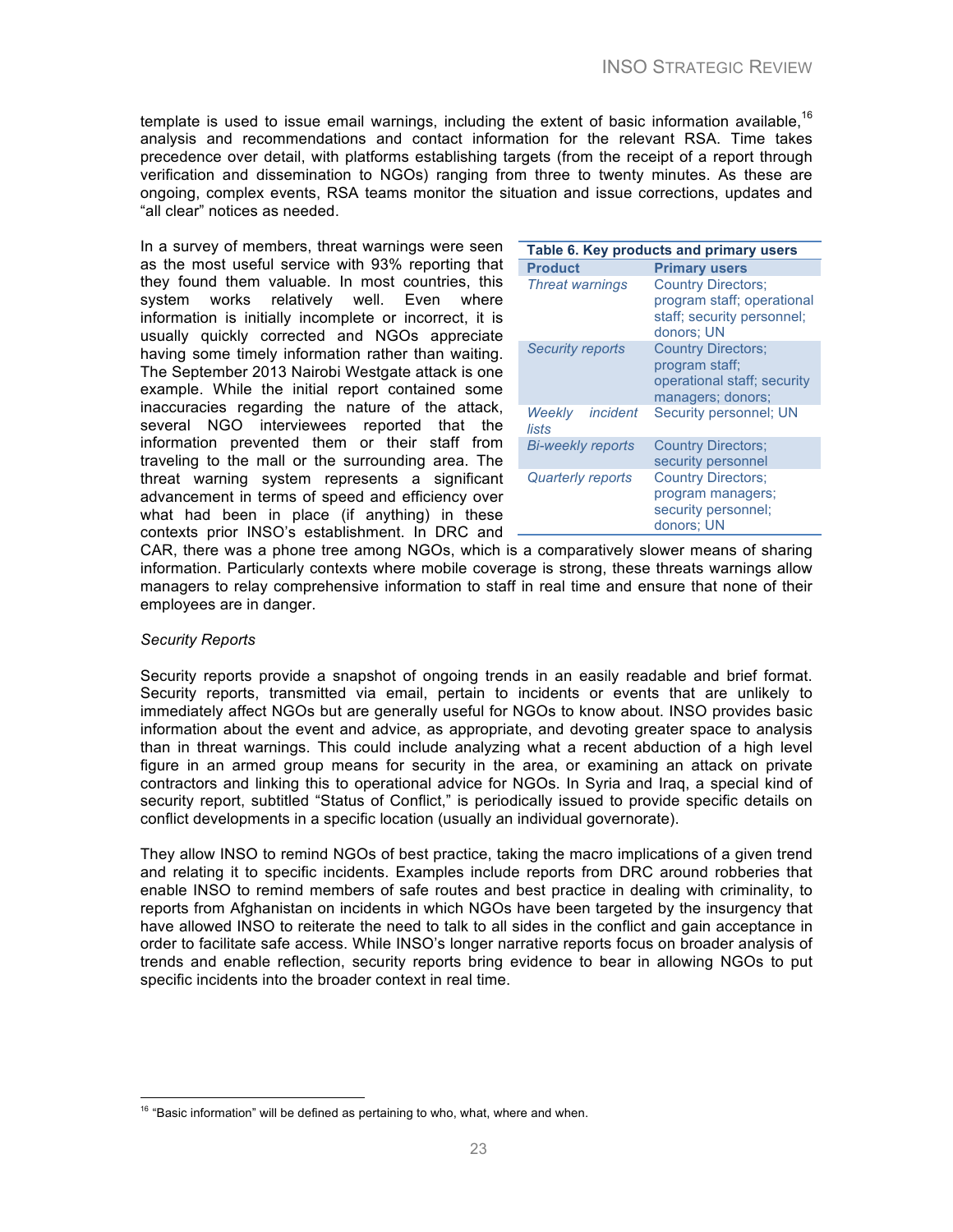#### *Weekly incident list*

Weekly incident lists are compiled in a standardized Excel sheet containing all incidents previously reported in the week's threat warnings and security reports as well as all other verified incidents. The weekly incident list is sent to NGO members via email. The weekly incident list is not as much a report as it is a tool aimed at supporting independent analysis and encouraging NGOs to build up their own internal systems of safety data management. The format and content are geared towards enabling NGOs to create their own databases of security threats, to which they can add their own information or coding. Incident lists are particularly useful to NGOs with dedicated security staff who are already gathering similar information. If compiled as INSO advises, the weekly lists allow them to then generate their own security reports and statistics. Of the NGO survey respondents, 88.8% ranked their quality and relevance as excellent or good. In practice, these are used for internal analysis as well as to inform a wide range of policies and processes, from evaluating security rules or movement to a certain area to helping inform needs assessments of new areas.

#### *Bi-weekly and quarterly reports*

 

In contrast to threat warnings, security reports and incident lists, bi-weekly and quarterly reports seek to provide greater analytical depth and context. The bi-weekly report provides individual analysis, key data and an overview of trends for each of the regions, provinces and/or governorates covered. The quarterly report focuses on longer term trends, analysis and statistics, presenting the full weight of INSO's qualitative and quantitative analysis. The fourth quarterly report generally functions as an annual report, covering trends of the previous year and providing an outlook for the coming year. Each country quarterly report is structured slightly differently, with a general overview, an overview of the relevant conflict(s), analysis of the impact of insecurity on NGOs and thematic overviews of relevant themes (i.e. armed group activity, the state of the conflict, trends in criminality).

One issue that merits further examination, in efficiency terms, is the appropriateness of the scheduling of analytical reports, mainly centered on bi-weekly reports. All bi-weekly reports average around 12-14 pages.<sup>17</sup> In interviews, the bi-weekly was broadly seen as these least utilized of INSO scheduled services with most finding the quarterly reports more useful. In some countries, there was overreliance on generating the same statistics for each period and a lack of meaningful analysis to accompany the numbers. In countries covering less geographic scope and with lower incident volumes, there is a strong case for this to be reflected in reporting schedules (with the aim of freeing up staff time to develop sources and conduct greater field travel). Another issue is reporting language, although this varies across countries. Impartiality and neutrality in language is critical, and INSO avoids inflammatory or partisan language. Yet in some instances, its terminology is seen as exclusionary and more commonly associated with military operations or spy craft than humanitarian work. Military terminology is useful in describing some events and trends, but has limits. INSO must be careful to avoid using overly technical and military language where it may obscure analysis and be hard for its core audience of NGOs to understand.

Nonetheless, NGOs are highly appreciative of INSO analytical products, with 72.8% of online survey respondents finding them valuable and 87.4% ranking their quality and relevance as excellent or good. Quarterly reports, seen as particularly useful by Country Directors and Program Managers, were widely seen as a critical snapshot of the security situation – and unique, in that there is little else out there that specifically captures these threats on a regular basis from the NGO perspective. The quarterly report allows INSO to discuss broad trends with a focus on the implications for NGOs. NGO members used these reports not only to inform their

 $17$  INSO DRC which covers two eastern provinces and produces a bi-weekly report, averaging around 12 pages with 5-6 pages devoted to each province (meaning each of the two RSA must produce 5-6 pages of analysis every two weeks). By contrast, Afghanistan's reports cover all 34 provinces – with a much higher incident volume than DRC – with half or onethird of a page devoted to each province (meaning each RSA must produce 2-3 pages of analysis).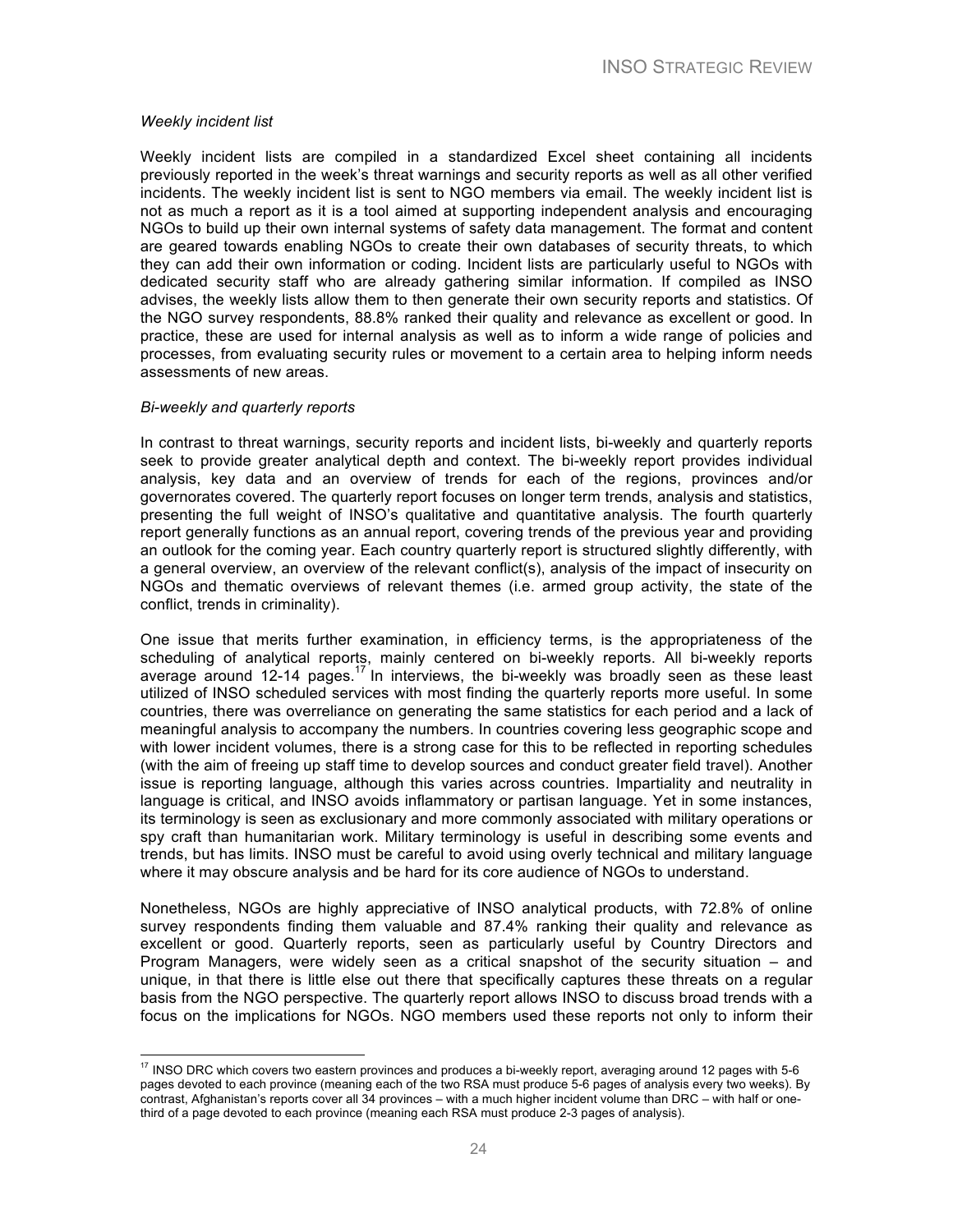own analysis but drew upon them to fulfill internal or donor reporting requirements. These reports play a meaningful role in helping NGO Directors and program staff, primarily focused on the demands of day-to-day programming, to keep an eye on larger trends and developments which may impact operations. Confidentiality limits impact; one could imagine that sharing this analysis more widely would have both positive and negative impact, as when the ANSO quarterlies were publicly available in Afghanistan. They help create a shared understanding among the humanitarian community of the risks they are facing, so often absent in many contexts but an essential precondition for effective coordination among NGOs in addressing key issues.

#### *Security Roundtables and Country Director Meetings*

INSO's RSA teams facilitate security roundtables at regional level, usually on a bi-weekly or weekly basis, lasting around 90 minutes. Roundtables cover the security events of the previous period, often corresponding to the release of the most recent scheduled report (either the weekly incident list or the bi-weekly). Attendees are comprised mainly of those responsible for managing security, which is generally security managers, but in some contexts Country Directors and Head of Sub-Offices also attend. Attendance is limited to INSO members but in some contexts, OCHA, UNDSS and/or International Committee of the Red Cross (ICRC) may also attend.

While INSO provides a briefing, the main aim is to generate discussion among participants. First, limiting meeting attendance to INSO's membership and holding meetings in a confidential space makes NGOs feel freer to speak frankly. This results in more NGOs reporting incidents and providing information, either in the plenary or on the meeting margins (i.e. coffee breaks, after the official meeting closes). Secondly, these meetings are one of the few, if not the only, coordination meetings dedicated to NGO security personnel. It provides an important forum for them to compare notes and learn how others are responding to security threats. Generating this discussion requires active facilitation, including asking individuals to contribute on key issues or events prior to the meeting. However, this is sensitive territory as individuals were often dissatisfied if they were called upon during the meeting without giving prior consent.

INSO holds monthly Country Director meetings to discuss trends and thematic issues. However, not all countries have stand-alone Country Directors meetings. In Kenya, DRC, Syria and Iraq, INSO Country Directors provide a security briefing as part of existing Country Director meetings. This works well in some contexts where Country Director buy-in is already strong but less well in other contexts. Like the roundtables, the importance of these meetings is that they provide a safe, confidential space in which to discuss access and safety-related issues at strategic level. There is a risk that if INSO's only regular interaction with Country Directors is through a broader meeting, this opportunity will be lessened or lost. INSO proposing a stand-alone meeting may appear as just another obligation to Country Directors with a multitude of meetings to attend. Where INSO conducts independent meetings (even in high pressure, meeting-laden environments), they are well attended and highly valued by participants. This time must be used well to be valued, which requires more than just a discussion of key security events and trends. When it works well, the meeting serves as a critical avenue for INSO to engage decision-makers and allows them space they would otherwise not have to discuss critical safety and access issues. Where possible, INSO should claim the space to provide these meetings independently.

#### *Orientation services*

Most countries conduct regular orientation sessions for new expatriate arrivals working for NGOs. In general, the sessions cover an introduction to INSO, historical/political background and an overview of the conflict, including key actors, basic trends, driving factors and threats to NGOs. The service is provided on a "first come, first served" basis and orientation sessions are announced to the membership via email. Where orientation is provided, it is highly valued by participants, who range from Country Directors to program, operations and security personnel. Many found that the contextual and security overview covered issues not included or covered in great depth in the orientation provided to them by their organizations. Orientation also allows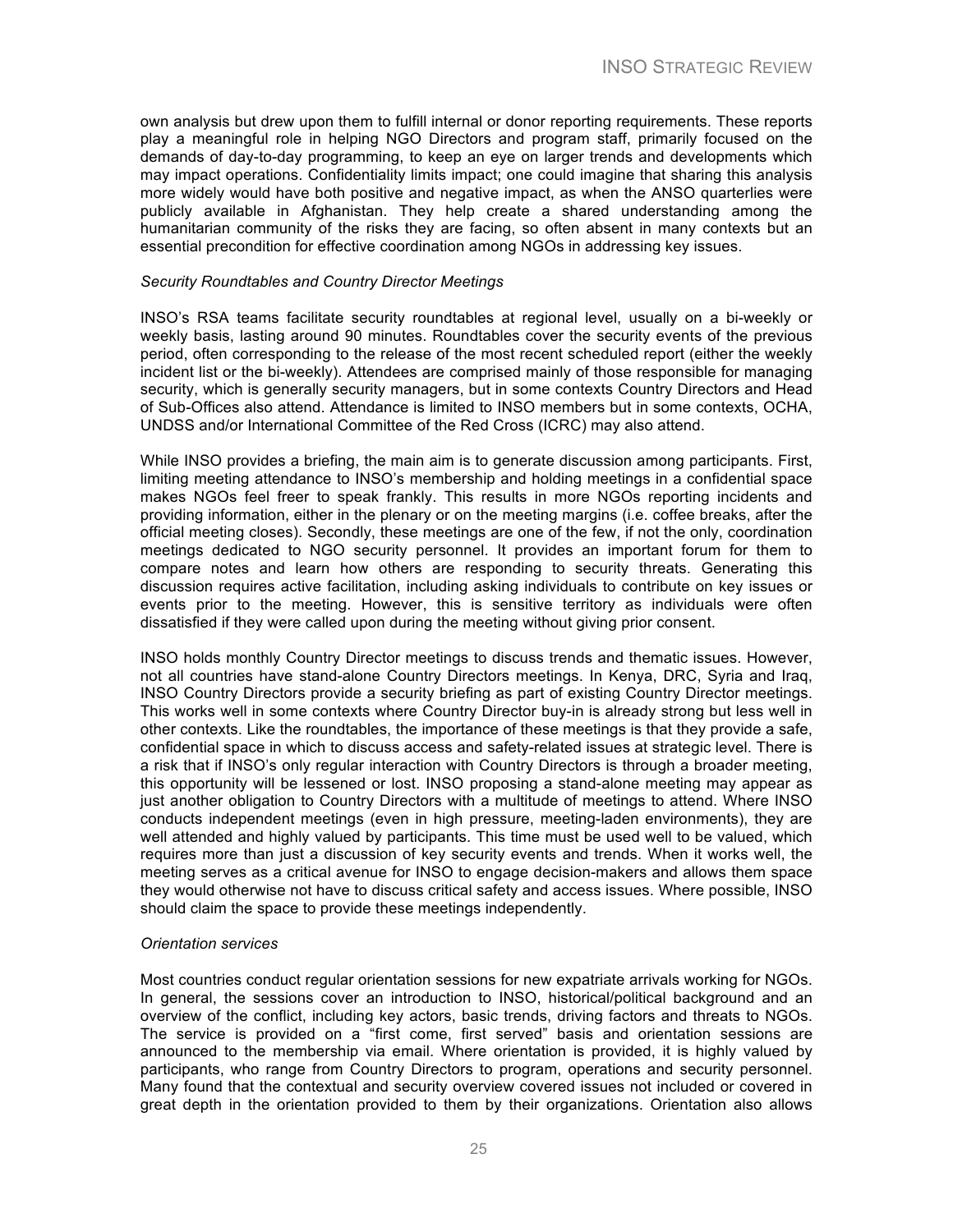INSO to inculcate incoming staff members to INSO, reminding them of their organization's obligation to report incidents and providing an overview of what services INSO can provide.

#### **Request services**

#### *Training services<sup>18</sup>*

Where INSO has the capacity to do so and NGO demand exists, INSO provides security training in response to specific needs. The provision of training benefits also INSO, as it enables them to leverage their experience to build confidence among NGOs. In general, INSO does not have the internal capacity to provide training directly and contracts training from specialized training organizations on an *ad hoc* basis. CAR, DRC and Mali have recently provided security training through third party contractors, funded by donors and provided to members free of charge. The exception to this approach is INSO Afghanistan, which has long directly provided training and expanded this in June 2014 with the creation of a training unit and new trainings. Demand for INSO to provide or organize training exists more generally across all countries but other platforms have either lacked capacity or been reluctant to do this where other resources exist.<sup>19</sup>

#### *Crisis response*

When requested, INSO provides assistance to NGO management in dealing with urgent situations, including medical evacuations, fatalities, armed attacks and kidnappings. Even when active in countries that do not include crisis response in their SoS, INSO tends to be called upon to assist in these instances anyway (i.e. in DRC, INSO increasingly provides advice on staff kidnappings). INSO does not attempt to directly provide extractions or hostage negotiation services and NGOs are aware of these limitations, but INSO does play a liaison and referral function. This includes liaising with armed forces (i.e. government forces, NATO missions or UN peacekeeping missions) to assist in evacuation, recommending the best course for medical evacuation or connecting NGOs with others who may have relevant expertise or experience.

Beyond facilitating access to support services, INSO plays a useful role in linking up NGOs in the midst of a crisis with other NGOs who may have experiences similar events in the past. This creates important opportunities for NGOs to help one another and has strengthened overall coordination among NGOs in many contexts. This is particularly relevant where NGOs have had staff members abducted and are able to learn from others that have experienced similar events. Finally, INSO provides support and an independent perspective during a protracted situation or in assisting an NGO to conduct post-incident investigations that few other actors would be able to provide. Unfortunately, crisis response procedures could be clarified and many INSO staff members felt they would benefit from training and tools. In most instances, the Country Director plays a significant role so it is unlikely that an RSA will ever handle this alone. Nonetheless, the need for crisis response training and tools should be addressed because it is a need consistently voiced by RSA teams across multiple countries.

#### *Security plan and site review services*

INSO provides desktop reviews of country-specific security management documents. INSO does not provide any official "clearance" through this process but provides recommendations and feedback on the plans that a NGO already has in place and referrals to resources, trainings and templates. Site reviews of NGO facilities are provided in a similar way. RSAs and/or RSA team members generally conduct a walk-through of the NGO premises together with NGO staff members, providing verbal feedback, and committing their recommendations to writing.

<sup>&</sup>lt;sup>18</sup> Note that in some contexts, such as Afghanistan or CAR, training is listed as a scheduled service. In the vast majority of

contexts, it is listed as a request service.<br><sup>19</sup> INSO Kenya is in a difficult position because its grant holder is a training organization (RedR), and this is one instance that merits re-examination as both demand and internal training capacity exist.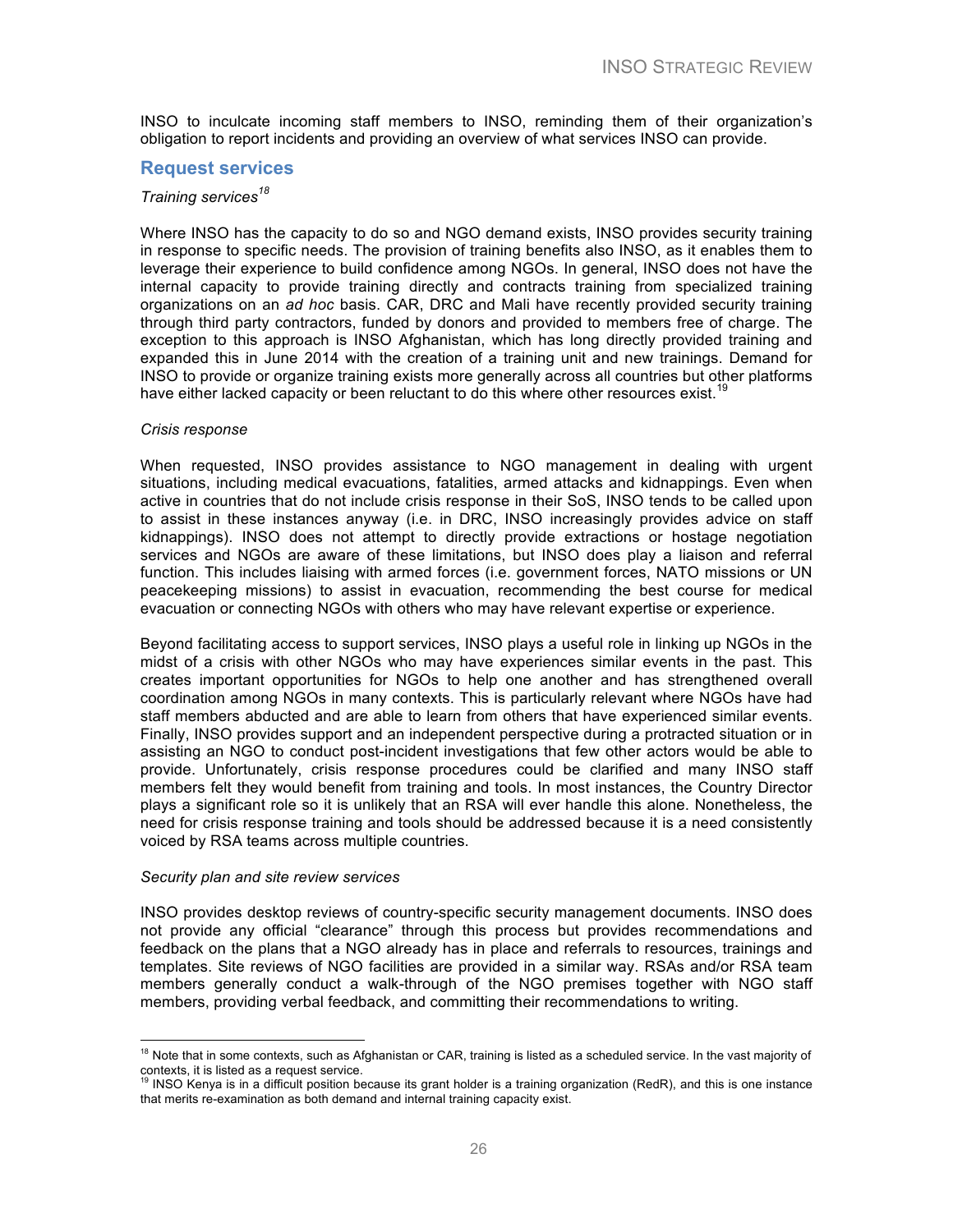Security plan and site reviews enable INSO to build relationships with individual NGOs, particularly smaller ones that may not actively attend INSO meetings. They also provide an opportunity to reinforce the need to include reporting security incidents to INSO in standard procedures as well as reinforcing best practice. However, two issues arose with regard to security plan reviews and site reviews, similar to with crisis response: the perceived lack of systematized tools and the lack of internal capacity. In most instances, there is someone on the RSA team with the capacities to cover this. Where this is not the case, INSO has been forced to turn down NGO requests to conduct site reviews (as in northern Kenya). INSO should consider circulation of existing tools and creation of new guidelines, in addition to training and support targeting capacity building for these specific activities (ideally, during staff orientation).

#### *Independent advisor service*

INSO provides advice to NGOs on specifically requested topics and trends. This includes advice on travel routes, security data on specific areas, information on key trends or contact details for training, security or medical resources. There are limits on what RSA teams and Country Directors can provide in addition to their regular duties and the provision of scheduled services, but independent advice is by far the most widely used and of the highest impact among INSO request services. Particularly with the advisory component of their work, there is a risk that NGOs become overly reliant on INSO but INSO generally manages this well by drawing firm boundaries.

The most requested advice is bespoke reports or information pertaining to a specific trend or geographic area. In some areas, this includes the generation of specific statistics or data analysis. Some of this advice, usually geared at RSA teams, is tactical, focused on issues such as road travel and general information pertaining to safety conditions related to day-to-day programming. Other advice, generally requested from Country Directors, is more strategic, pertaining to potential expansion or the modification of safety policies. At times, this has grown into more formalized reports. One example of this is Kenya's development of Area Briefs (inspired by a similar product created by NSP) that provide an overview of the safety conditions, the NGOs working there, key contacts and other information specific to NGO operations.

At the Country Director level, the INSO Director provides an important sounding board on policy and strategy issues. Particularly with smaller international NGOs (where the Country Director may have less security expertise and/or less organizational resources to draw upon), Country Directors appreciated being able to approach INSO to talk through security issues. These issues ranged from top-to-bottom security reviews to dealing with the aftermath of an attack on staff. Within this, the confidentiality, atmosphere of non-judgment and the context-specific advice that INSO was able to provide was seen as particularly valuable. In this and other ways, INSO is able to cultivate a safe space whereby Country Directors can discuss issues that they might otherwise be reluctant to admit that they are struggling with. Additionally, Country Directors placed high value upon INSO's advice as being specifically aimed towards NGOs, aligned with humanitarian principles and grounded in the operational context – factors that they often found lacking in advice from their HQ or from private security firms.

### **Section 2: What INSO Has Achieved**

This section examines INSO's achievements and impact since its inception in 2011. The aim is to understand what has been achieved (against core INSO objectives) and how this was achieved. It seeks to identify how successful processes can be built and to identify which processes have been less successful and should be discontinued. It looks primarily at country level achievements, with reference to global level achievements where appropriate.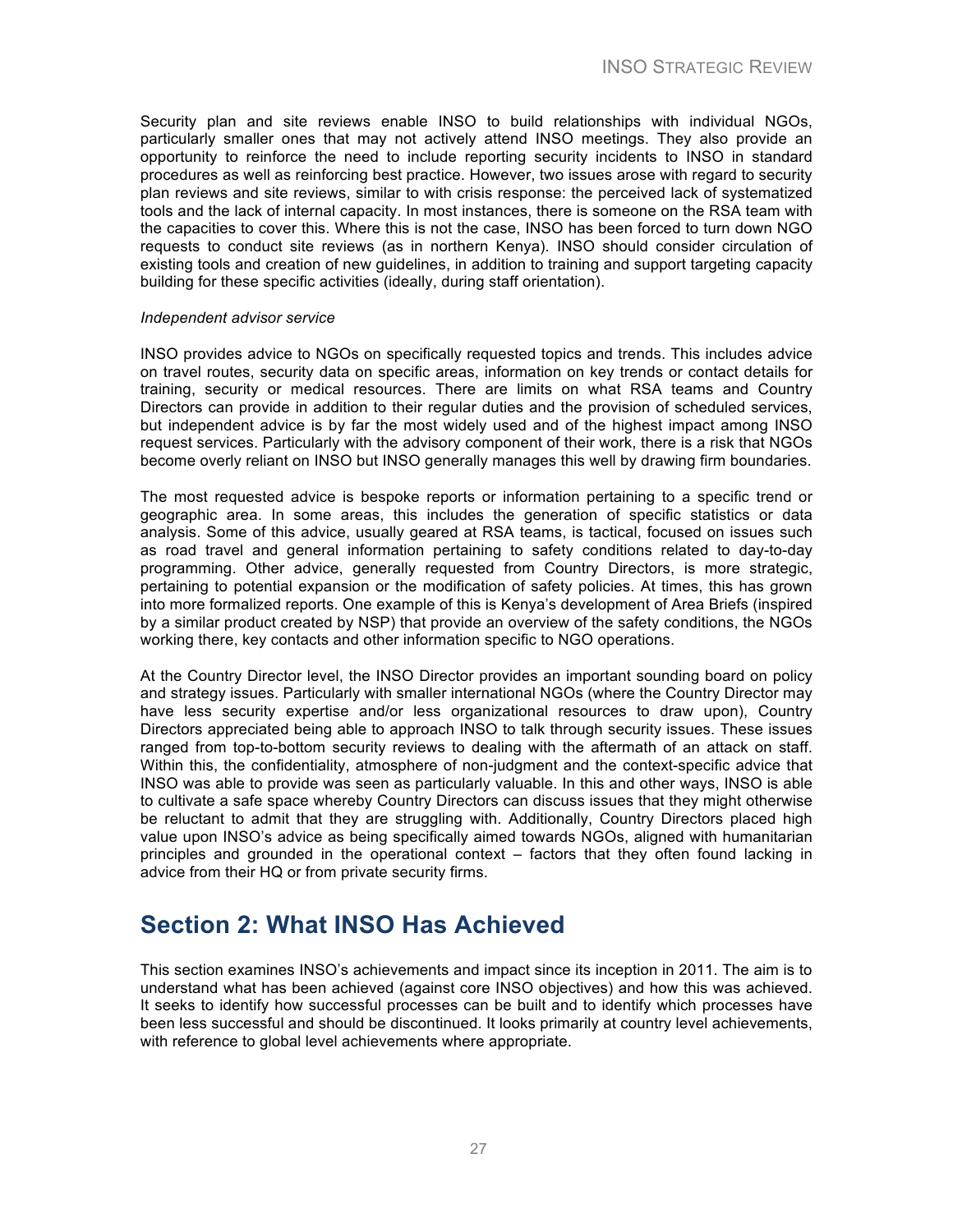### **Understanding INSO's achievements and impact**

To date, INSO has used a limited range of tools to assess its impact. This has included online beneficiary surveys conducted on an annual basis at country level and the collection of NGO testimonials. INSO has not been subject to any external reviews or evaluations, nor has it conducted any systematic internal reviews prior to this one. As there was relatively little documented evidence to draw upon, this review focused on ascertaining achievements primarily through individual interviews with member NGOs and other stakeholders. These interviews primarily focused on understanding how members use INSO products and services.

Measuring the impact of an enabling agent like INSO is inherently challenging. This is further limited by the fact this INSO is a relatively young organization, and generating impact of the nature INSO strives to achieve takes time. This was evident in comparing the level of impact and achievement in Afghanistan, which has been operating according to the INSO model since roughly 2008, to that of the country platforms established since 2012. Particularly at such an early stage in organizational development, much of INSO's energy has been forward-looking and focused on its rapid expansion rather than examining longer term impact. As INSO grows, it will be critical to put in place rigorous and systematic measures for gauging its achievements and impact. INSO management recognizes this to some degree; indeed, one of the factors driving this review is the challenges that INSO has faced in understanding and measuring its impact.

### **Key achievements and areas of impact**

#### **Improving NGO safety awareness**

Across all contexts, INSO's reporting has improved upon the reliability, scope and depth of information previously available to NGOs. In all countries where INSO has established a platform, there was no comparable organization previously providing the same scope and quality of services that INSO provides. In providing member NGOs with access to timely, relevant and accurate safety information and analysis, INSO has elevated NGO awareness of security risks and mitigation measures.

Data collection systems and processes are at the core of this impact. PFMs represent an integral part of INSO's model, in that they enable INSO to improve the scope, geographic spread and speed of its reporting. As discussed above, this could be optimized through a country level review of PFM management. The development of the database, in particular, has aided in allowing INSO to generate reliable data-driven analysis on key trends, events and geographic areas. With regard to threat warnings, INSO information plays a vital and immediate role in limiting NGO exposure to high-risk situations. INSO increases awareness at the tactical level through these alerts, but its analytical products and data help create a more complete picture of the threats facing NGOs. The quarterly reports, in particular, encourage NGOs to be forward looking and prepare for emerging or potential threats (whether in relation to specific events, like the 2014 presidential elections in Afghanistan, or with regard to trends, such as an increase in kidnapping of NGO staff in DRC).

In transitional and borderline contexts, INSO's reports and advice on responding to emerging threats support NGOs to react to rapidly changing dynamics. The provision of information targeted to NGOs alone may do this to some degree, but INSO maximizes its impact where it is forward thinking and proactive. A good example of this was found in Mali, with new actors entering the conflict and an increase in fighting south of Gao. Agencies interviewed felt that they were better able to respond to the situation because INSO provided timely analysis and relevant advice on how NGOs should modify their practices. In a relatively stable operating context like Kenya, NGOs particularly turn to INSO for analysis and advice in the aftermath of crises or spikes in violence. INSO has drawn upon its own evidence-based analysis to increase understanding of the threat presented by Al-Shabaab and help NGO members contextualize the implications of the major attacks (for example, after the Westgate attacks and more recently with regard to attacks on the coast and in the north east).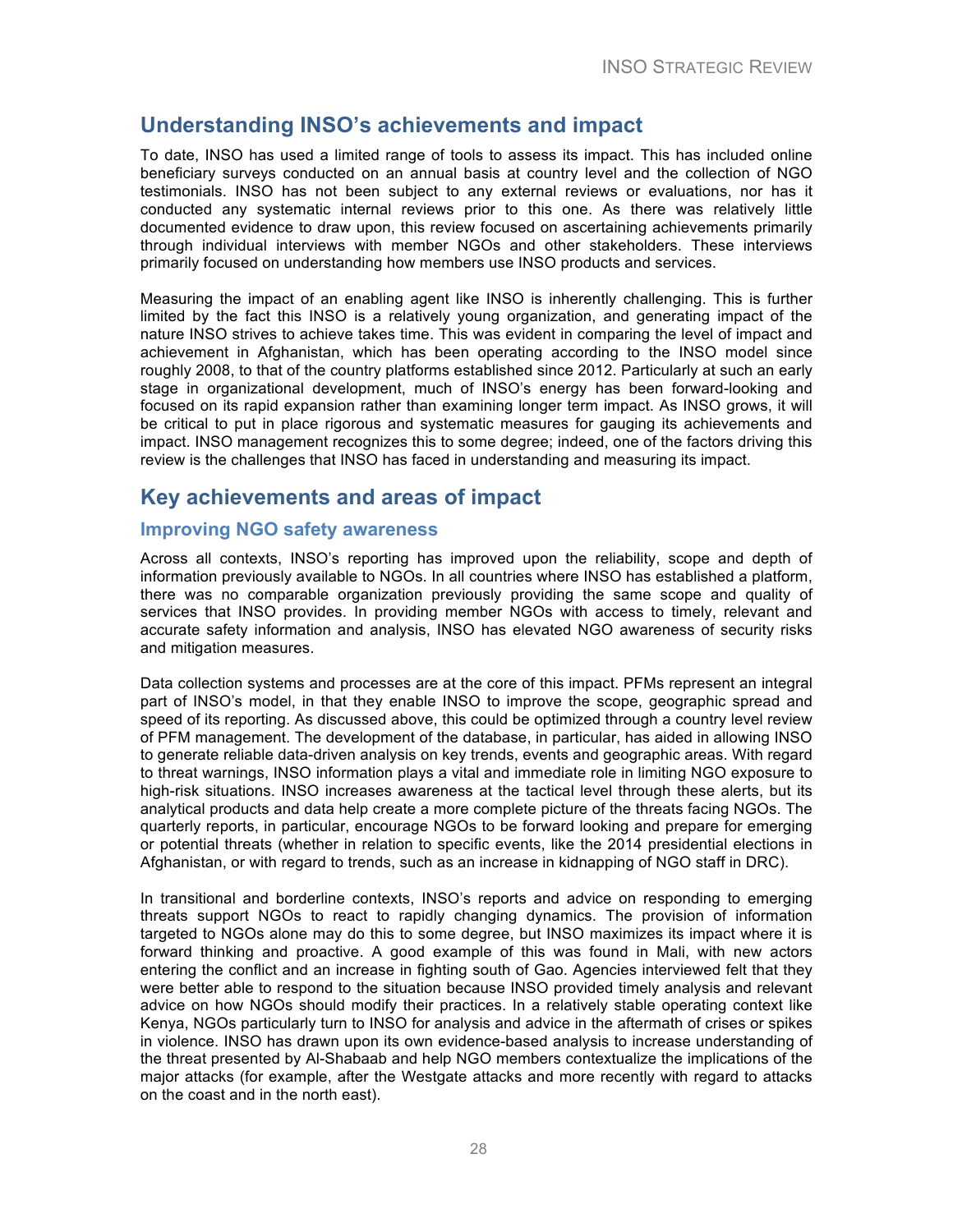Particularly with smaller national or international NGOs, that may only work in a certain region, INSO reporting and meetings can help ensure these agencies have a sense of the broader context including emerging trends and threats. They may have a better sense than INSO of the micro-level but they may have some degree of tunnel vision when it comes to their programming. However, this is generally true regardless of the size of the organization. NGO Country Directors felt that INSO briefings, bi-weekly reports and quarterly reports allowed them to get an easily accessible and timely snapshot of the larger context and broader security threats. This is particularly relevant in bifurcated contexts like Syria (where, for example, many NGOs working from Turkey on northern Syria may not have as much awareness of conditions in the south) or where NGOs may have established long-term footprints in specific regions that they consider relatively safe (as in Afghanistan and Kenya).

Where agencies had strong internal security capacity, INSO played an important role in supporting this. By providing systematic information on incidents and trends, INSO produces targeted resources for security professionals. The weekly incident lists were seen as particularly important where security personnel utilized them as intended. Security managers routinely reported that they were able to use these lists to feed their own databases and used this information to generate statistics and otherwise conduct their own analysis of the situation. Many felt that this system allowed them to bring more complete evidence into their work. For example, it allowed them to quickly generate reports based on their databases (of which INSO information comprised a major input) to inform program staff or guide assessments. INSO reporting also provided an important verification mechanism and an independent source against which to compare their own analysis. Having INSO data and reports generally reduced their information gathering workload. In turn, this allowed them to be more proactive, respond faster to program needs and focus on more strategic or long-term issues.

Some INSO staff and NGO members felt that INSO's ability to have an impact in this area is hindered by the length of time it has taken to start up in new contexts (Syria and CAR being prime examples). In practice, INSO is able to begin disseminating some degree of tactical information with relative ease and speed. However, everything else that makes INSO perform well and have sustainable impact on NGO policy at field level (i.e. the features that set it apart from other NGO models and private security contractors) requires substantial time, strategic leadership and longterm effort. INSO is not a quick fix but rather a long-term solution. NGO buy-in and trust evolves slowly, based on consistent performance and outreach, as do the qualitative analysis and advisory services that have the most profound strategic impact on NGO operations.

INSO has only recently begun intervening in the onset stage of crises (as with Iraq) and the ERO model is shortening the length of time it takes for INSO start up. This could prove to be a double edged sword if rapid deployments to new contexts may have knock-on effects on the quality of existing programs if INSO's expansion outstrips its capacity. INSO staff strongly felt that the organization was significantly stretched and expressed a desire for INSO to turn inwards and focus on consolidating existing programs. The development of the HQ structure – when fully staffed and functional – will provide additional capacity. In the meantime, INSO must be watchful that its expansion does not endanger or undermine the sustainability of its achievements to date.

On a positive side, the adaptations of the ERO model have allowed INSO to establish itself fairly quickly and begin providing very basic information (the INSO lite menu of services) at an early stage in its development. While scale up still requires some time, there has been an immediate impact on improving access to information about security threats in Iraq and CAR.

There is the potential for INSO to do more with its analysis, particularly with regard to regional and cross-border analysis. While INSO Kenya and NSP already enjoy a close relationship, the INSO-hosting of NSP presents a strategic opportunity to generate more regional analysis of security threats and enhance NGO understanding of this bigger picture in terms of linkages between development in Kenya and their effects in Somalia and vice versa. Linkages between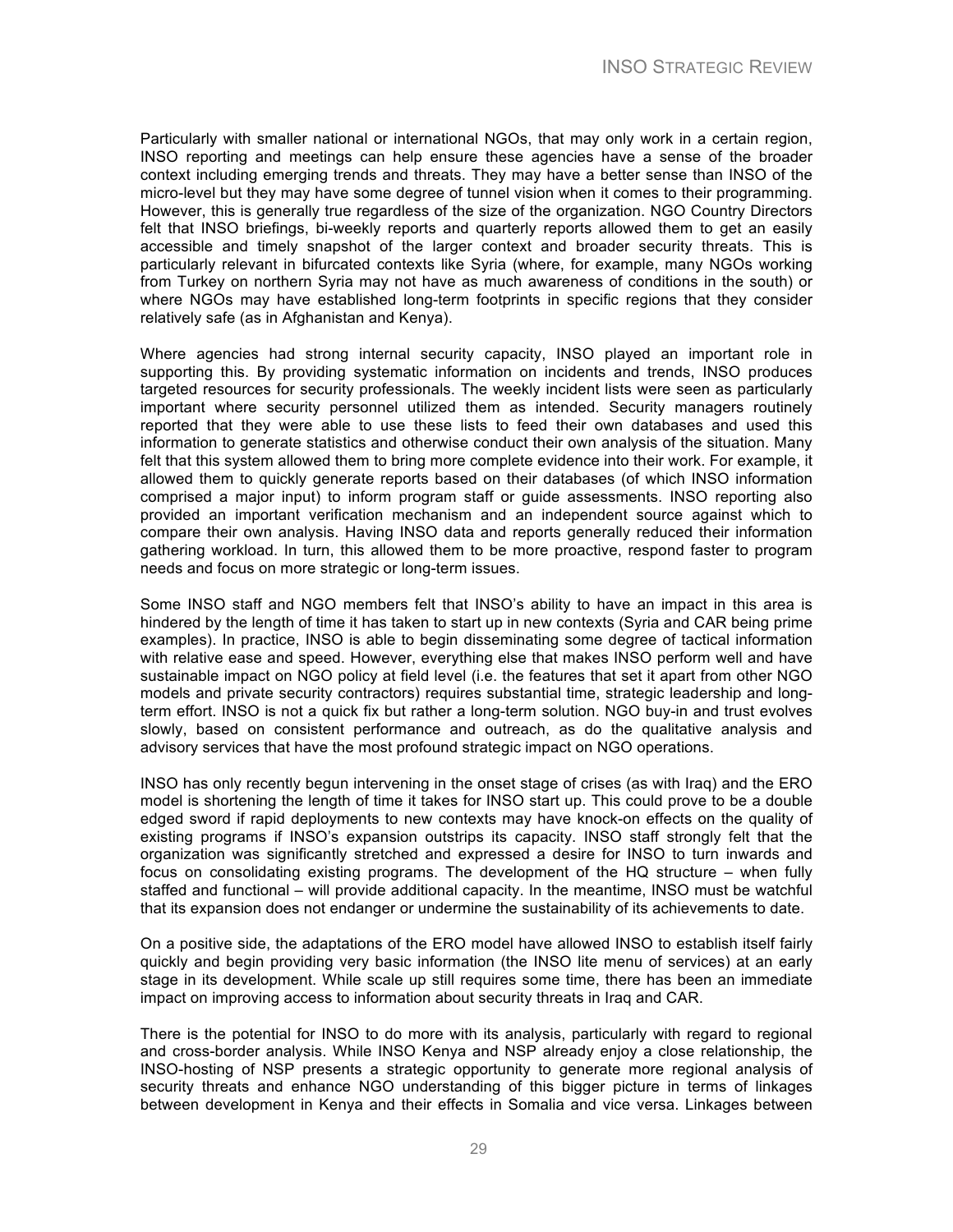INSO Syria and Iraq will also be important to exploit, and could provide the same sort of macro view of a number of cross-border and regional issues that is currently lacking. There are many options for the shape this might take, whether through deeper analysis in existing reports or through special reports or discrete research on key contextual issues, such as specific armed groups operating across both contexts or on the specific risks and issue pertaining to dealing with displaced populations. Again, this underscores the importance of INSO's global presence in linking safety platforms that can have added benefits in terms of strengthening NGO understanding of the risks they face.

#### **Improving NGO safety procedures and policies**

All of INSO's reporting emphasizes good practice and sound policy. Threat warnings and security reports often contain policy and procedural advice, which is elaborated upon in bi-weekly and quarterly reports. NGO policy and procedure is routinely discussed in relation to specific events and trends at security roundtables and Country Director meetings (or, where stand-alone meetings do not exist, as part of INSO briefings to Country Directors at existing meetings). Finally, INSO provides informal advice on a wide range of issues, from recommendations of which satellite phones to purchase to supporting NGO managers deal with abductions of their staff. In general, INSO policy advice was viewed as credible and appropriate. INSO's analysis is rarely seen as alarmist or its advice controversial, as both are generally linked to humanitarian principles and established best practice. In the online survey, 77.2% of NGO members ranked INSO's relevance and impact on improving NGO safety policy and practice as excellent or good.

While INSO routinely provides policy advice, it places no obligations on its members to follow this advice. The degree to which INSO advice is followed rests on an array of external and internal factors, including but not limited to: the availability of resources required to follow INSO's advice; a given NGO's risk profile and risk threshold; and donor requirements or pressures to work in a certain area or in a certain manner. Nonetheless, there is strong evidence that INSO is having an important impact in this area. In an online survey of 302 members, 66% answered that INSO products and services had resulted in changes to their security policies and procedures. The affirmative response percentage was comparable in both countries where INSO has had a longstanding presence, like Afghanistan, and in newer platform contexts, like CAR, indicating that INSO can begin to have policy impact surprisingly early on in its operations.

As with raising awareness, INSO plays a unique role in transitional contexts by helping NGOs improve their security policies in response to a changing security environment. Similarly, INSO plays an important role across all contexts in helping NGOs with less internal safety capacity. This rationale drives INSO to steer training and other request services towards NGOs with less internal resources devoted to security. INSO has been (and should remain) cautious that they are not substituting for functions that individual NGOs need to develop internally in order to manage their security responsibly, but instead supporting sustainable and institutional capacity development.

While security plan reviews are less requested than site reviews, both services have helped NGOs to improve the policies and procedures in place to keep their staff safe across all contexts – albeit in different ways. Site reviews are particularly useful in transitional and borderline contexts where security may be worsening and NGOs do not feel that they have sufficient internal capacity to make appropriate decisions about site security alone. NGOs in Kenya, for example, routinely reported that INSO site reviews helped them to adjust their policies and practices in ways they would have not otherwise probably done. Site reviews were also used to address criminal threats, and bolstered NGO confidence that they were taking appropriate measures to guard against crime. In Bamako and Nairobi, NGOs commonly requested INSO site reviews after a criminal incident or in response to the perception of increased criminal activity.

However, a diverse range of NGOs operating in volatile contexts also drew upon these services. Smaller international NGOs operating in Afghanistan approached INSO for site reviews and security plan reviews because they felt confident that they would be assisted in a non-judgmental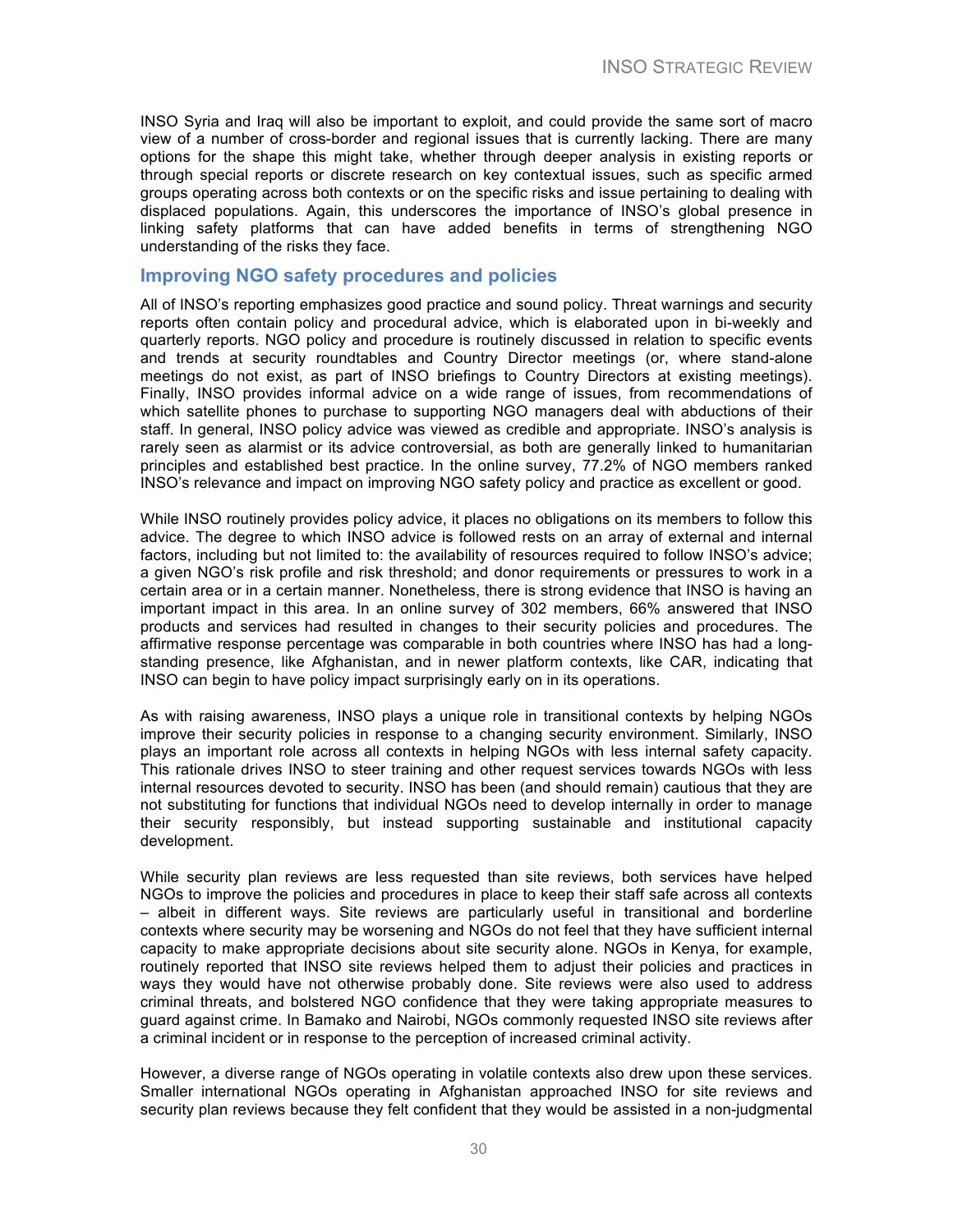and professional way. This is particularly true where agencies felt that they were not managing security well, and were consequently reluctant to ask fellow Country Directors or their HQ staff for advice. Yet this service, as well as plan reviews, was also drawn upon in Afghanistan by NGOs with heavy internal security structures. They felt that INSO provided a helpful independent check on their own internal processes and decisions.

Related to this is the impact INSO has had with its training services. INSO Afghanistan provides a good example of this. It provides much more comprehensive and frequent training services than other INSO platforms, but it demonstrates the potential for INSO to expand its training in other countries. INSO Afghanistan has routinely provided training (for example, radio training to guards, drivers and radio room operators) in the past and many NGOs send their staff to these trainings regularly, feeling it improves their capacity. In June 2014, INSO Afghanistan established a training unit with a full time expatriate staff member dedicated to developing a training curriculum and facilitating trainings. The training is geared towards institutional, rather than individual, development and focuses on practical goals, including how to conduct risk assessments and develop a security plan. As of February 2015, INSO Afghanistan had conducted ten trainings so it is too soon to gauge the impact of this specific activity but this could provide important capacity building to organizations that may not otherwise have access to these services.

More broadly across all platforms, INSO's training has impact in three key areas – and this impact could be enhanced through further development of training services. First, INSO fills an important gap in transitional or borderline contexts where a high proportion of NGOs do not have significant internal security structures or appropriate resources dedicated to raising internal security awareness. INSO's presence in these countries/regions has coincided with deteriorating security and a recognition by NGOs of a need to re-evaluate their approach to managing their own safety. INSO alone cannot provide a sufficient solution to this problem. NGOs must still find ways to improve their own internal mechanisms, systems and capacities, yet many struggle to find ways of doing this on their own (particularly where donor funding may not yet be forthcoming to support such activities). This is where INSO, to the extent its capacities allow, can provide support.

Secondly, INSO provides contextually-tailored training geared at building the institutional capacity of organizations that may not otherwise have access to this kind of support. This is the case for INSO Afghanistan's radio training and the reason why INSO Afghanistan has geared its efforts towards national/local NGOs and smaller international NGOs. Thirdly, interview subjects frequently commented that many security trainings that expatriate staff receive prior to deployment (if, in fact, they receive any all) were devoid of context and overly militarized. Many felt that trainings focused on contextual information, when practical advice and analytical tools would be much more useful than the simulated kidnappings and generalized warnings that they felt characterized their security training experiences to date. This disconnect has fed the positive feedback for INSO's orientation services. Participants praised the fact that orientation trainings in South Kivu (DRC) included practical advice and demonstrations on road safety and mitigating the risk of being targeted for crime. It also indicates an opportunity for INSO to draw on its experience to create an alternative model of security training that better meets the needs of NGOs.

While INSO's membership is primarily comprised of international NGOs, national NGO staff strongly requested INSO provide more support and training to help them build adequate security structures and policies. INSO Afghanistan's new training program was seen as a positive example of how INSO could approach this, even if international NGOs also draw upon this service. However, smaller or national NGOs must first be aware of the gaps in their capacity and that there are resources available to address them before they ask for help. INSO can maximize its impact with national NGOs by providing more support and empowerment of national staff to reach out to national NGOs where national staff are not already playing this role. INSO may also be able to play an advocacy role with donors or international NGOs that subcontract their work to national NGOs. For example, several interview subjects in Afghanistan and Syria pointed to instances where international member NGOs of INSO had refused to fund any security expenditures for subcontracting national NGOs.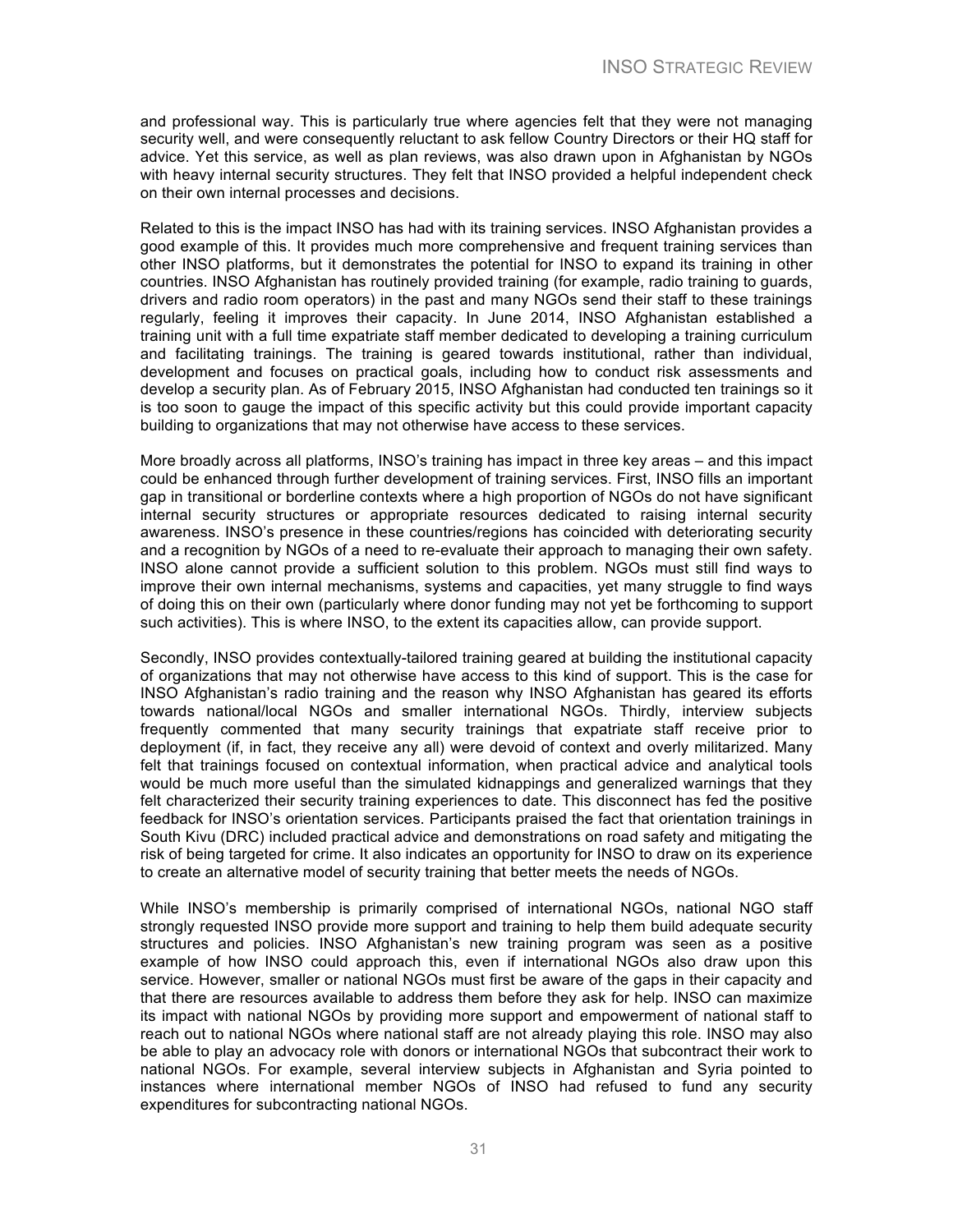#### **Improving NGO safety information sharing and coordination**

INSO is seen as playing an important and impactful role in improving NGO coordination, with 71.8% of members responding to the online survey ranking the relevance and impact of INSO's NGO coordination work as excellent or good. However, improving coordination among the wider humanitarian community is a formidable task and many factors lie beyond INSO's control. Some of these factors are systemic. In an atomized environment where NGO value their independence and where a degree of competition for funding exists, NGO cooperation – let alone, coordination – is difficult to achieve. Cooperation, as discussed here, should be seen as distinct from coordination in that it is more a*d hoc* and informal, allowing each agency to develop its own approaches, while coordination is inherently more structured and can be geared towards achieving a common approach.

The dilemma is that creating at least a minimum of collaboration is important to ensuring the safety of all and thus in everyone's best interest, though it may conflict with agency desires for independence, territoriality and funding concerns. INSO's model helps address the chronic collective action problems, at least with regard to safety, that plague emergency response across contexts.<sup>20</sup> Further, the sharing of information and the analytical products INSO produces contribute to a shared understanding of the security context among NGOs, which is an essential precondition for effective coordination and collaboration.

There are several key components of INSO's work that lead to greater sharing of information among NGOs than would otherwise occur. The first is confidentiality. NGO members routinely stated across all countries that the confidentiality of INSO reporting results in NGOs sharing more information than they are likely to share directly with each other, particularly in more sensitive contexts like Syria. In practice, NGOs are likely to know who's working where so most INSO members can generally identify an unnamed NGO mentioned in an INSO report through deduction. Nonetheless INSO withholding NGO names and, on request, withholding nonessential details or delaying the public reporting of an event provide a level of comfort that results in greater information sharing.

Secondly, while there is a systematic component to information dissemination (i.e. organized meetings and scheduled reports), the degree to which INSO is able to improve information sharing rests on establishing relationships. Where INSO was able to gain confidence and build strong institutional relations with members, there was a marked increase on their ability to solicit information and facilitate coordination. Numerous NGOs reported that they had not reported incidents to INSO or attended their meetings until INSO staff reached out to them directly. This ranged from everything to getting an informal coffee together to proactively contacting an NGO to offer support on an issue they felt the NGO might be grappling with. Some INSO country offices, particularly newer ones, have sought to address the need to build bilateral relationships in a systematic way. In Syria, both expatriate and Syrian staff members have set targets for the number of NGOs or other stakeholder they aim to contact each day. Where it works well, INSO has been able to establish itself as a trusted interlocutor and advisor to NGOs because INSO is able to persuade NGOs that sharing information will not only benefit them but the wider community.

Where NGO members feel that INSO fails to understand their concerns, where they feel INSO staff are not responding to their needs as desired or where they perceived INSO as taking information without providing any tangible added value, they were less likely to share information or support INSO efforts to coordinate. Mali provides an instructive example. The initial Country Director struggled to gain the confidence of an NGO community that was both demanding of and defiant towards INSO. His replacement was able to significantly improve the situation by building positive relations with NGOs, in part due to his INSO experience in other countries but also with

<sup>&</sup>lt;sup>20</sup> See T.G. Weiss and P.J. Hoffman (2011) "The Fog of Humanitarianism: Collective Action Problems and Learning-Challenged Organizations," *Journal of Intervention and Statebuilding* vol. 1, iss. 1.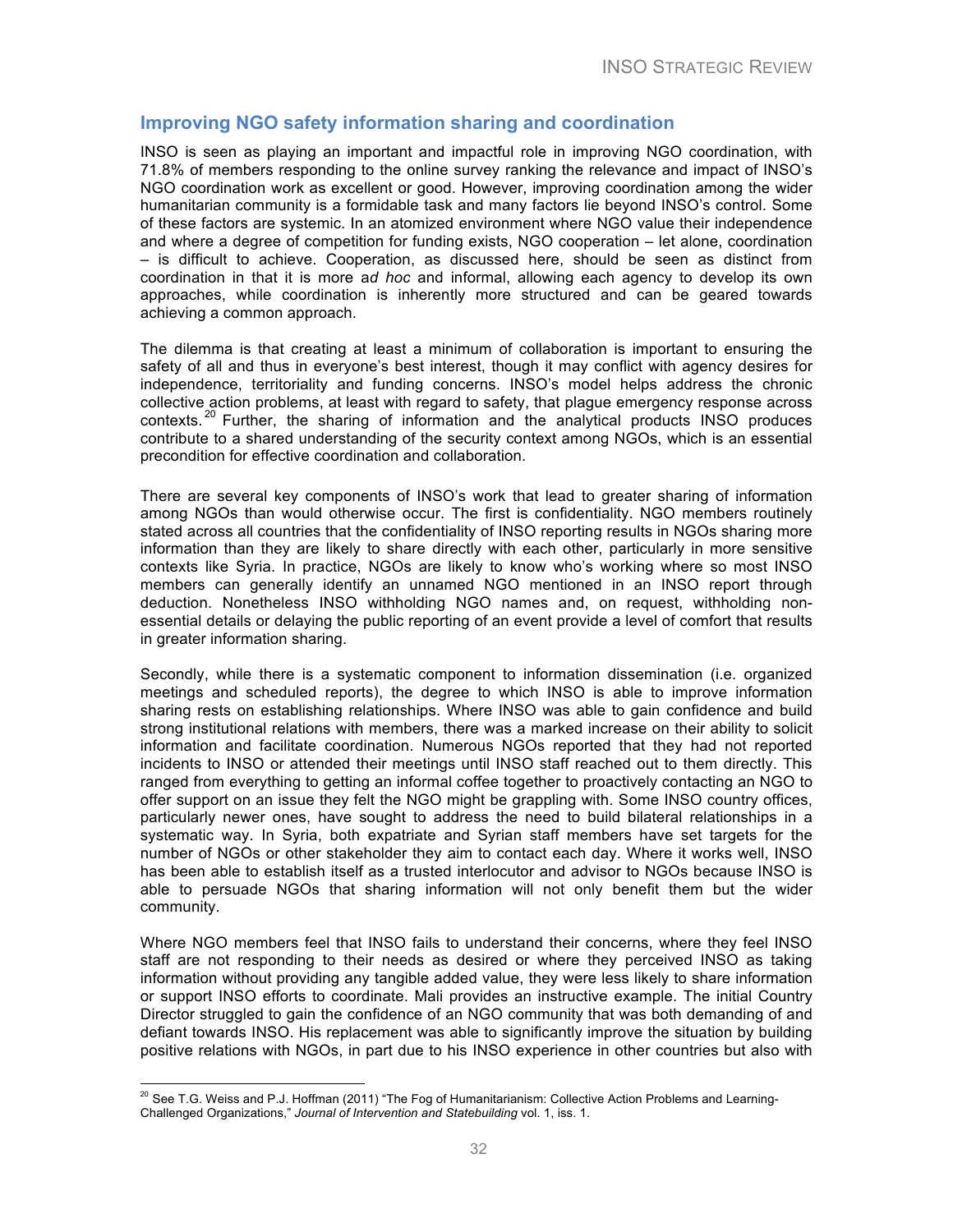respect to his manner and other qualifications. NGOs in turn became rapidly more supportive and participatory.

Third, responsiveness is essential to gaining the trust required for effective cooperation. Being willing to assist beyond INSO's core mandate when requested, as INSO has done repeatedly in CAR, is routinely rewarded with greater NGO support. There are many gaps to fill in CAR, in comparison to donor resource-rich environments like Syria, and INSO CAR has sought to balance its own limitations with a desire to be responsive to NGO needs. Nonetheless, INSO CAR has played a powerful role in coordinating on key humanitarian safety issues. One example is the leading role that INSO CAR assumed on addressing the risks presented by the use of armed convoys with its members and on drafting a common NGO position on armed convoys. Yet the case of CAR also demonstrates INSO's limits and affirms the need to invest more in providing support to initial start-up. The set-p of CAR has struggled because the operation was not provided with enough support and resources to meet NGO expectations, and it is difficult not to think that its impact would have been much greater had INSO CAR been given greater support in the start-up phase. Nonetheless, CAR illustrates that when INSO surpasses expectations it is generally rewarded with greater NGO participation as well as acceptance of INSO's limitations.

INSO has improved NGO coordination by using this shared understanding to bring NGOs together on critical issues. While INSO's scheduled meetings have helped improve coordination among NGOs on safety issues, the ways in which this has taken shape and the degree of improvement varies across countries. Where there are few other effective humanitarian security and/or access coordination mechanisms (as in Afghanistan and CAR), INSO is able to fill a gap that few actors otherwise could. Across the majority of countries, security roundtables provide a forum for security professionals to meet where no other similar forum would exist. Both at the tactical level (security advisors at roundtables) and the strategic level (at meetings of Country Directors), INSO provides an important forum for them to compare notes and learn how others are responding to security threats. The dedicated Skype groups initiated by INSO in Syria, for example, provide another outlet to stimulate discussion and share information in real time.

The true value lies in interaction, either during the meeting discussion or on the margins (as with Skype discussion). These meetings are important not because of the information that INSO provides (which can otherwise be generally gleaned from its written reporting) but for the relationship building and information exchange. It is often through finding ways to widen the debate or gently challenge conventional thinking or practice that INSO is best able to demonstrate this usefulness and impact policy at the strategic level.

#### **Improving general humanitarian safety coordination**

INSO's achievements and impact on improving wider humanitarian coordination on safety and security issues have been positive. Much as the UN has sought to do in recent years, INSO focuses on an enabling approach to security management that focuses on "how to stay and deliver" (as opposed to "when to leave"). However, as the "To Stay and Deliver" and numerous other studies have pointed out, this requires collaboration and functional information sharing across a wide range of actors, including both the UN and NGOs.<sup>21</sup> While the UN and NGOs may have different approaches, finding ways to work together is essential and SLT aims to provide a "vital informational and strategic link" between the UN and  $NGOs.<sup>22</sup>$ 

Particularly evident where UNDSS-INSO relationships are close, INSO provides a valuable interlocutor for the UN to the NGO community and fosters effective functioning of SLT. Rather than attempting to foster relations with hundreds (if not thousands) of individual NGOs, field security platforms like INSO provide a single reliable means of sharing information with the wider NGO community. INSO, as an independent actor, can at times circumvent the tensions that

 <sup>21</sup> J. Egeland, et al. (2011) *To Stay and Deliver: Good Practice for Humanitarians in Complex Security Environments.* New York: OCHA.

<sup>22</sup> J. Egeland, et al. (2011), p. 33.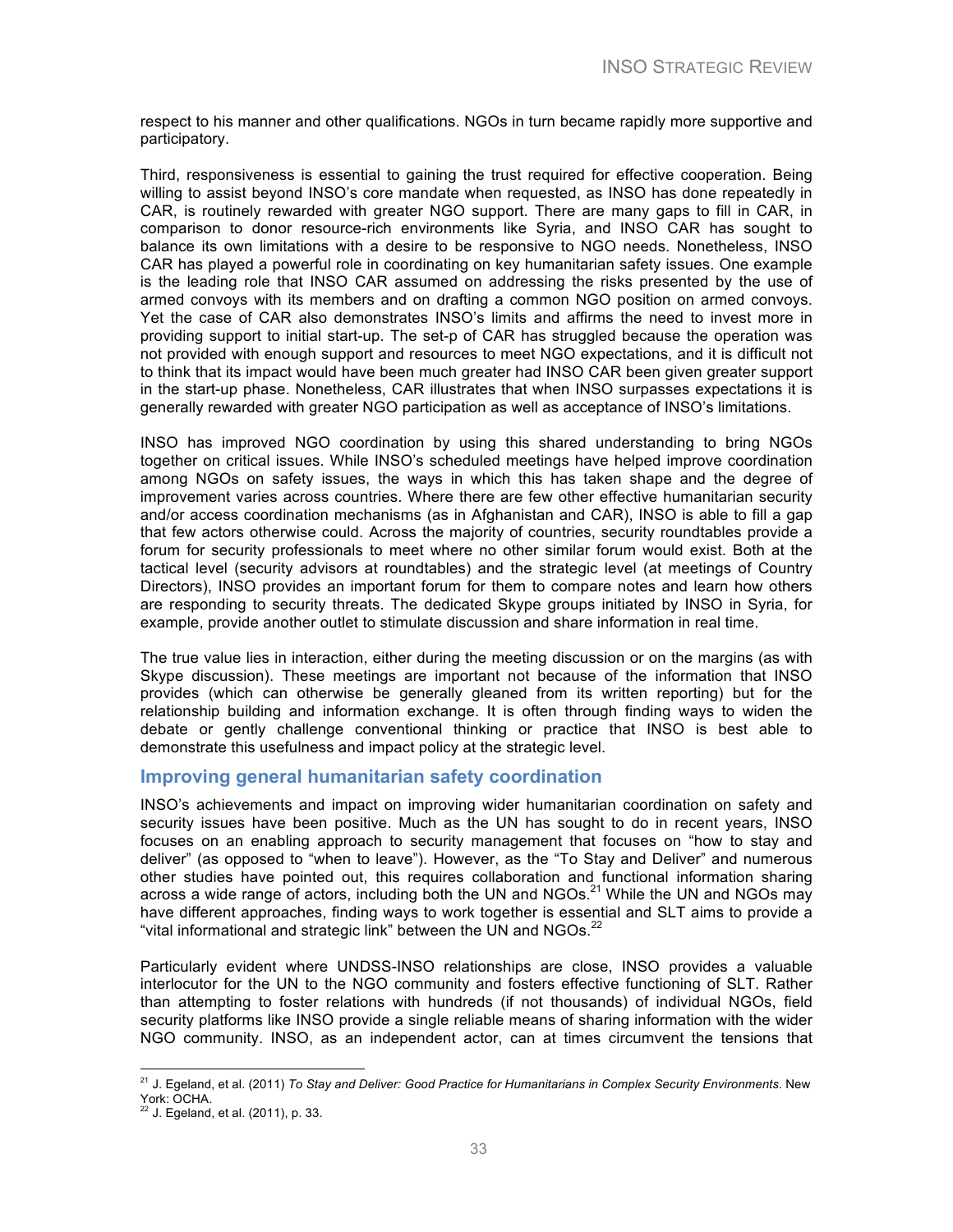undermine effective UN-NGO safety coordination. This was demonstrably the case in integrated mission contexts like Afghanistan and DRC, where such tensions can run high. NGOs were often appreciative of INSO's efforts to foster coordination with the UN, where they were aware of such efforts. Much of this collaboration happens bilaterally and fairly discreetly between INSO and UNDSS, meaning that not all NGOs were fully aware of the extent of this relationship or the nature of these efforts. In the online survey, 43.4% of NGO members ranked INSO's efforts at coordination with the UN as excellent or good while 29.1% responded that they were unsure.

INSO emphasizes the need to coordinate with, in particular, with UNDSS and OCHA to Country Directors and RSA teams and INSO staff have worked hard to establish positive relations with UN counterparts. RSAs are expected to have relations with their DSS counterparts (usually Field Security Coordinator Officers, FSCO) and the INSO Country Director with a higher-level manager within DSS. UNDSS and OCHA receptiveness is mixed and highly dependent on personalities, as no formal agreement exists with either entity regarding collaboration. These relationships are also influenced by the degree to which UNDSS interacts with NGOs and by NGO expectations of UNDSS. Across contexts, this ranges from wanting more UNDSS support and advice to a desire to keep significant distance from the UN in general. At a minimum, a basic level of information sharing and coordination exists in all countries. In some countries, INSO and UNDSS have productive dialogue at all levels and INSO routinely attends Security Cell and Security Management Team meetings.

In these instances, UNDSS officials reported that they shared more information with INSO than they had in the past with individual NGOs. UNDSS staff felt confident that INSO would pass on this information in an appropriate way to the NGO community and protect UN sensitivities around confidentiality. Even where dedicated SLT officers existed in the past (as in Kenya), they generally worked closely with INSO to fulfill their objectives. Other DSS staff, who have a full workload in dealing with the UN community alone, felt that INSO enabled them to fulfill vital SLT objectives where they might otherwise struggle to do so (either because of capacity constraints or because they felt uncomfortable directly sharing some information directly with a large number of NGOs).

At times, there was some misunderstanding of INSO's role. Many UNDSS officials expressed frustration that INSO could only advise NGOs and not otherwise compel them to follow certain security rules. In some instances, there have been acute tensions with UNDSS. One example was a camp setting (Dadaab in Kenya) in which INSO recently established presence. INSO was providing analysis and advice to NGOs that varied from the analysis and advice that UN actors were providing. In this instance, a major UN agency had subcontracted significant work to the NGOs and had a vested interest in them continuing operations. In one crisis instance, there was a specific frustration that INSO would not pass on UNDSS advice to NGOs. Tensions have since eased and INSO has fostered better relations with the UN officials in the camp over time. In general, however, UNDSS officials that understand INSO's role have respected INSO's position in this regard. In part, this is an issue of UNDSS-INSO relationships becoming more settled over time. In Afghanistan, INSO has well-established field/national level information sharing and coordination have become ingrained practice.

INSO's willingness to take the initiative is critical to maximizing its achievements in this area. One example of this was found in DRC. In South Kivu, INSO worked with UNDSS to encourage member agencies to put in place evacuation plans and facilitated a walk-through at evacuation points. There was not necessarily an expressed NGO desire to do this, but the need to do this was identified together by INSO and UNDSS in response to a sense that most NGOs did not have adequate knowledge of evacuation points or appropriate plans in place. NGO members appreciated INSO's initiative, and were particularly positive about the nature of INSO and UNDSS collaboration. INSO can have a substantial impact where NGOs have not yet necessarily identified a need but where INSO sees a gap or potential problem and where INSO can team up with the UN to help NGOs address it.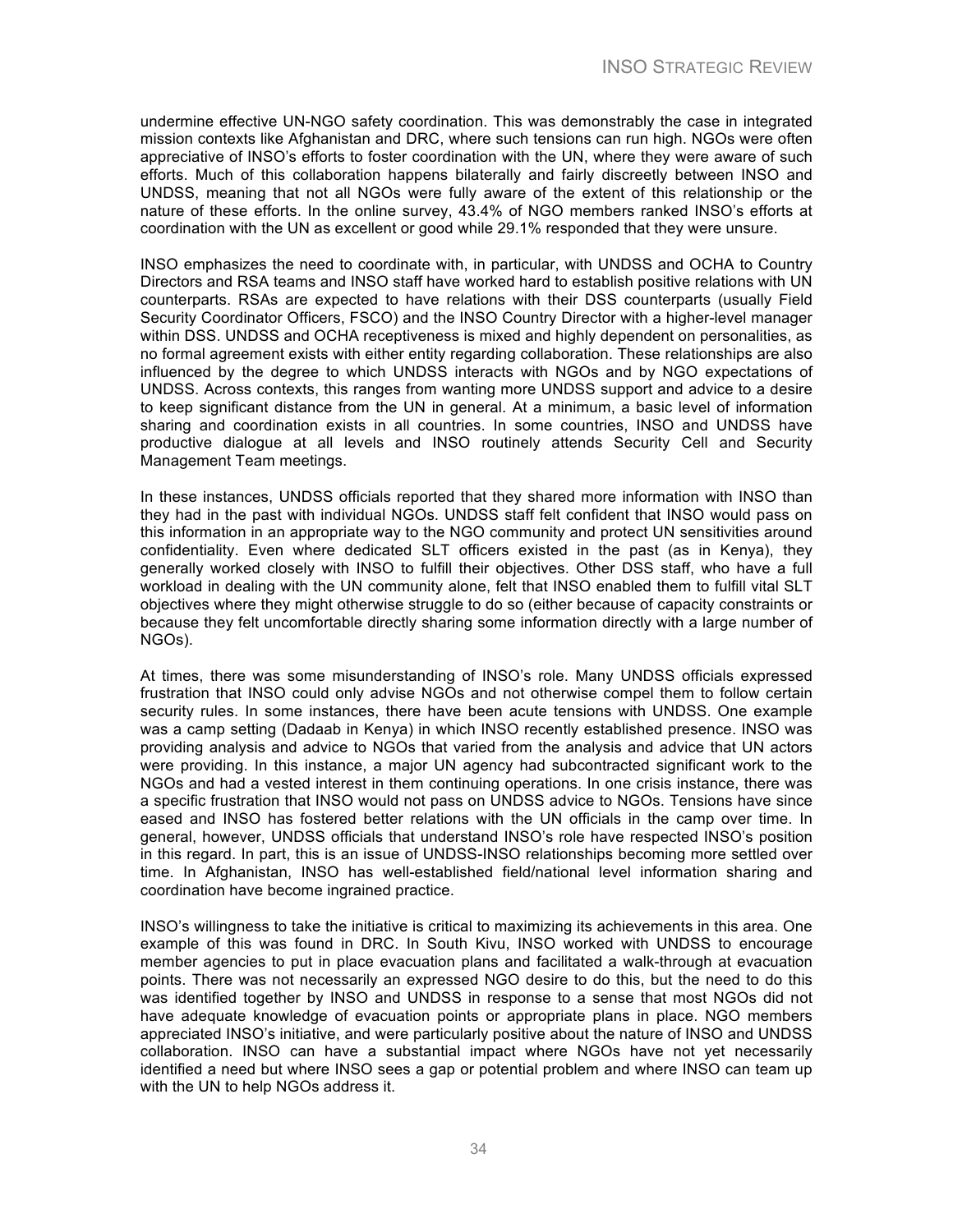A written formal agreement outlining the respective roles of UNDSS and INSO as well as the expectations of information sharing and coordination would help alleviate the issues that arise with turnover or around specific issues of contention. This would benefit both parties. INSO can help facilitate the realization of SLT's objectives. Additionally, UNDSS information sharing benefits INSO's members and INSO's sharing of information with UNDSS helps benefit UN staff. While INSO is willing to formalize this working relationship, UNDSS's appears less willing or able to do so.

INSO-OCHA relationships were generally positive but very much depended on the role that OCHA played at country level. In CAR, for example, there was close collaboration between INSO and OCHA, particularly on civil-military issues. At a minimum, there was basic information sharing and attendance at OCHA coordination meetings in most countries. In areas where OCHA may, for example, have deployed an Access Unit (such as in Syria and Iraq), there is strong rationale for a close relationship. Further development of close relationships should be encouraged in these contexts.

INSO generally has positive relations with NGO coordination fora on the ground, which is helped by the clear delineations of INSO's mandate and SoS. Early on in INSO country platform establishment and especially in emergency response settings, there can be tensions as INSO seeks to define its role (as in Iraq and, to some extent, early on in operations in Mali). In CAR and Syria, INSO established strong relationships with NGO coordination fora early on. As INSO sought to develop its capacity in Syria, it was seen as supportive of the NCIMU's security training and general coordination efforts. In CAR, INSO and the CCO have had very close, collaborative relations, demonstrated by their initial co-location and joint advocacy efforts. In CAR, INSO was seen as providing complementary capacities in areas of work that the CCO did not have the capacity to undertake. Where there may be the danger of duplication or a degree of competition, INSO must negotiate relationships carefully – but not at the expense of fulfilling its objectives to provide relevant and timely security advice.

In recent years, INSO has had relatively limited role in key NGO safety and security at the international level, such as EISF and Interaction. In part, this is a consequence of strategic decisions to focus resources inwards in the initial stages of INSO's organizational development. To date, INSO has been very focused on its field operations and on supporting operational NGOs with little priority placed on engaging at the global policy level. At times, there have been tensions or misunderstanding between INSO leadership and key individuals involved in these global fora. The low level of interaction is puzzling given the increasing role that INSO is playing across the most volatile contexts in which NGOs work, and the policy influence of these fora. If INSO seeks to play a larger role in influencing global NGO safety policy, it will be beneficial to build closer strategic relationships at the global level in the coming years.

#### **Supporting the expansion of humanitarian access**

INSO's impact on humanitarian access is indirect, by nature of its mandate and activities, and inherently limited, given the myriad of dynamic factors that may influence access in a given context. Expanding humanitarian access is not part of INSO's mandate. Rather it aims to enable safe access through providing information, facilitating coordination and supporting NGOs to improve their capacity to navigate challenges to access. Humanitarian access, defined as humanitarian actors' ability to reach populations affected by crisis, as well as an affected population's ability to access humanitarian assistance and services, is constrained by a wide array of factors. These range from bureaucratic restrictions on the movement of personnel or supplies and poor infrastructure to direct interference in humanitarian activities and attacks on aid workers. Improved access to reliable information should in theory help improve decision-making and strategies on access, but information alone does not result in improved access.

Where NGOs are predisposed to expand access, INSO can play a strong role in supporting evidenced-based decision-making and NGO coordination. In countries like CAR and Mali, where so little reliable information is available, INSO plays an important role in providing evidence to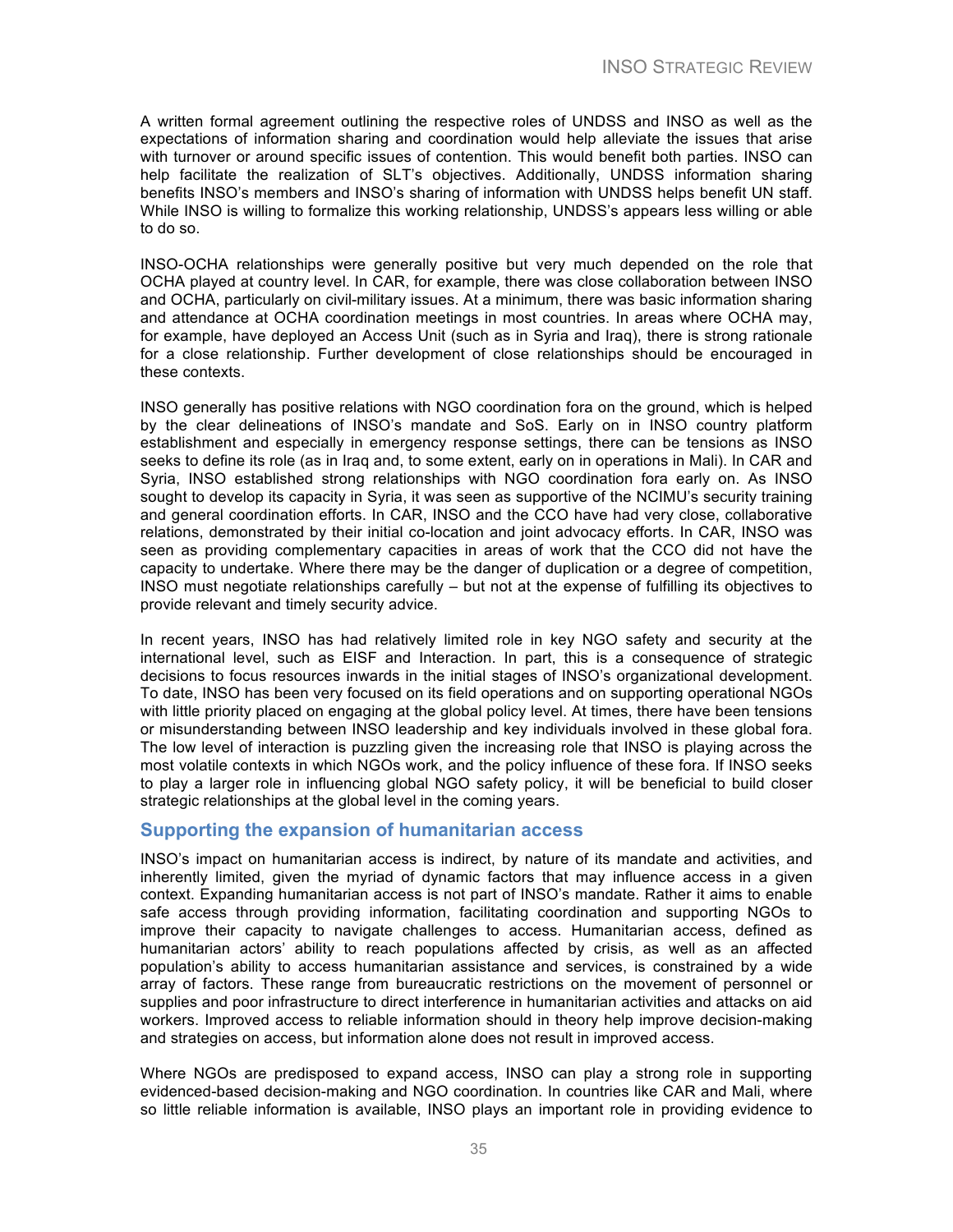support decision-making. In the case of Kenya, INSO has played a responsive role in supporting NGOs seeking to expand access. The Country Director has facilitated an informal discussion group of NGOs looking to re-establish, restructure and expand operations in and around the northeastern town of Mandera, which borders Somalia. It has provided a forum for NGOs to share experiences and approaches but has also provided written analysis and tools, primarily through the provision of a new product (the abovementioned Area Brief). In the Mandera case, as in many similar examples, INSO did not push NGOs towards intervening in Mandera. A spike in security in Mandera actually resulted in INSO advising one expatriate to postpone plans for travel to the area (as it turned out, Al-Shabaab executed a complex attack near Mandera during the proposed timeframe for the trip). The Mandera case helps illustrate the role that INSO can provide in providing enough evidence and advice to help NGOs feel confident in assessing the risks related to access constraints.

Where NGOs face threats to access, INSO can play a role in coordinating NGOs to deal with the problem at both a tactical and strategic level. Assisting NGOs to understand why they have been attacked or threatened, to conduct post-incident investigations and modify policies and behaviors is greatly valued by NGOs. Convening special meetings to talk through trends or events (i.e. upcoming elections, a discernable trend toward attacking NGOs) can help NGOs share experiences within the confines of a safe space and help NGO managers feel confident in their decisions. At a strategic level, INSO can play an important advocacy role – although it has been somewhat reluctant to do this publicly in many contexts. In CAR, INSO has played a strong public role in communicating key threats to access and has even issued public statements regarding harassment of NGOs by troops under the command of the UN Multidimensional Integrated Stabilization Mission in the Central African Republic (MINUSCA).

Where INSO leadership is strong and the platform is working relatively well, INSO can devote resources to deepening the understanding of access issues at a strategic level. This role is not always requested and generally requires INSO Country Directors to proactively identify opportunities and take initiative. INSO research in DRC on the perceptions of armed groups is a good example of this. The research challenged NGO's self-image and their beliefs about how they were perceived, but it was nonetheless highly appreciated by NGOs. This research was a stand-alone initiative and making the final report public or more widely circulated the findings could have deepened the impact, but it shows the potential for INSO to use independent research to inform policy.

#### **Defending and advancing humanitarian principles**

The review examined the two core principles related to INSO's work as independence and neutrality. There was a clear demonstration in each of the countries that INSO strove to present the conflict in a neutral way and generate a perception of independence among its members and external actors. INSO is extremely careful with its reporting language and advice not to portray any preference for particular conflict outcomes. In its advisories, for example, it routinely emphasizes the need to establish dialogue with all parties to the conflict and avoid visible alignment with any one actor. It examines the adherence to principles when approving member applications and does not approve membership of, for example, for-profit contractors of NGOs that INSO feels are too closely aligned with a party to the conflict.

Humanitarian principles, and their interpretation among NGOs, are varied and often nebulous. It is clear that INSO management and staff value humanitarian principles and see them as central to their objectives. Various staff members interpreted this in different ways, and some were hard pressed to articulate the relation of INSO's work to humanitarian principles. This is also true of its members, who range from those that self-identify as highly principled Duntantists to more Wilsonian organizations that see themselves as applying the principles in a more flexible way and development organizations who would not classify themselves as neutral.

The online survey found that 79% of respondents rated INSO's adherence to humanitarian principles as either very strong or strong, there was relativity to this perception evident in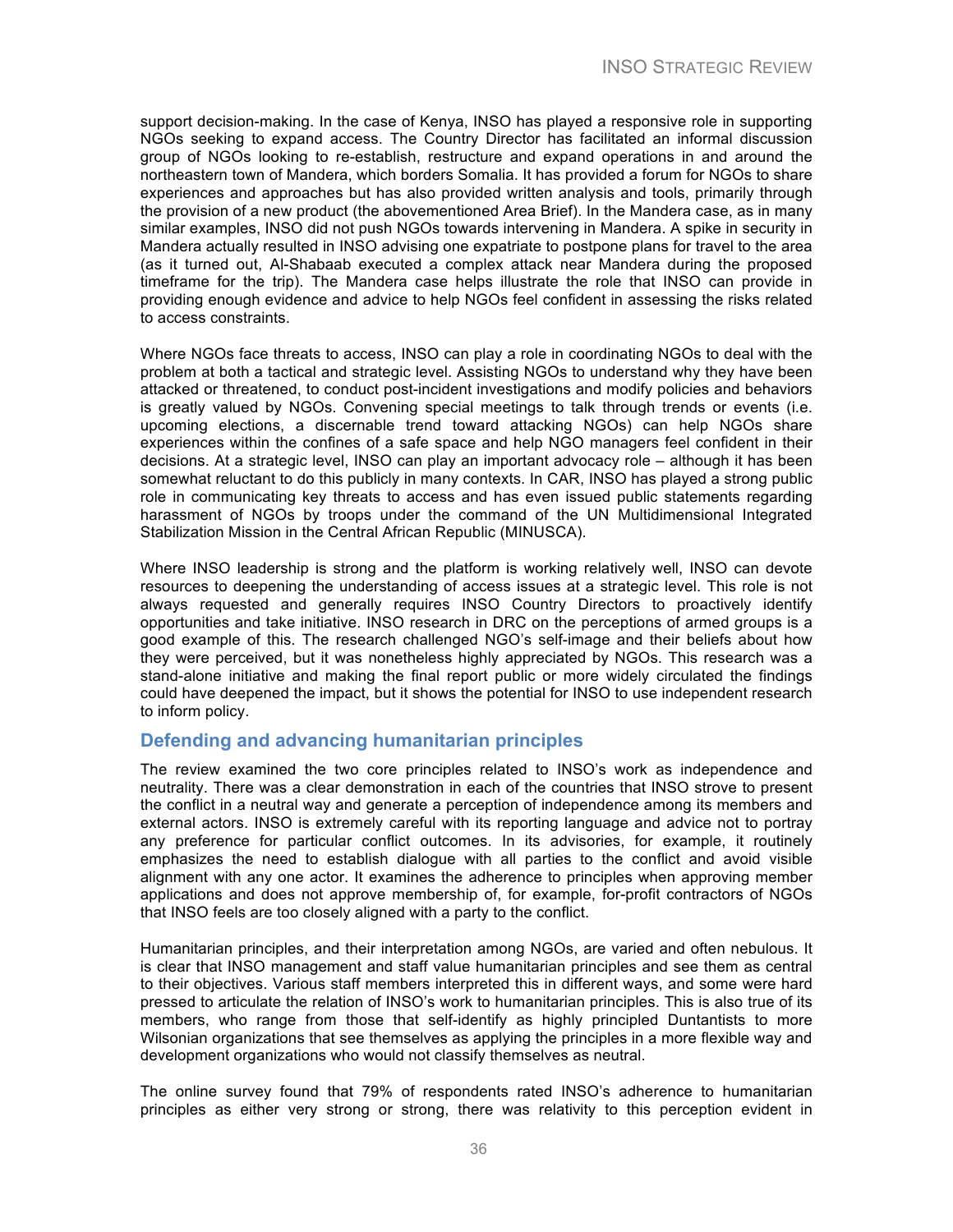interviews. The degree to which INSO was seen as advancing principles was directly related to the organizational positioning of the individual being interviewed. Organizations like Médecins Sans Frontières (MSF) and ICRC were generally less likely to see INSO as "highly principled" but nonetheless recognize INSO's orientation towards humanitarian principles. Others, particularly multi-mandate organizations, felt INSO was highly principled. Some even felt it was principled to point of exclusivity, and would have welcomed a broader base of membership. Yet when asked about INSO's relevance and impact on advancing humanitarian principles, just over half (54%) ranked INSO's work as excellent or good. Nearly a third (29.8%) were not sure, likely indicating a lack of understanding of objectives or role with regard to advancing principles that often came across in individual interviews.

If INSO management sees the organization as grounded in humanitarian principles, it must more clearly define these principles in the application of its work and seek to indoctrinate its staff more comprehensively in these. INSO staff come from a wide range of backgrounds and experiences, necessitating a systematic approach. Policy documents for staff clearly articulating INSO's core principles and how these are applied in practice would be helpful. Proposed INSO orientation for all new expatriate staff in IHL and in humanitarian principles would also address this need, but care should be taken to extend any training developed to national staff.

In some contexts, there is room for INSO to play a more visible role in advancing humanitarian principles. In principle, INSO does not share data and analysis beyond its members and rarely issues public statements. During the troop surge in Afghanistan, ANSO played a very strong role in countering narratives of international troops' success. Underpinning this was the concerns that this was ultimately putting NGOs at risk by lulling them into a false sense of security. While controversial with some of its members, ANSO provided a strong public humanitarian counter narrative. ANSO subsequently became quieter and gradually removed its reports from its website. INSO has retained this posture, remaining relatively conservative in sharing its data analysis beyond its members and rarely issuing public statements.

This unwritten policy merits examination on a country-by-country and case-by-case basis, and the decision to undertake more visible work should be guided by the "do no harm" principle. A clearer, more nuanced policy would ultimately benefit INSO by raising public awareness of its objectives and achievements. This could have a multitude of positive impacts, ranging from improving its pool of applicants to advancing humanitarian principles. While engaging with the media in a high profile way is a high-risk proposition, greater openness may prove more feasible and desirable in some contexts and on global trends. INSO-branded public statements about the conflict in Syria may not be welcomed by members in that country, for example, but INSO's public advocacy work in CAR has been requested and appreciated by its members. INSO should examine the benefits of strategic information sharing with or communicating key messages on background to the media (on selected issues and/or with sector-specific outlets like IRIN).

At global level, this could be advanced through greater openness to academics and humanitarian researchers as well as increased dialogue on humanitarian principles with donors and policymakers. One low-risk option would be to share its quarterly reports on the INSO website or generate a summary report, covering all countries, which includes key data and provides a global outlook on threats to humanitarian operations. In the future, INSO should investigate the possibility of allowing limited or open access to the global database it aims to create. Finally, generating research and engaging with policy makers at global level to provide evidence of the effectiveness of humanitarian approaches to security management would also increase impact.

#### **Changing donor perceptions of humanitarian safety and security**

Donors increasingly see INSO as providing a replicable model for supporting NGO presence in volatile contexts. Some donors remained hesitant to provide funding alone for INSO operations, as with DFID in Syria, and stated they would always likely require co-funding. Nonetheless, donors broadly saw INSO as having a positive impact. In transitional contexts like northern Iraq, donors saw INSO as essential to helping NGOs (particularly those with less security capacity)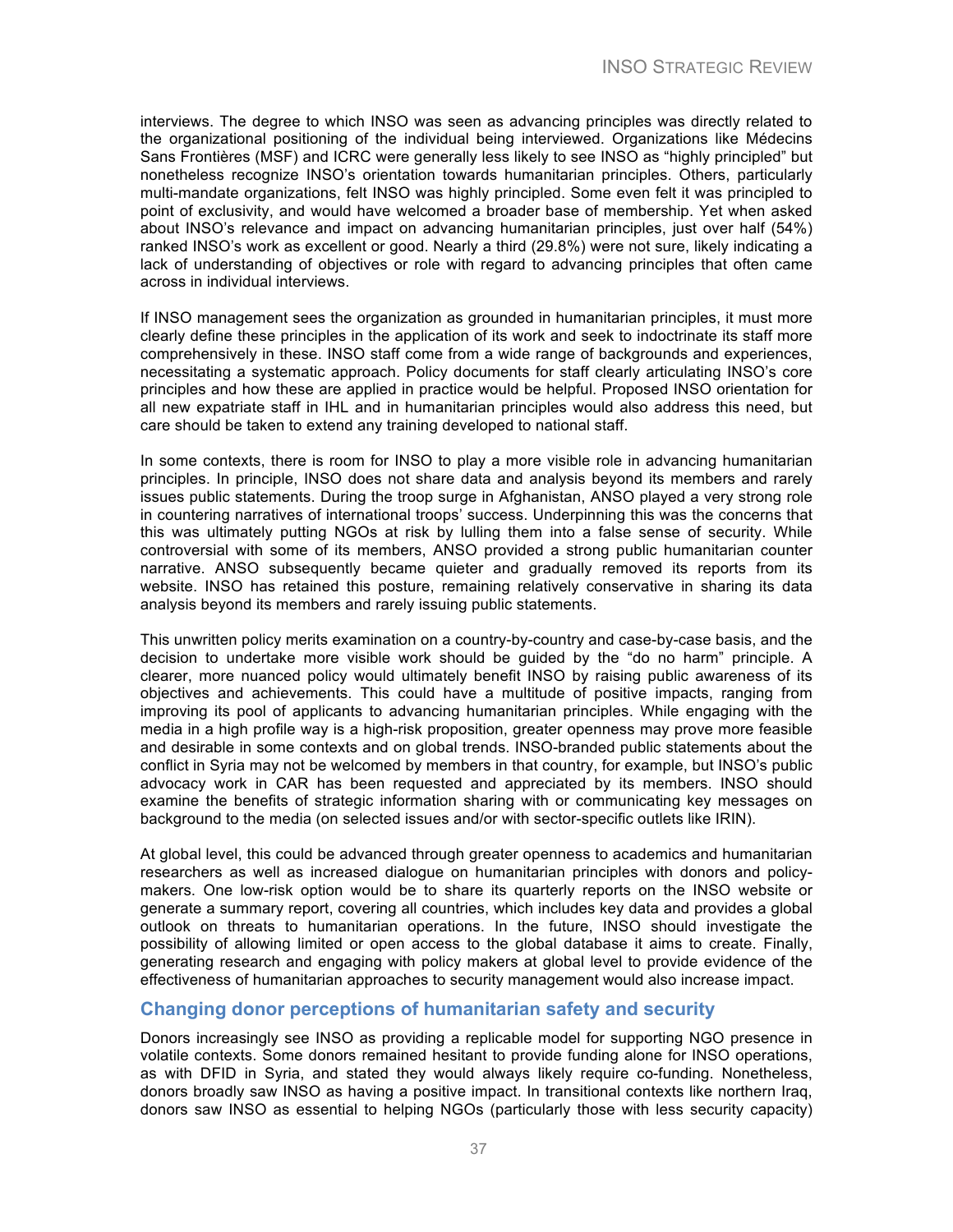manage dynamic security risks. Many donors informally solicited opinions of INSO from their grantees and these were generally positive. There was a slight disconnect between funding INSO and actively supporting INSO on the ground to the fullest extent possible. For example, not all donors encouraged their grantees to seek membership in INSO and not all of them knew how many of their grantees/sub-grantees were INSO members (the Spanish Agency for International Development Cooperation, AECID, in Mali was a distinct exception).

As donors at country level are on INSO distribution lists, they drew on INSO reporting for a number of purposes. Security advisors at donor agencies routinely drew upon INSO reporting in much the same manner as NGOs: at a tactical level, to inform their own plans and movements, and at a strategic level, to verify their own analysis of trends and emerging threats. In Kenya and other contexts, INSO has provided on-the-ground support to donor agencies in planning field visits and assessing future funding plans from a security perspective. Donors routinely drew upon INSO reports and analysis to fulfill their own internal reporting requirements. Some donor staff attended INSO security roundtables and other meetings, while others felt it was more beneficial to maintain distance and allow attendance to be limited to NGO members.

Donors routinely used INSO as a resource in strategic and future planning. Many saw INSO as a source of evidence regarding both risk but also access issues and this shaped the ways in which they invested in humanitarian action. In Afghanistan, Mali and Syria, donors reported that INSO's analysis enabled them to understand where access was constrained and informed their decisions of how to best fund organizations working in difficult areas. In newer country platforms like Iraq, CAR and Syria, this resulted in donors being eager to see INSO generate deeper and more forward-looking analysis. In Syria, donors used INSO as a verification source for NGO reporting on access constraints and felt INSO reports were a useful secondary resource for oversight. There was a perception (at times, even an expectation) that INSO's presence would allow NGOs to assume more risk. In Iraq, this materialized in donor frustration with the heavy concentration of NGOs in Erbil and a desire to see them working closer to the frontlines, which donors expected INSO's presence to facilitate. In practice, INSO does not advocate for NGOs to expand to new areas for the sake of expansion alone. As summarized above, increased information can only help facilitate informed decision-making – and does not necessarily result in the expansion of access. Ultimately, INSO information about access constraints may also temper donor expectations that NGOs could or should expand to volatile areas.

Donors are increasingly encouraging INSO to establish new operations in volatile contexts. As with any NGO, INSO needs to be careful that it does not begin to follow donor agendas, which are often driven by geopolitical security concerns and manifests in a check-box approach to risk mitigation in conflict contexts. In particular, sharing information with some donors may present unintended risks or compromise INSO's acceptance by NGOs and this should be approached with caution. Securing funding from a government donor agency, where that government is active in or has a vested interest in the conflict, should also be approached with extreme caution and careful consideration of contextual factors. INSO, to date, has been very cautious about all of these issues. This has ensured its credibility with NGOs, and should remain so.

INSO can maximize its impact by seeking to proactively inform donor agendas, especially through more creative uses of the evidence base it has generated in each country (as with the example of ANSO cited above). INSO also has a unique role to play in gently challenging donor perceptions of risk and risk management paradigms, where they are inadequate or ill-conceived. INSO can also play an important role with donors by directing their attention to "forgotten" conflicts, as it has done in CAR. The example of CAR demonstrates the importance of the ERO model in this respect in enabling INSO to intervene in contexts without relying on donor prerogatives. INSO was able to access its ERO funding to start up quickly in response to NGO demand in CAR, rather than waiting for donor funding to be secured in a context that has generally been poorly resourced and ranked low among the international community's priorities.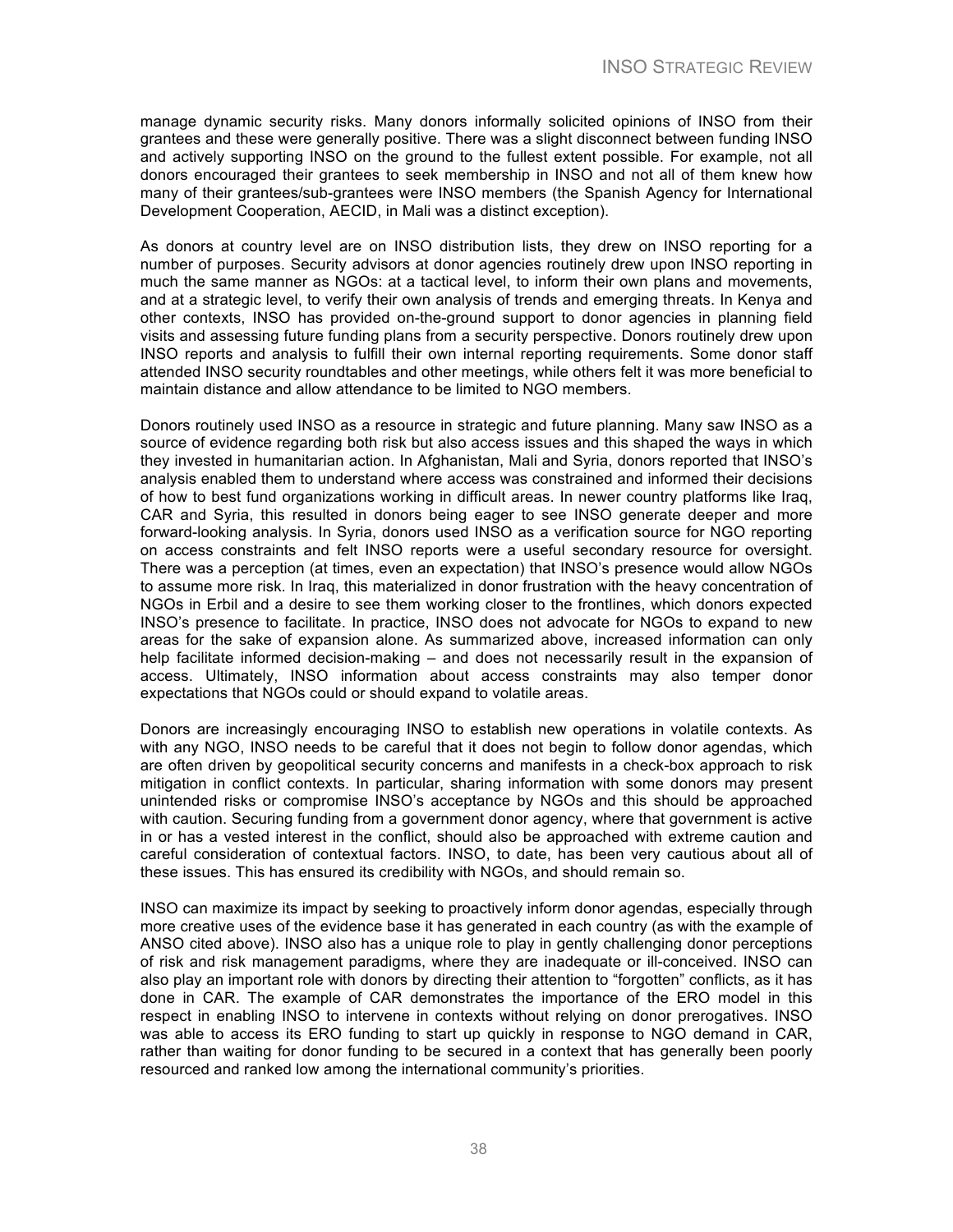It also means raising emerging security issues and NGO capacity gaps with donors that is geared at garnering funding for long term and sustainable initiatives to improve NGO safety capacity. Various INSO platforms have done so in seeking donor funding specifically for training initiatives, but INSO should think beyond periodic or *ad hoc* funding for trainings and raise awareness of strategic or systemic gaps. Finally, INSO can and should demand more of its donors on the ground. This would include systematically reminding donors to encourage their grantees to join INSO and routinely report relevant security information.

### **Section 3: What Happens Next**

This section examines how INSO can further develop its ability to build global capacity in humanitarian safety. It includes key recommendations, at country and global level, of where INSO should leverage its influence and develop its capacities over the next three to five years. These recommendations are specifically directed towards: improvement of performance of country level platforms; improving and sustaining NGO participation; improving international and country level cooperation on humanitarian safety; and, how it can best contribute to the quest for more accurate global humanitarian data and its application in practice.

The recommendations and options presented below build on needs identified by INSO management, INSO country level staff and NGO members. This review recognizes that INSO is already seeking to address many of these issues, particularly through the establishment of its HQ. This advice seeks to constructively build upon these efforts and provide INSO global and country management with realistic and actionable options.

### **Country level**

**Focus on staff retention and training.** The single most important thing INSO can do to improve its program quality and sustainability is to invest in its staff, particularly given the unique nature of recruitment profiles. As most countries have core HR capacities in place, recruitment and retention should be core priorities for the HR Director when s/he is hired at the HQ. There should be greater efforts to identify internal advancement opportunities for high-performing staff, including positions in other countries or short-term deployments. The planned development of orientation and training in IHL and humanitarian principles is important. Any orientation and training INSO develops for expatriates should be extending to national staff or complemented by the development of similar training for national staff. To address gaps in capacity, the mobile RSA model used in Afghanistan could be adapted to cover multi-country contexts (such as the francophone countries) or other core functions (such as the Operations Director).

**Devote greater resources to staff safety and staff care.** This covers a wide range of policies but, at a minimum, INSO should seek to improve its internal security procedures and ensure it has adequate staffing at country level to guard against burn out. Few INSO offices had an established security plan, which worried some staff members and should be urgently addressed. The risk of burnout, leading to high turnover, is significant in some contexts. There is a strong sense that INSO management cares about the well-being of its staff, but this sentiment must be more thoroughly institutionalized in realistic and appropriate policies. INSO's generous R&R policy can help with this, but only if organizational capacities allow expatriate staff to genuinely have time off without unduly overburdening others. Additionally, leave policies and other benefits for expatriate staff in some countries were not meaningfully consistent with leave or other benefits for national staff. For example, national staff – who are on call essentially all of the time – were allocated the minimum number of leave days required by national law in some contexts.

**Improve monitoring of achievements and impact.** More robust and systematic means of monitoring and evaluation should be adopted. There is some good practice to draw upon inside the organization and the new capacities INSO is developing can aid in this effort (particularly the role of Section Director). Additionally, there may be things that INSO can learn from similar organizations in measuring effectiveness (such as NSP or other field-based safety platforms).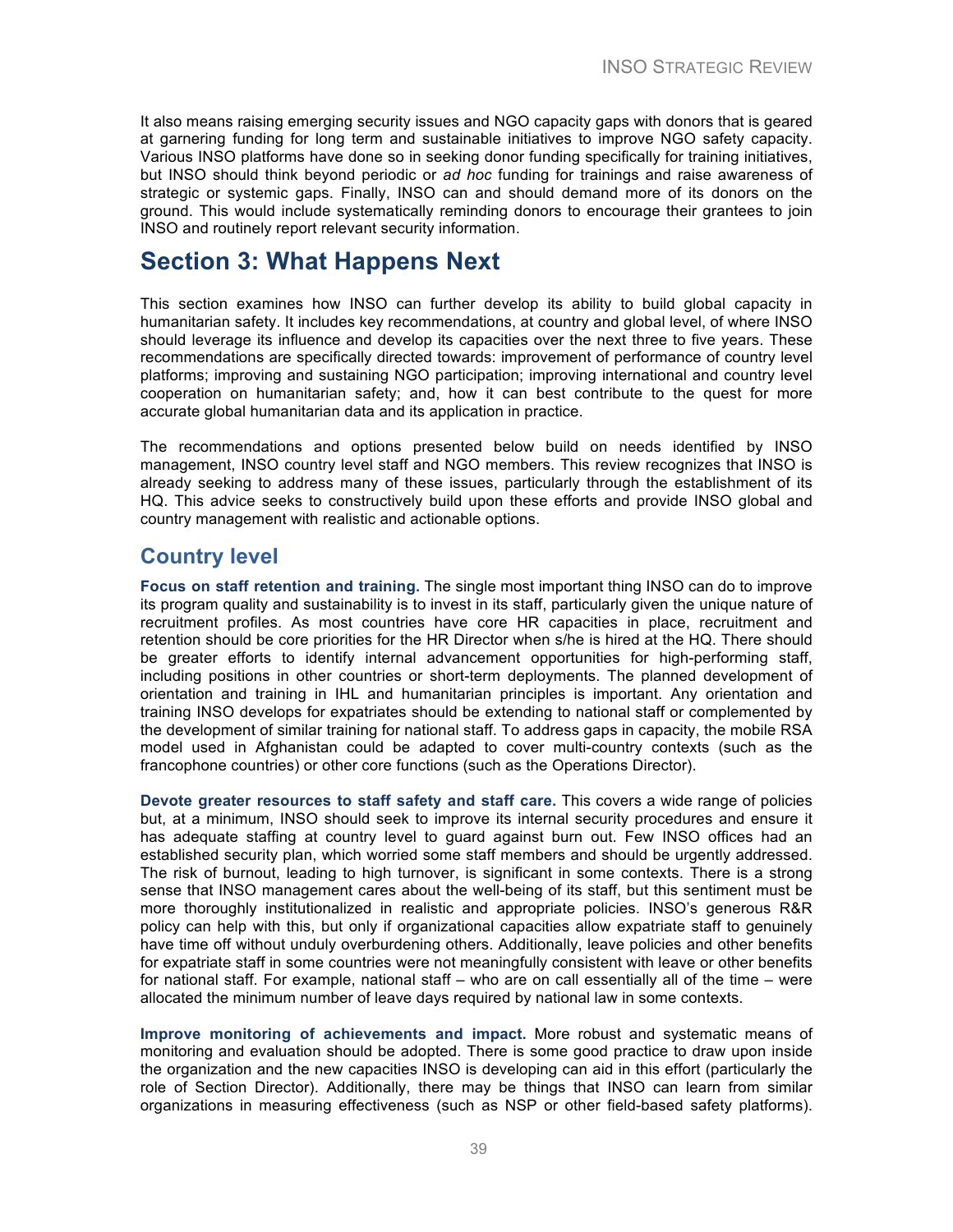Annual beneficiary surveys will be helpful but not sufficient. INSO's achievements should also be measured independently and in a manner that looks at this over the long term. Contracting independent consultants to conduct independent reviews on a routine basis (for example, once every 3 years) is advisable. Independent reviews should feed into programming planning/budgeting processes and focus on addressing specific challenges and achievement of longer term goals.

**Re-examine the role of the Advisory Boards.** Advisory Boards are critical mechanisms for accountability and relationship building – but only where they exist and where they function well. INSO should consider reviewing its practices in this area, to make any adjustments to ensure boards play a meaningful role, learn from countries where it works well and transfer these lessons to contexts where board functioning could be improved. The role of Advisory Boards has been powerful during start-up, where they have been initiated at the inception of the platform. INSO should consider whether or how this could be integrated into the ERO model. In some countries, a shift from institutional to individual board membership governed by fixed terms could yield more meaningful participation. The role of these boards should remain advisory in nature but there may be room for specific members to play a larger role as advocates for INSO at country and global level.

**Improve information management capacities, including greater safeguarding of data.** INSO's needs have outstripped its information management capacity. INSO's plans to improve global information management systems are welcome but will ultimately take time and significant resources, which INSO now has. Creating an information management system that enables consistency of reporting across INSO programs is important, provided that this new system adequately addresses data protection concerns. An integrated information management system also presents exciting opportunities for deepening INSO's analysis and range of analytical products. Considering the unique nature of INSO's data sets, this could also yield cross-country comparisons that have the potential to help the humanitarian community better understand the prevalence of certain risks at the macro level.

**Improve information sharing and learning across programs.** Existing practices are not systematically shared across countries and communication across countries is presently too limited to facilitate this. Tools and ideas are often shared through bilateral relationships (i.e. staff who might have met or worked together in another country) and, to some degree, through Country Director retreats. Where INSO capacity gaps exist in a given country, there is almost always another country that has grappled with similar challenges and found a solution. An online platform with all key programmatic documents and tools for each country could help facilitate this learning and support institutional memory. Country Director retreats are important but this should be extended to RSAs, with small groupings of RSAs convened for short annual or bi-annual retreats. Deploying existing INSO staff from one platform to another may also help spread best practices.

**Critically examine the language and messaging in INSO's programs and public materials.** Several INSO staff, NGO members and external actors critically commented on two related aspects: INSO reporting language and the language that INSO uses to describe itself. In its description of its own work, terminology like "source development" or referring to its programs as "operations" may give an undesired impression of INSO as an intelligence gathering organization. INSO should review its reporting language, job titles and public messaging to ensure that it is using the language of the humanitarian community where possible and appropriate.

### **Global level**

**Devote resources to consolidate and improve the performance of existing country platforms.** INSO staff articulated a strong desire for INSO to focus its energies inwards on existing programs. Many countries were struggling with start-up or with recruitment gaps, but expect the new HQ support functions would alleviate this. The Section Director and Section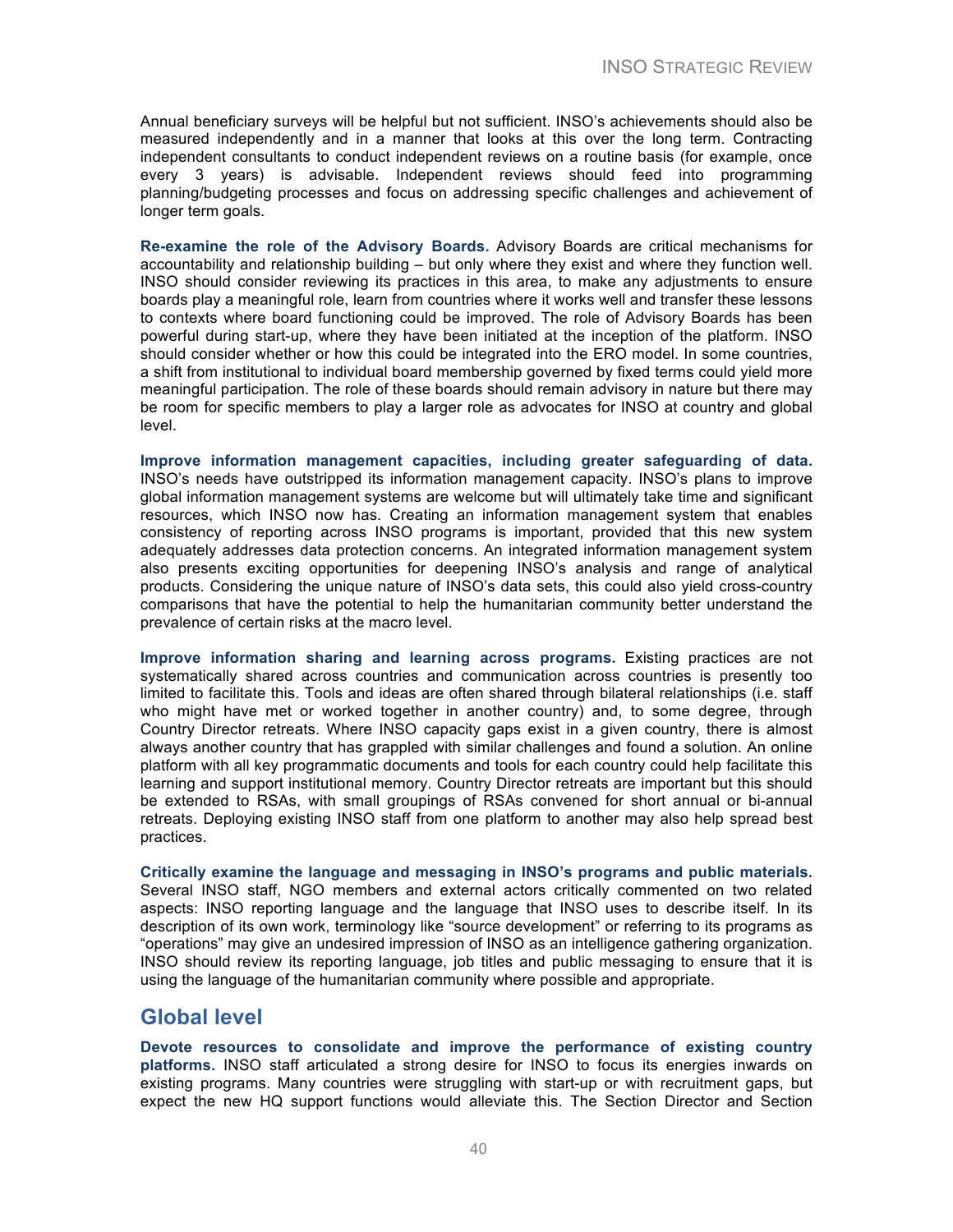Officer positions can provide an important source of support. Institutionalizing program planning review processes is recommended. INSO Kenya's recent internal review was appreciated by staff and resulted in concrete internal changes geared towards improving responsiveness and quality. It is strongly advised that INSO adapt the model of country-level strategic reviews developed in Kenya to all countries and conduct these reviews on an annual basis. Section Directors and other relevant HQ staff should be present at these reviews, to the extent possible. While each country has specific needs and areas that could be improved, the management of PFMs should be reviewed across all countries. Each country needs latitude to implement this model as contextually appropriate given the high potential value added by PFMs, but a review would help identify country level weaknesses, reputation or security risks and facilitate the sharing of experiences across all countries.

**Re-examine and clarify decision-making processes around establishing new country platforms.** At present, there seems to be little limitation of where INSO can or will establish new platforms. The LoI requirement should be strictly adhered to because it tangibly demonstrates NGO commitment to INSO presence, which is important even as the ERO model lightens this commitment somewhat. Committing selection processes to writing would be useful, and consulting more widely on these choices should safeguard against the risk of overcommitting. The absence of clear parameters, at least in theory, presents potential for programmatic drift and over commitment.

**Expand INSO's global governance mechanisms to improve buy-in, accountability to its membership and sustainability.** INSO has outgrown its limited global governance structure. This is true both in terms of safeguarding internal accountability but also external perceptions of how INSO is managed. An expanded and more diverse Board of Trustees would have the added benefit of providing greater support to the Executive Director, including on issues of fundraising, communications and strategic advice on specific areas of INSO's work. INSO's global governance structure should be reviewed and expanded as a matter of priority. The precise structures and mechanisms that INSO could put in place merit careful examination, but it is recommended that INSO look towards other NGO models of governance and seek to adopt a structure in line with *de facto* industry models.

**Review and refine the ERO model.** The planned expansion of the ERO unit will help improve efficiency and ensure that country start up functions more efficiently. ERO operations in Iraq and Syria can provide initial evidence in what has worked well and what has not, and INSO should seek to critically examine these experiences in refining the model. A key requirement should be established on commitment from NGOs to INSO's work, comparable to the LoI in longer-term start-ups, and it is advisable to include some modified Advisory Board structure or NGO steering committee. These two elements of the INSO are integral components of ensuring that INSO is acting in accordance with the needs of the NGO community. INSO would greatly benefit from committing ERO processes and policies to writing to improve transparency, consistency and sustainability. This could take the form of already established INSO tools, such as an ERO version of the SDS covering the key logistical, legal and programmatic aspects of start-up.

**Improve data analysis capacities and means of sharing this data more widely to improve global understanding of NGO safety issues.** The creation of a global database will enable cross-country data comparisons that could be of great value to not only NGOs but also to researchers and policy makers. INSO should weigh the risks and benefits of sharing this with select individuals or institutions in the future. A consultative mechanism to evaluate options for conducting research and sharing its data more widely could aid in this process on maximizing impact, increasing buy-in and avoiding duplication. This could include an advisory group comprised of a mix of experts in conflict research, protection issues and humanitarian analysis.

**Strengthen strategic relationships to facilitate the sharing of INSO's experience and maximize policy impact.** As this review has shown, INSO has substantially innovated with regard to NGO safety and access management. It should seek to share these lessons, and its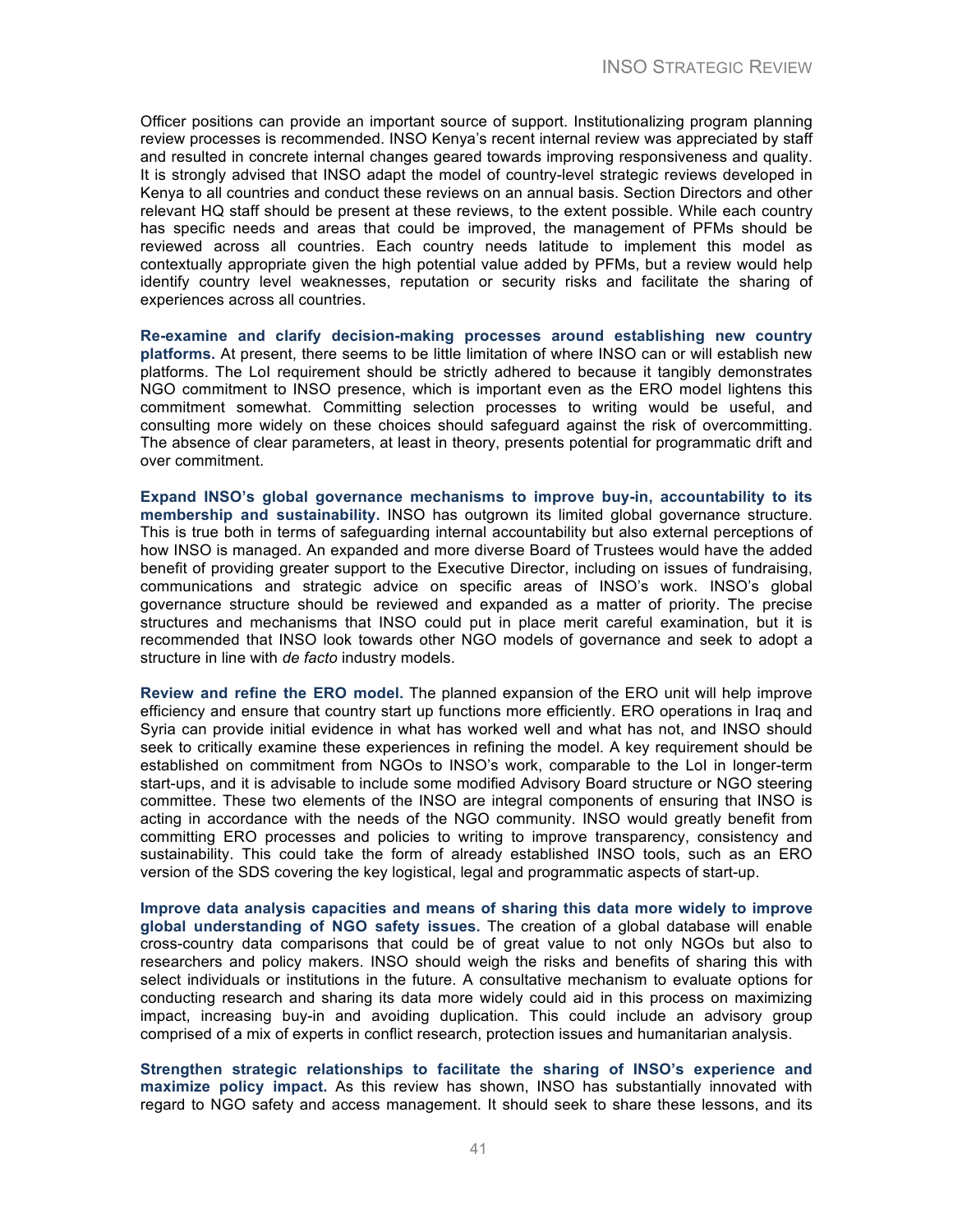analysis, more widely. Greater engagement at the global policy level could yield positive impact on the ground as a better understanding of INSO among NGOs at HQ level may encourage NGOs that have been reluctant to share information. This must be approached strategically and systematically, given INSO's strong field focus and the recognition that this must take priority. A simple power analysis of key institutions/individuals and a well-researched strategy for engagement with clear objectives and key messages would aid in addressing reputational issues, increase awareness of INSO's objectives and ensure INSO is maximizing its influence on global humanitarian safety issues. Potential interventions include research and policy products, but also wider and broader engagement with donor governments, research organizations and academia.

**Expand capacity to share best practices and generate research products, targeting the needs of NGO members and helping them to improve safety policies and procedures.** While INSO holds a great deal of useful quantitative data, the evidence and advice it generates regarding NGO best practice is what ultimately changes policy. This applies to a wide range of areas, from documenting its training practices to conducting independent research on the perceptions of armed groups (as INSO has done in DRC). With the addition of a Research Director, there will be significant capacity to capitalize on the knowledge and analysis generated at country level. A consultative mechanism, like the advisory group mentioned above, would aid significantly as INSO seeks to expand its work in this area. INSO should also seek to draw upon the expertise of members, member-linked organizations or others, such as ICRC and MSF Crash and the Center for Humanitarian Dialogue, to assist in this effort.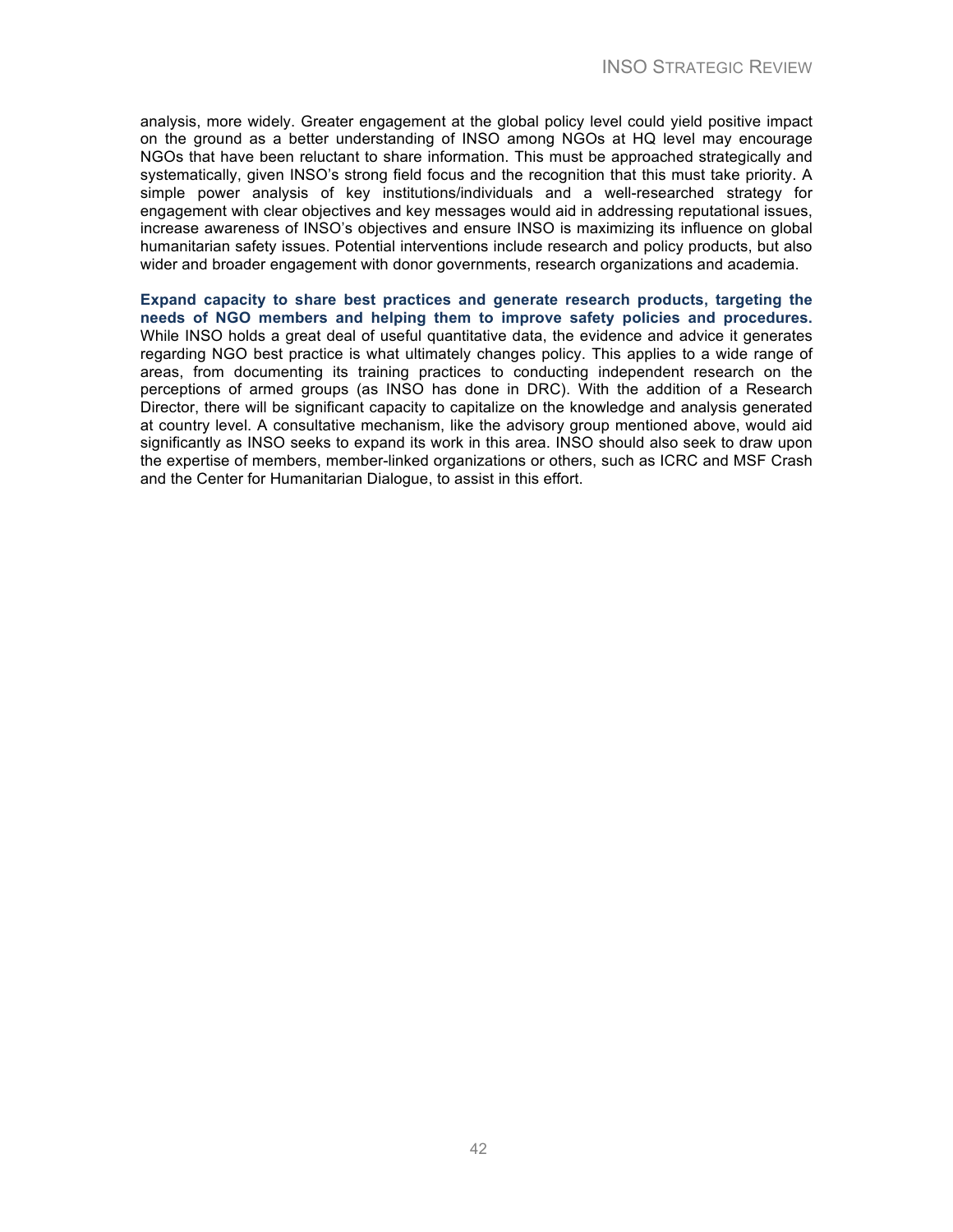### **References**

Cooley, A. and J. Ron (2002) "The NGO Scramble: Organizational Insecurity and the Political Economy of Transnational Action." *International Security* vol. 27, no. 1.

INSO internal document (2011) *Annex III – Applicant Vetting Tiers, NGO Registration V1 2011*.

INSO internal document (2011) *Annex IV INSO Code of Conduct, NGO Registration V1 2011.*

INSO internal document (undated) *Minimum Standards in Source Development.* 

INSO internal document (2012) *Minimum Standards in Verification, v. 2.* 

INSO internal document (undated), *Staff Guidance Document on Platform Structure and Memberships.*

INSO internal document/proposal to donors (2015) *Building Global Capacity in Humanitarian Safety – Phase II*, p. 7.

INSO public document (undated), *Frequently Asked Questions on Getting Started*.

Egeland, J. et al. (2011) *To Stay and Deliver: Good Practice for Humanitarians in Complex Security Environments.* New York: OCHA.

van Brabant, C. (2001) *Mainstreaming the Organisational Management of Safety and Security: a review of aid agency practices and a guide for management.* London: ODI.

Weiss, T.G. and P.J. Hoffman (2011) "The Fog of Humanitarianism: Collective Action Problems and Learning-Challenged Organizations." *Journal of Intervention and Statebuilding* vol. 1, iss. 1.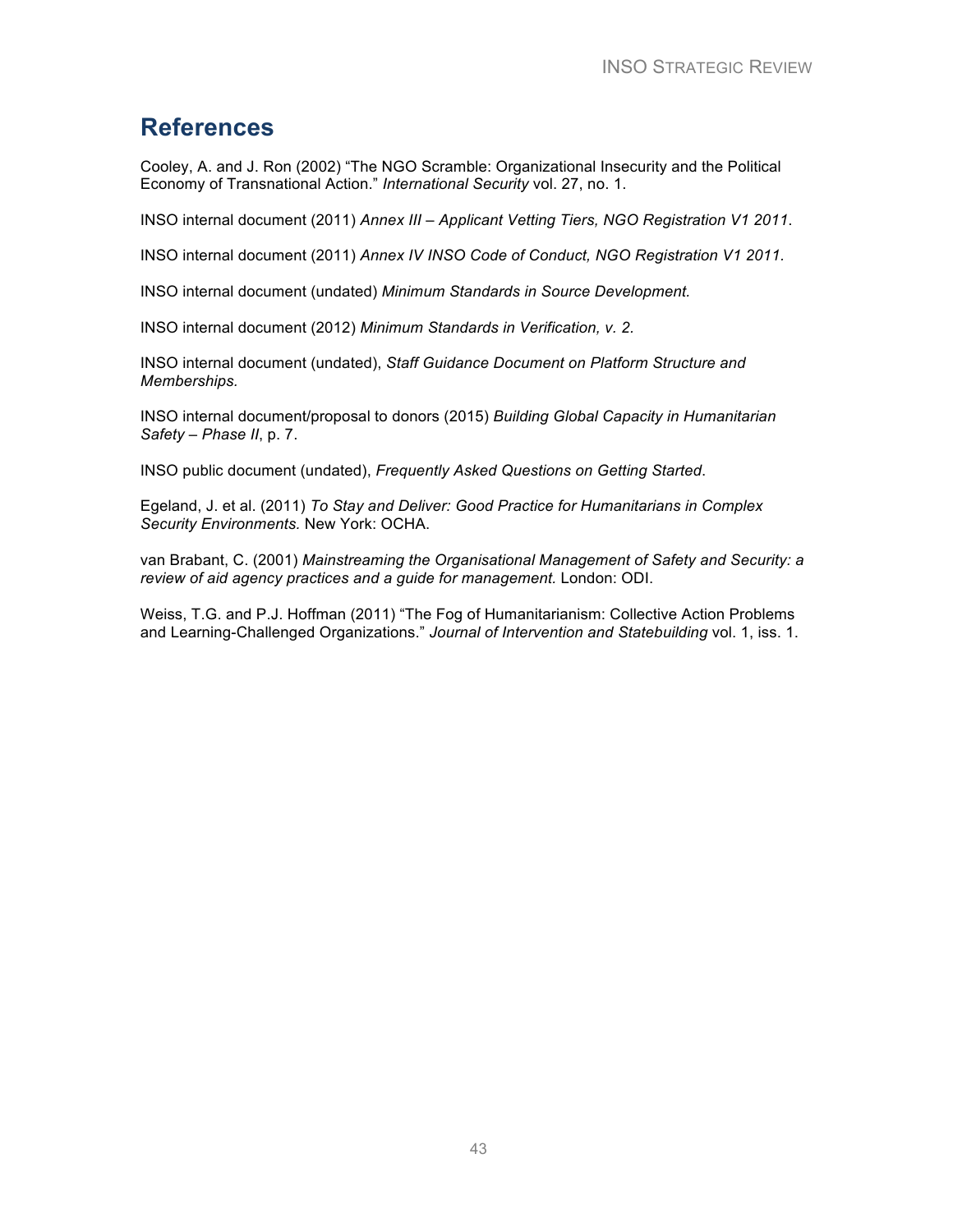### **Annex A: Interview List**

Barry Abdoulaye FSCO North Kivu, UNDSS, DRC Bérangère Adamantidis Coordinatrice, Goma, MSF Belgique, DRC Emile Adjibi FSCO South Kivu, UNDSS, DRC Sam Al-Emadi Deputy Operations Advisor, INSO, Iraq Banu Altanbas Country Director, INSO, DRC Joseph Aluochodet Security Manager, African Medical and Research Foundation, Kenya Arjika Anaby Deputy RSA North, INSO, Mali Craig Anderson North Field Officer, NCCI, Iraq Majid Arab SA Counterpart Assistant North, INSO, Turkey/Syria Romain Baheneka RSA National Counterpart, South Kivu, INSO, DRC Ross Baillie Acting Country Director, INSO, **Afghanistan** Sospeter Baitwa Logistics Manager, Norwegian Refugee Council (NRC), DRC Pierre-Yves Barrea Head of Sub-Delegation, South Kivu, ICRC, DRC Richard Masinike Administrator, South Kivu, INSO, DRC Jean Paul Belekoua RSA Deputy South, INSO, CAR Scott Bolingher SA North, INSO, Turkey/Syria Olivier Bourgoin Country Director, INSO, CAR Matthias Bischoff Security Advisor, Deutsche Welthungerhilfe, Turkey/Syria Anne Marie Brinkman Country Director, IRC, CAR Dan Browne Security Manager, Erbil, IMC, Iraq Bedaiko Buahene Head of Sub-Office Hatay, OCHA, Turkey/Syria

Lane Bunkers Country Director, Catholic Relief Services (CRS), Kenya Will Carter Team Leader, ACCESS Project, World Food Programme (WFP), Afghanistan Lloyd Cederstrand Coordination and Response Division, OCHA, New York Valerie Ceylon Country Director, ACTED, Kenya Michael Chilla Security Advisor, CARE, Kenya Christian Chirhuza RSA National Counterpart, South Kivu, INSO, DRC Philippe Conraud Country Director, DRC, CAR Anne Coolen Country Director, Management Systems International, Mali Joana Costa Acting Project Director, GANSO, Gaza Emily Dakin Coordinator, NCIMU, Turkey/Syria Olivier David Country Director, NRC, CAR Niek de Goeij Country Director, CRS, Mali Benoit De Gryse Country Director, INSO, Turkey/Syria Charlotte Demars Security Information Analyst, UNDSS, Kenya Stéphane Devys Coordinateur, Kivus, Première Urgence-Aide Médicale Internationale, DRC Isabelle d'Haudt Expert, European Commissions Directorate General Humanitarian Aid and Civil Protection (ECHO), Kenya Boly Diene Civil-Military Officer, OCHA, Mali Nick Downie ERO Director, INSO, Global/Iraq Laurent Dumas RSA South, INSO, CAR Jeffrey Duricko Deputy Director for Operations, IRC, Iraq Fabrice Eggman Security Advisor, NRC, Iraq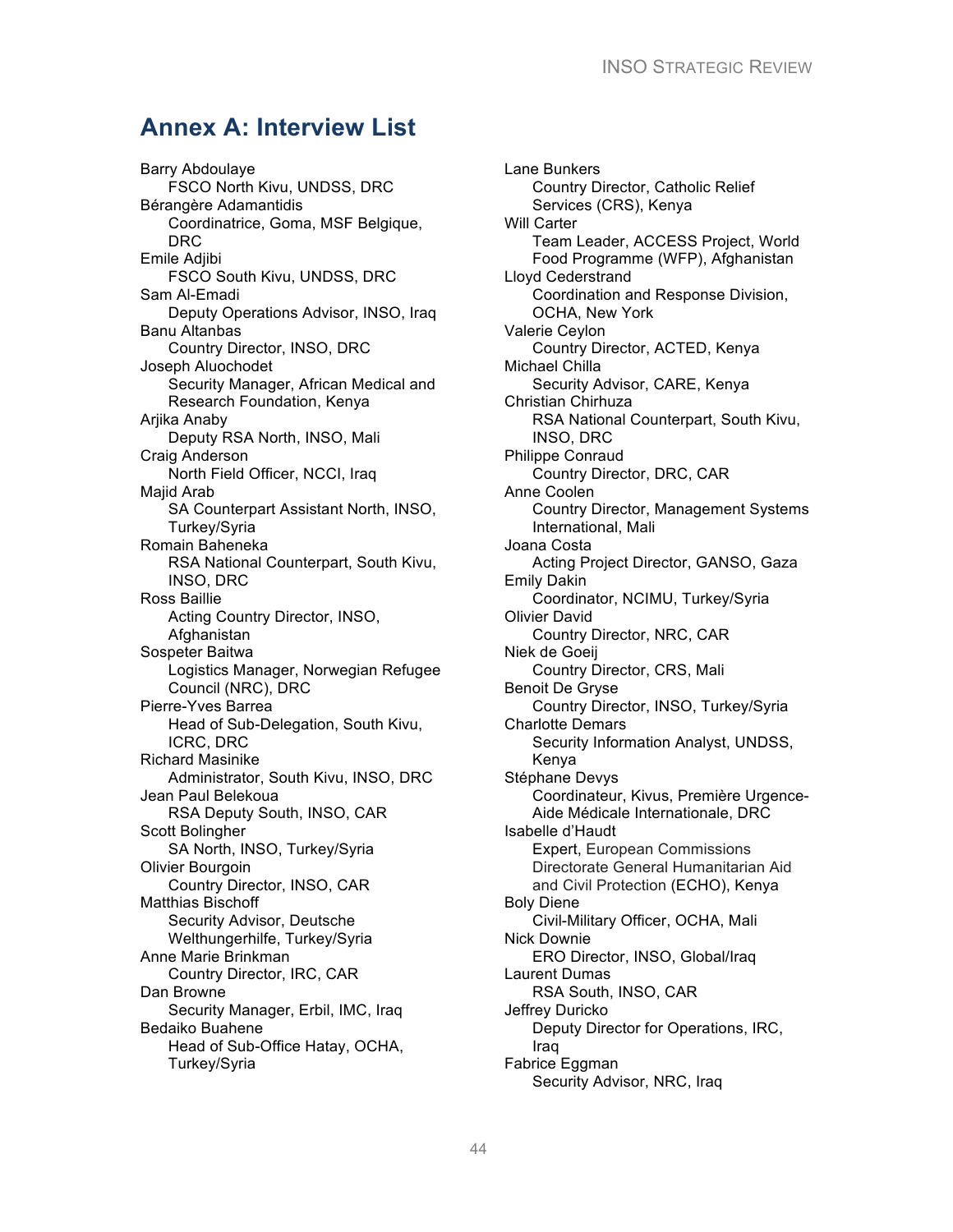Eric Esudero RSA Central, INSO, Mali Larissa Fast Fellow, USAID Global Development Lab, Washington, DC Co-founder, Security in Numbers Database, Global Alan Fellows Senior Analyst, Security Information and Operation Center, UNDSS, Afghanistan Peter Frederick RSA Mobile, INSO, Afghanistan Firuze Gencaslan Country Administration Manager, INSO, Turkey/Syria Hind Ghorayeb Regional Security Information Analyst, UNDSS, Amman Hugo Gimberat Head of Sub-Office, Bukavu, Cooperazione Internationale, DRC Steve Gordon Security Advisor, Mercy Corps, Turkey/Syria Sylvain Groulx Country Director, MSF France, Turkey/Syria Richard Guerra Humanitarian Advisor, DFID, Iraq Waqo Gufu RSA Counterpart, Isiolo, INSO, Kenya Naseer Habib RSA East, INSO, Afghanistan Lamees Hafeez Operations Manager, Syria Relief, Turkey/Syria David Haines Country Director, Mercy Corps, **Afghanistan** Trustee, INSO, Global Ronnie Hamada SA Counterpart South, INSO, Turkey/Syria Jalal Hammadeh SA Counterpart Assistant South, INSO, Turkey/Syria Karima Hammadi Assistante Tecnique, ECHO, CAR Chase Hannon Former RSA, INSO, Afghanistan Duncan Harvey Country Director, Save the Children, Kenya

Gihan Hassanein Information and Communications Officer, INSO, Global Denise Holland Area Manager, South Kivu, NRC, DRC Marianne Huber Glünz Director of Cooperation, Swiss Agency for Development and Cooperation (SDC), Afghanistan Salha Issoufou Country Director, MSF France, Mali Arun Jegan Operation Coordinator, INSO, Turkey/Syria Dave Johnson Country Director, RefugePoint, Kenya Patrick Kakesa RSA National Counterpart, North Kivu, INSO, DRC Alexis Kamanzi Civil-Military Coordinator, OCHA, CAR Christine Kariuki Administration Manager, INSO, Global Thomas Kaye Global Security Manager, Transparency International, Berlin Denzyl Kennedy International Safety and Security Manager, CARE, Afghanistan Gérard Kerrien Assistant Country Director, Concern Worldwide, DRC Julius Kiprono RSA Central, INSO, Kenya King Kituka Ngongo RSA National Counterpart, North Kivu, INSO, DRC Douglas Knight Assessments Coordinator-Humanitarian Affairs Officer, OCHA, Iraq Olivier Krins Humanitarian Coordinator, CCO, CAR Maxime Lecoute Head of Sub-Office, Bukavu, MSF Spain, DRC Serge Lecomte RSA, South Kivu, INSO, DRC Barbara Lecq Humanitarian Advisor, DFID, CAR Nic Lee Executive Director, INSO, Global Roselinder Maima Information Assistant, INSO, Kenya Patrick Malach Country Director, INSO, Mali Olga Martin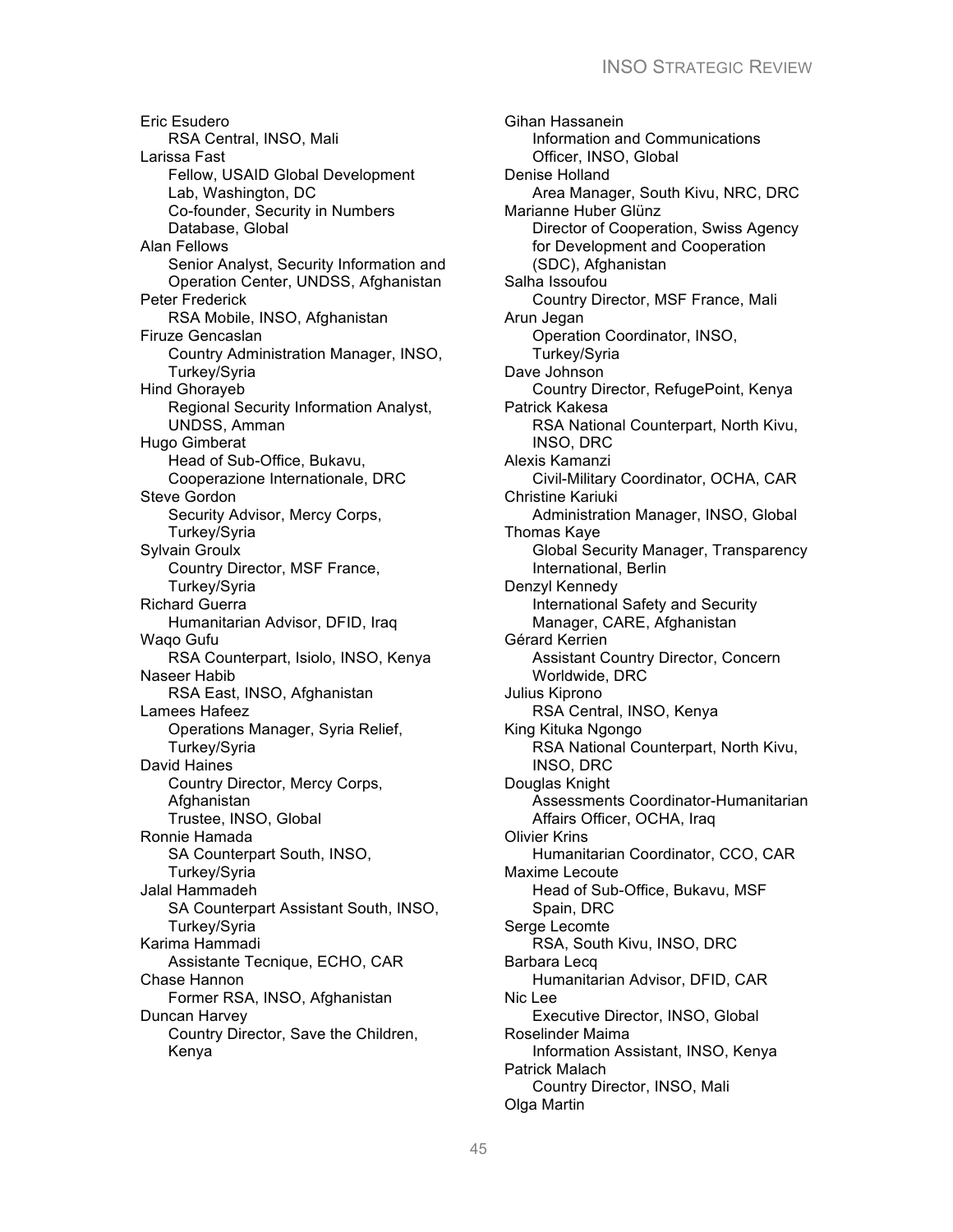Project Officer, Regional Office, AECID, Mali Tom Mather Country Security Manager, International Medical Corps (IMC), Turkey/Syria Frank McManus Country Director, IRC, Turkey/Syria Mohamed Mechmache Country Director, Oxfam, CAR Pete Medway Director, IMC UK, Global Trustee, INSO, Global Sabir Memlawal Chief Administrator, Japan Volunteer Center, Afghanistan Desire Mirindi Humanitarian Affairs Officer Assistant/Security Focal Point, South Kivu, OCHA, DRC Terri Morris Humanitarian Advisor – Syria Crisis, DFID, Turkey/Syria Jean Baptiste Mparara Assistant to the Director, INSO, DRC Fabian Mürner Security Advisor, SDC, Kenya Feras Mustafa Access Manager, NRC, Turkey/Syria Tomas Muzik Section Director, INSO, Global Prasant Naik Country Director, NRC, Afghanistan Christina Northey Country Director, CARE, Afghanistan Emmanuely Okongo Operations Officer, INSO, Kenya Rima Othman RSA North, INSO, Iraq Aris Piker Security Focal Point, DRC, DRC Laura Penes Deputy Country Director, Terre des Hommes Italy, Iraq Basile Pissalidis Security Director, Interaction, Washington, DC Youssif Qassab Deputy Operations Advisor, INSO, Iraq David Querol Director, NSP, Kenya Gavin Raymond Security Advisor, Oxfam, Iraq Lisa Reilly Executive Coordinator, EISF, Global

Mohammad Rezk Safety and Security Officer, CARE, Turkey/Syria Emmanuel Rinck Country Director, INSO, Kenya Javier Rio Navarro Head of Office, ECHO, Iraq Nathan Ronaldson Former trustee and employee (various positions), INSO, various/Global Anne Roussel Information Officer, INSO, Mali Marcus Sack Security Coordinator, NRC, Mali Kambiré Sanzan Coordinateur Site Goma, Médecins du Monde, DRC Aneta Sarna Country Director, Solidarités International, Kenya Joachim Schmitz UNDSS, New York Zakaria Shemaly SA Counterpart North, INSO, Turkey/Syria Sean Sherwani Information Officer, INSO, Iraq Sara Shinkfield Country Director, Hagar, Afghanistan Miroslav Skoumal RSA North Kivu, INSO, DRC Rod Slip Security Advisor, Oxfam, Iraq Hector Ros Soto RSA North, INSO, Kenya Abby Stoddard Partner, Humanitarian Outcomes, New York Jacques Suire RSA North, INSO, CAR Camille Tanchoux Director of Finance, INSO, Global Pablo Traspas Country Director, Center for Victims of Torture, Kenya Aissata Touré Field Security Officer, CARE, Mali Lawrence Tucker-Gardiner Director, Safety and Security Committee for Lebanon (SSCL), Lebanon Ellen van der Velden Country Director, MSF Holland, DRC Olivier van Eyll Coordinator Général, Alliance for International Medical Action (ALIMA), Mali